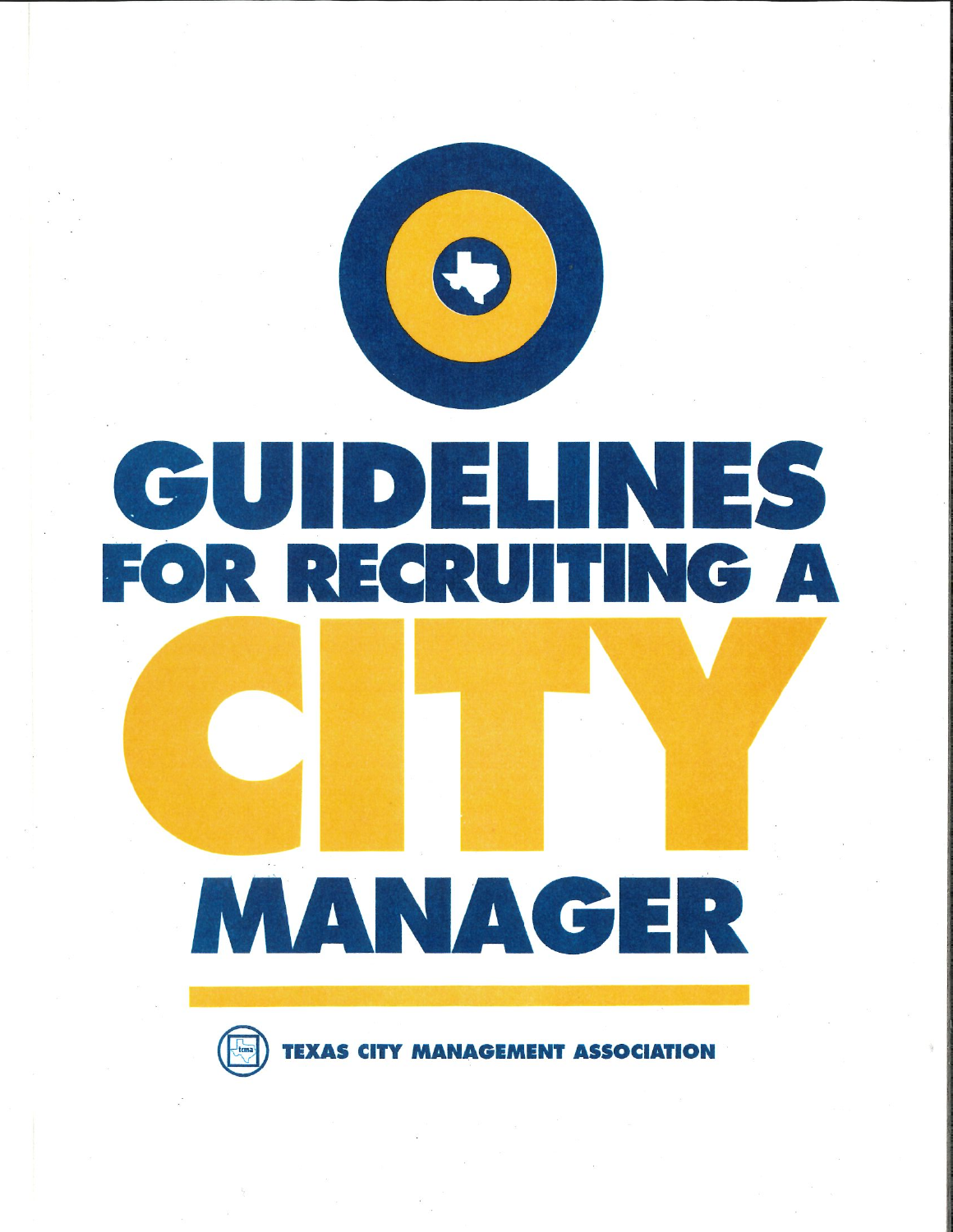**Guidelines for Recruiting a City Manager**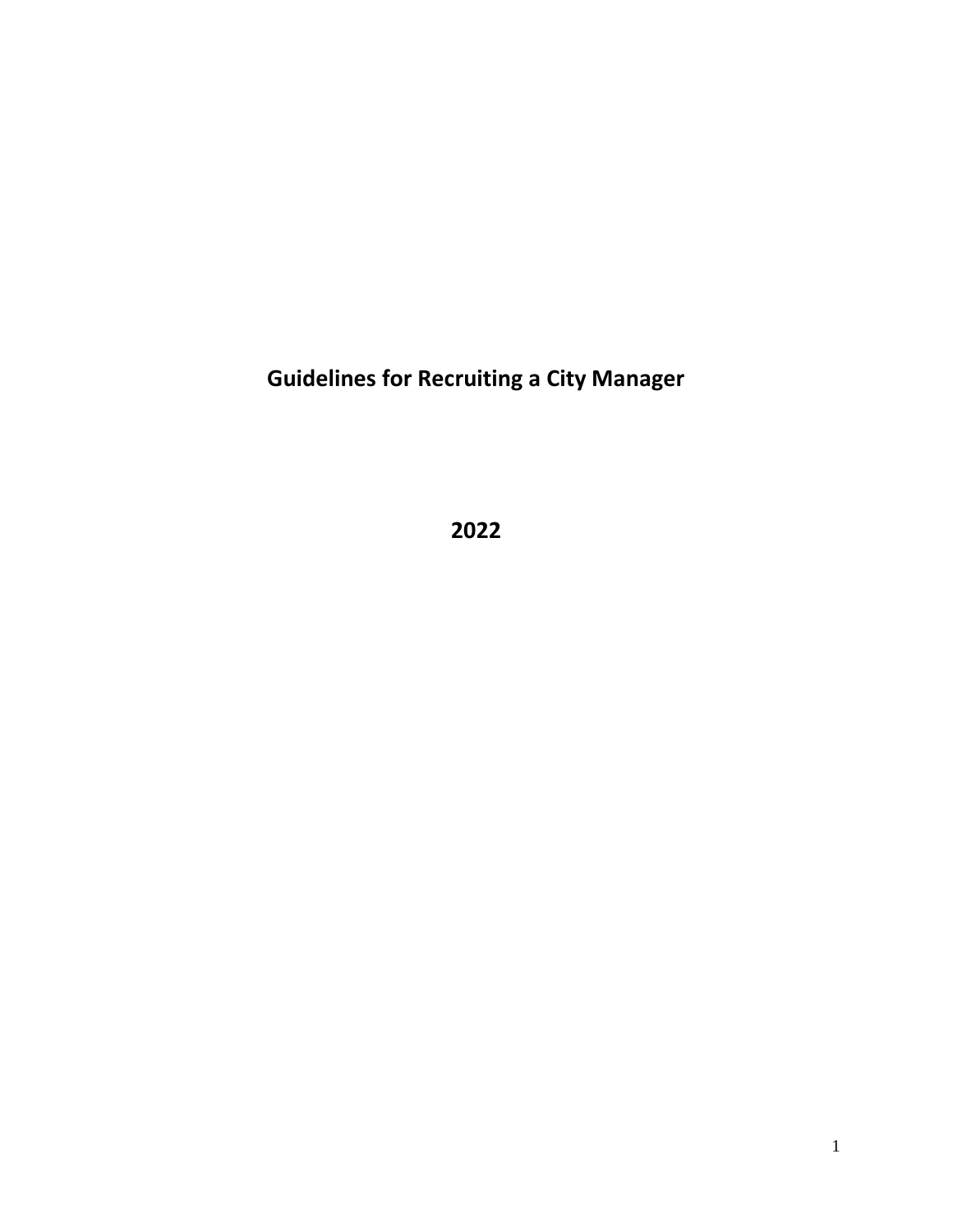#### **Acknowledgments**

Many thanks to the TCMA members, TCMA Advocacy Committee, and other professionals who contributed to this update and revision of the 2002 Recruitment Manual: David Beach, City Manager, City of West University; Marcia Bentley-German, Assistant to the City Manager, City of Midland; Austin Bleess, City Manager, City of Jersey Village; Ed Broussard, City Manager, City of Tyler; Rick Davis, City Manager, City of Baytown; Weston Davis, EMS Director, City of El Campo; Nick Haby, City Administrator, City of Meadows Place; Ron Hollifield, CEO, SGR; Morad Kabiri, City Manager, City of Friendswood; Bill Lindley, Town Administrator, Highland Park; Debbie Maynor Sr. Vice President, Executive Recruitment, SGR; Allen Owen, former Mayor, City of Missouri City; Clay Pearson, City Manager, City of Pearland; Mary Ann Powell, Deputy City Attorney, City of College Station; Dalton Rice, City Manager, City of Morgan's Point; Julie Robinson, City Manager, City of Spring Valley; James Urban, Director of HR, City of West University; and Jennifer Wichmann, Deputy City Manager, City of Arlington. Their substantive and editing assistance helped make this revision a reality which reflects much of the current thinking on recruitment. Also, TML Affiliate Association Manager Kim Pendergraft's guidance provided me the impetus and encouragement to complete the revision and update in a timely manner.

James Thurmond, Ph.D., MPA Program Director, University of Houston TCMA President 1995-96 and Lifetime Member

Texas City Management Association1821 Rutherford Lane, Suite 400 Austin, Texas 78754-5128 512-231-7400 Fax 512-231-7494 [www.tcma.org](http://www.tcma.org/)

Copyright ©, Texas City Management Association, 2022

All materials are subject to copyrights owned by the Texas City Management Association (TCMA). Any reproduction, retransmission, or republication of all or part of these documents is expressly prohibited, unless TCMA has expressly granted its prior written consent to so reproduce, retransmit, or republish the material. All other rights reserved.

The names, trademarks, services marks, and logos of TCMA on these documents may not be used in any advertising or publicity, or otherwise to indicate TCMA's sponsorship of or affiliation with any product or service, without TCMA's prior written permission.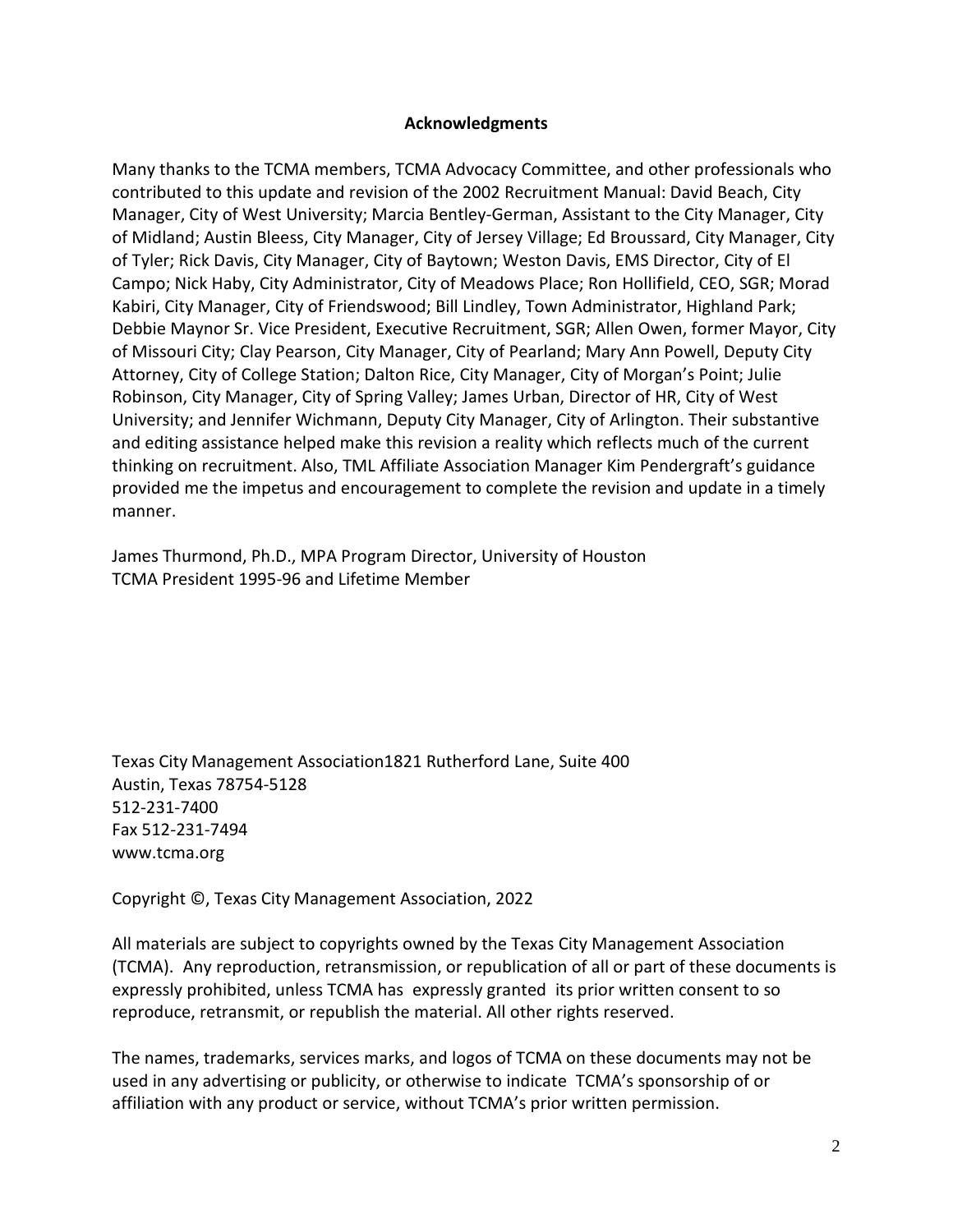## **Table of Contents**

| <b>Introduction</b>                                               | 5  |
|-------------------------------------------------------------------|----|
| <b>Resources Available</b>                                        | 7  |
| <b>Chapter 1 - Steps Prior to the Recruitment</b>                 | 9  |
| Council's first steps<br>$\bullet$                                |    |
| Summary<br>$\bullet$                                              |    |
| Chapter 2 - The Recruitment Process -- Who conducts it?           | 13 |
| Recruitment alternatives<br>$\bullet$                             |    |
| Summary<br>$\bullet$                                              |    |
| Chapter 3 - The Recruitment Process -- Establish Parameters       | 17 |
| Scope of recruitment<br>٠                                         |    |
| Steps to be followed<br>$\bullet$                                 |    |
| The Participants<br>$\bullet$                                     |    |
| Timing<br>$\bullet$                                               |    |
| Selection criteria<br>$\bullet$                                   |    |
| Compensation<br>٠                                                 |    |
| Summary<br>$\bullet$                                              |    |
| <b>Chapter 4. The Recruitment Process</b>                         | 21 |
| Understanding of qualified applicants and diverse applicants<br>٠ |    |
| Relations with applicants<br>٠                                    |    |
| Application form<br>O                                             |    |
| <b>Providing information</b><br>O                                 |    |
| Acknowledging resumes<br>O                                        |    |
| Confidentially<br>$\circ$                                         |    |
| <b>Public Information Act</b><br>O                                |    |
| Recruiting applicants                                             |    |
| Advertising<br>O                                                  |    |
| Solicitation of applicants<br>O                                   |    |
| In-house applicants<br>O                                          |    |
| Summary                                                           |    |
| <b>Chapter 5 - The Selection Process</b>                          | 28 |
| No short cuts                                                     |    |
| Diversity                                                         |    |
| Politics in the recruitment process                               |    |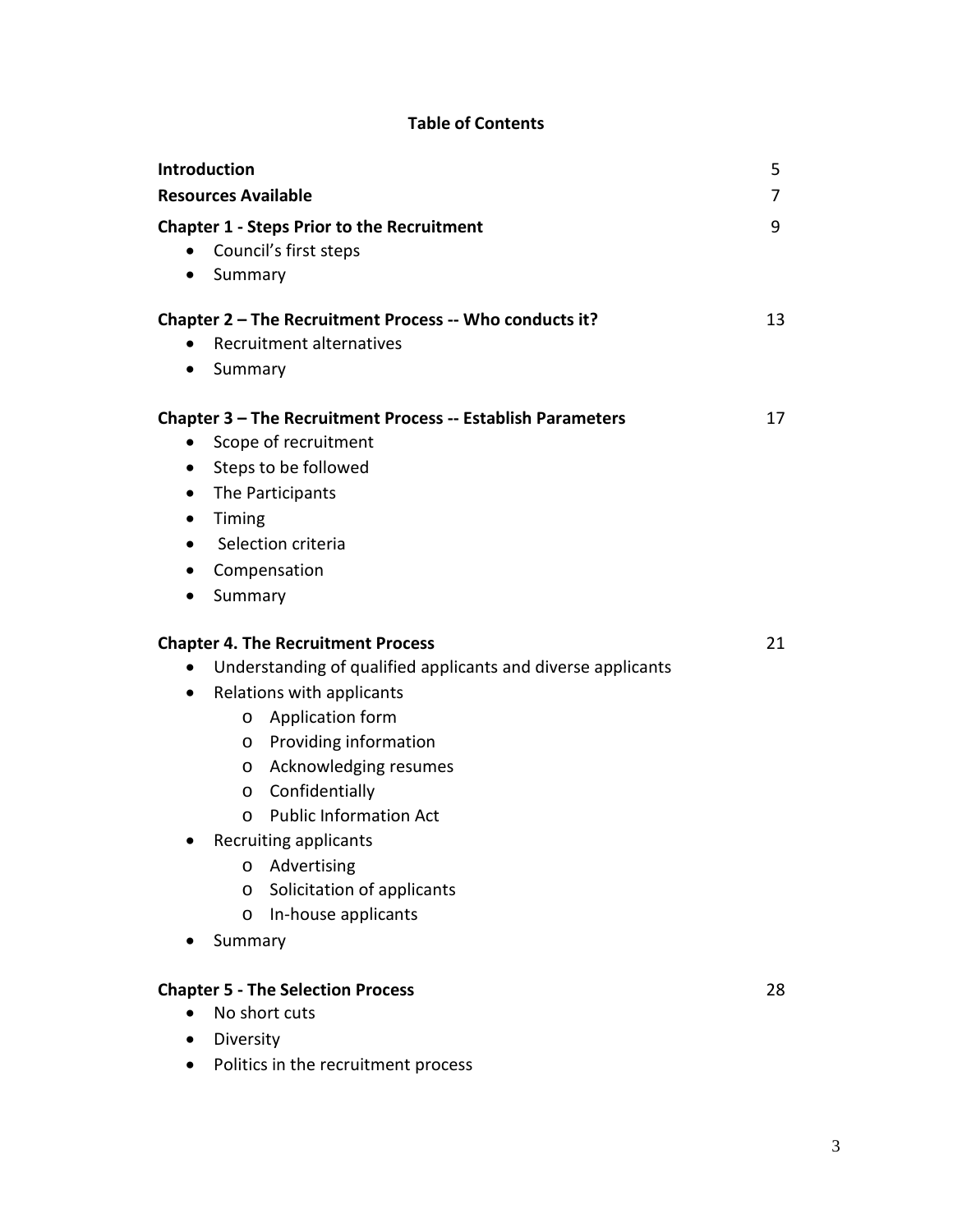- Reviewing resumes
	- o Organizing the review
	- o Key elements
	- o Use the council's criteria
- Determining finalists
	- o Warnings on screenings
	- o Background checks
- **Interviews** 
	- o Steps for contacting finalists and scheduling interviews
	- o Interviews face-to-face and virtual
	- o The interview process
	- o Community/city employees involvement
	- o Spouse involvement
	- o Reimbursement of expenses
- Making the selection
- Finalizing Arrangements
	- o Negotiating compensation
	- o Benefits
- Transition Activities
	- o Employment agreement
	- o General assistance
	- o Getting started on the right foot
- Summary

#### **Appendices**

| A-Timetable and Summary Checklist for Recruiting a City Manager | 43 |
|-----------------------------------------------------------------|----|
| B-Recruitment Firm - Tasks and Vetting Criteria                 | 44 |
| <b>C-Principal Resource Groups</b>                              | 51 |
| D-Recommendations to Achieve Diversity                          | 53 |
| <b>E-TCMA Code of Ethics</b>                                    | 55 |
| <b>F-Virtual Interviews Pros and Cons</b>                       | 56 |
| <b>G-Suggested Interview Questions</b>                          | 57 |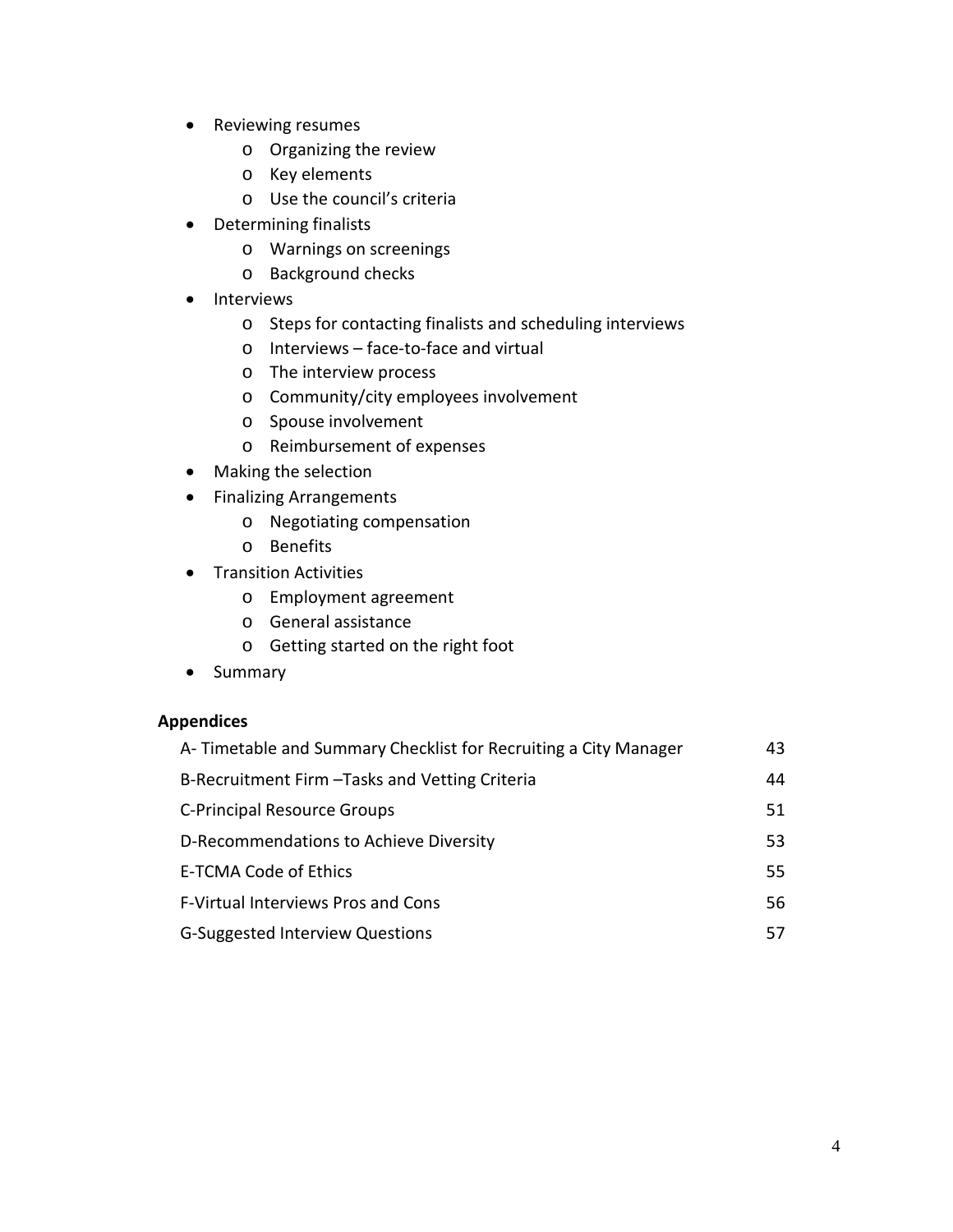#### **Introduction**

Recruiting and selecting a new city manager can be a very positive, enjoyable, and unifying experience for a city council. It provides an opportunity for the city council, as a group, to think together about objectives and priorities as a basis for determining what they are looking for in a new city manager. It provides an opportunity for the city council to look to the future in a way that is seldom experienced when considering agenda items at a typical council meeting.

Selecting a city manager is one of the most important decisions made by a city council. Please note that "city council" as used in these guidelines refers to the mayor and council and their roles as outlined in the city charter, administrative procedures policy, and general laws as applicable.

The importance is highlighted by the fact that:

- While the city council provides policy and political leadership for the city, the city manager is responsible for implementing policy and providing the administrative leadership necessary for continued progress and employee morale.
- To a great extent, as a resource to the city council, the city manager will make the difference between whether or not city council objectives and priorities are identified, defined, considered, and implemented.

Whenever the position of city manager becomes vacant, a heightened level of excitement, and even apprehension, can occur within the city organization, for both elected officials and employees, and in the community. The council may become anxious because of the uncertainty created by the departure of the city manager, and there may be differences of opinion as to how to proceed. There may also be confusion as to what process to follow, and a general concern among members of the council as to whether they will ever be able to agree on what they should be looking for in a new city manager.

On the other hand, potential candidates who are interested in the position may begin contacting some or all members of the council to express interest and advance their cause. Members of the community, because they are interested in good local government, or have a vested interest, may volunteer to help or propose, formally or informally, that certain factors be considered in the recruitment. Of course, the press will also have questions that can range from why a vacancy exists to what's the proposed salary for the new city manager.

*The hiring process for a city manager must be deliberate and not impulsive.*

All this uncertainty, activity and interest can result in pressure to make premature commitments or take impulsive action -- neither of which are necessarily good for the community or conducive to the recruitment and selection of a top-notch city manager. Because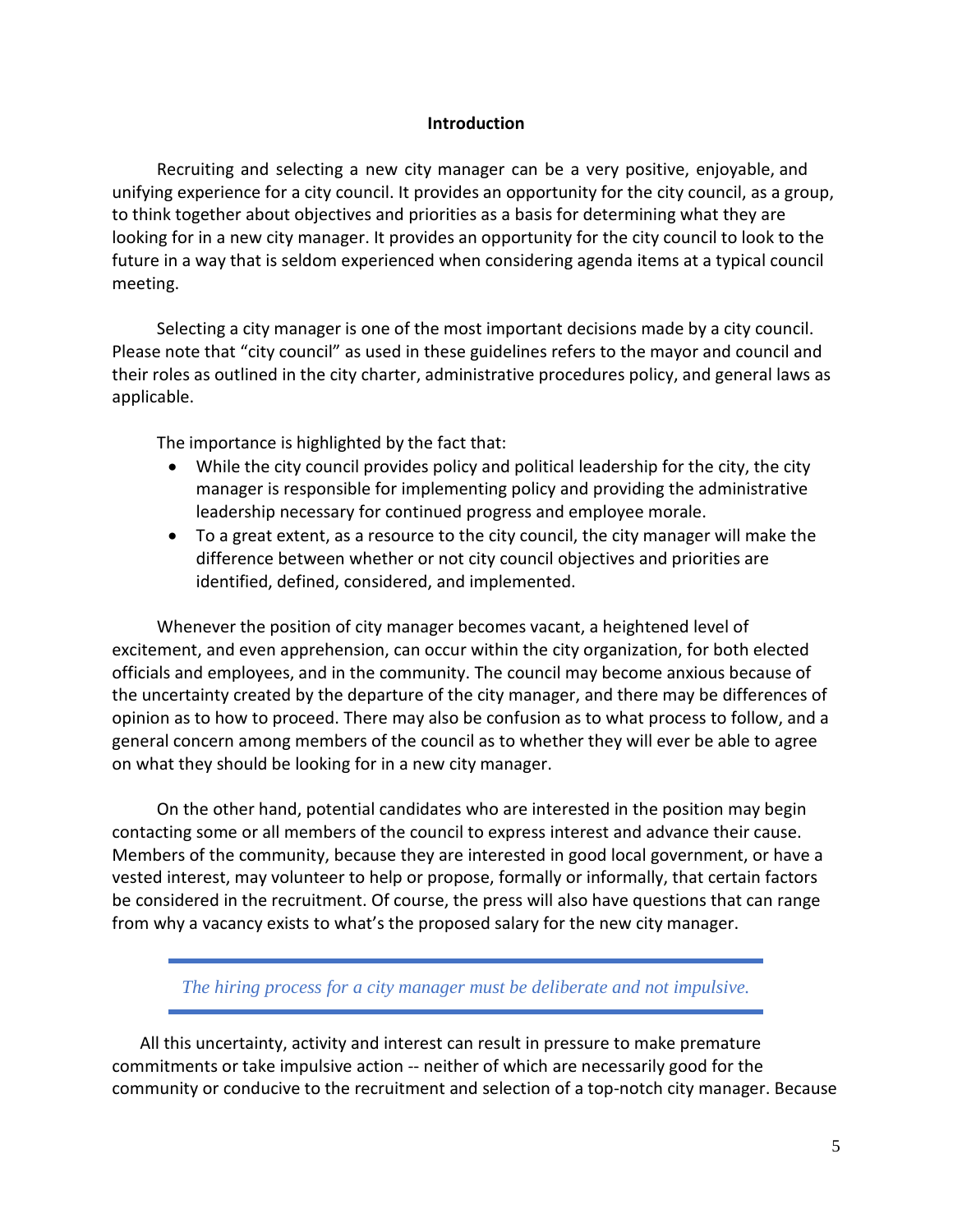of all this natural interest in this important position, the city council must provide:

- Strong, consistent political leadership for conducting the recruitment,
- A well organized, coordinated, and transparent recruitment process,
- A timetable that assures a prompt, comprehensive recruitment, and guards against premature action, and
- A plan for administering the affairs of the city while the recruitment process is underway.

Without an organized approach and strong, consistent leadership from the city council, the recruitment of a city manager can become a negative experience with long-term consequences for the community including the following:

- damaging the image of the city,
- dividing the city council, the city employees, and the community,
- weakening the authority of the city council,
- eroding the responsibilities associated with the position of city manager, and
- harm the ability of the city to attract and retain good candidates for city manager and other administrative positions.

Also, all those who have a legitimate interest in the selection of a new city manager can have that interest accommodated by an orderly and thorough recruitment process. The assurance of such a process is the principal responsibility of the city council in this situation.

These guidelines discuss systematic and organized steps that should be followed when recruiting and selecting a new city manager. Please note that these guidelines emphasize strongly that impulsive actions should be avoided in the recruitment process, and systematic, planned actions should rule. (See Appendix A for a checklist and timetable for recruiting and selecting a city manager.)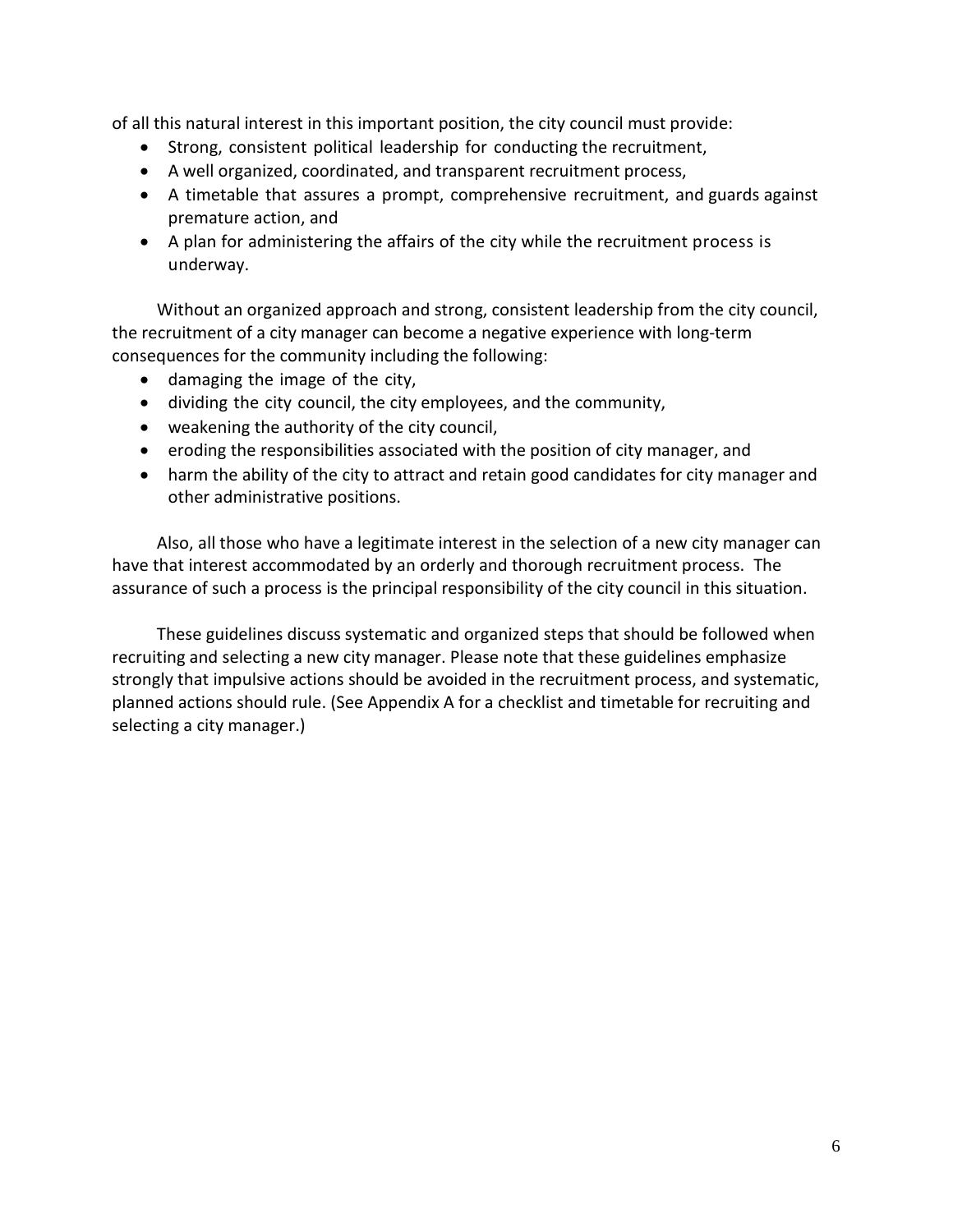#### **Resources Available**

When faced with the need to recruit a city manager, city councils will find a variety of resources available to assist them. For example:

**Texas Municipal League**--TML staff can offer advice on how to approach the recruitment process; TML has a section on its website [\(www.tml.org\)](http://www.tml.org/) where advertisements can be placed for position openings at no cost to member cities; they can suggest advertising sources and share executive search firms listings; they can help pass the word when a vacancy exists, including the placement of an advertisement on their website or their monthly magazine, *Texas Town and City*; and they can be a source of information on compensation and how other cities have handled situations that may arise during a recruitment.

**Texas City Management Association--**TCMA works closely with the Texas Municipal League and is responsible for the preparation of this publication. TCMA has a website (www.tcma.org) with recruiting guidelines, position openings listings and lists of experienced managers in transition; and their members and staff can be a source of assistance and suggestions when identifying potential candidates, conducting background checks, and arranging interviews.

**Current and Former Municipal Officials--**In addition to the leadership and staff of groups such as TML and TCMA, city officials in adjacent cities or retired municipal officials may be able to assist. For example, a neighboring city official may be able to play a helpful role in the review of applicants, and a retired municipal official may be available to coordinate the recruitment process or to provide interim management assistance.

**Others Having an Interest in Municipal Government--**Depending upon the situation, others such as college or university faculty members, municipal consultants, and community leaders may be able to provide leadership and assistance in some part or all of the recruitment process.

**Other Professional Organizations--**Groups such as the International City/County Management Association, American Society for Public Administration, and related local, regional, state, and national professional organizations can aid in advertising the vacant position, as well as providing insight into the strengths and weaknesses of applicants or potential applicants.

**Executive Recruitment Firms--**There are several firms that are available to assist in the recruitment of key management positions in cities. A list of these firms can be found on TCMA's website. Their role can include coordinating the overall recruitment process, or they may be retained to assist on specific aspects of the recruitment such as the identification of potential candidates, background checks, or the development and conduct of the selection process. (See Appendix B – Recruitment Firms – Tasks and Vetting Criteria.)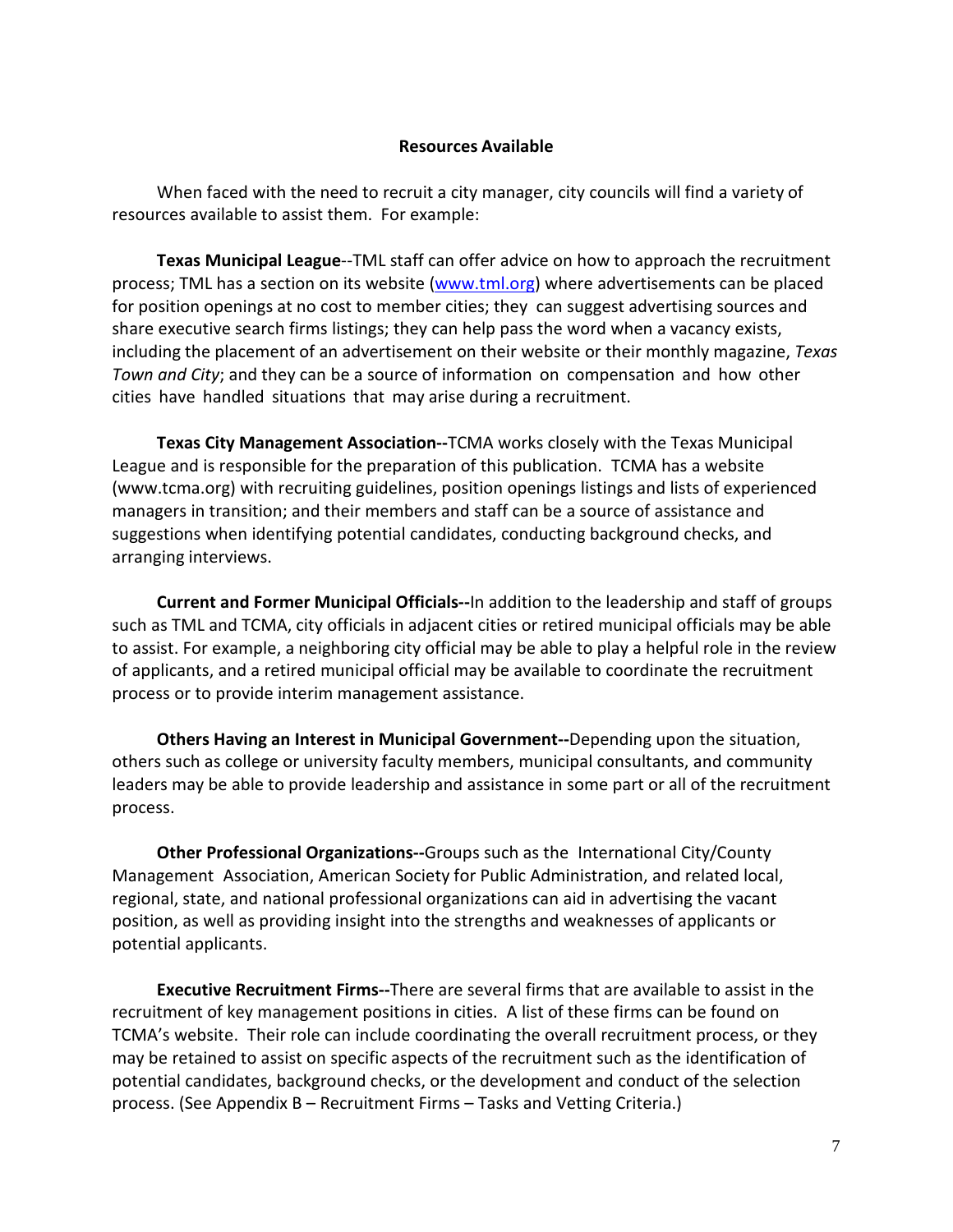While resources are available to assist, the more important considerations for those making the hiring decision are:

- Know what you are looking for when recruiting to fill a vacant city manager position.
- Remember that recruiting a city manager is a two-way street, and the city has a responsibility to present the position attractively, show interest in the applicants, and be competitive.
- Be sure the recruiting process is well organized and coordinated from the outset.
- Don't lose control of the recruitment process or the hiring decision to others such as search firms, employee groups, community groups, other elected officials, etc.
- Involve people in the recruitment process who are knowledgeable of local government and how the council-manager form of government works.

These considerations must be constantly kept in mind as the recruitment proceeds.Their importance in relation to the steps involved in a recruitment are discussed in this report.

See Appendix C for more information on principal resource groups.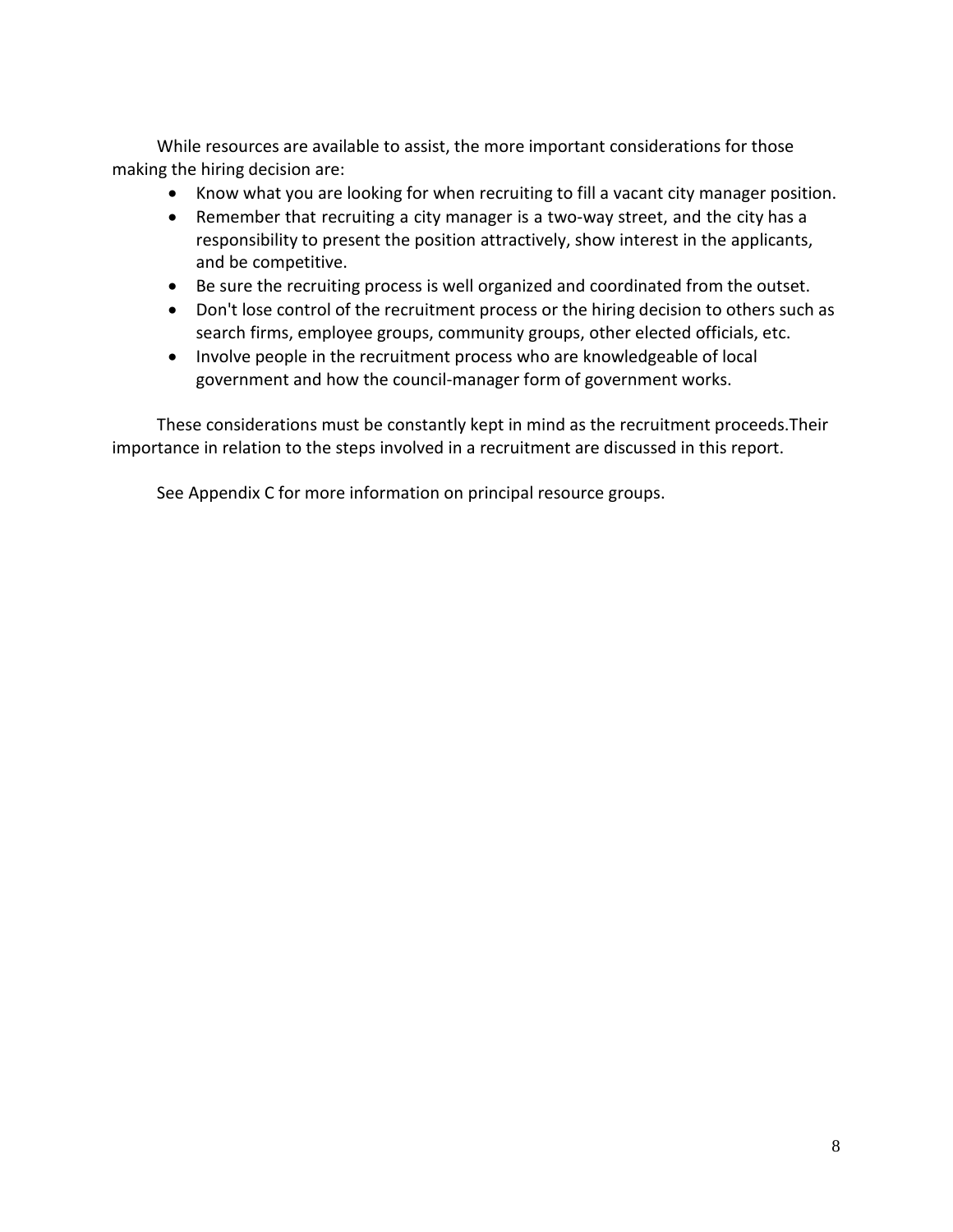#### **Chapter 1 - Steps Prior to the Recruitment**

To ensure that the recruitment is off to a good start and interim management is in place, follow the steps in Table I. Do not hesitate to use outside resources in the recruitment process. See Appendix C for Principal Resources Groups

#### **Table I -- City Council's First Steps When Vacancy Becomes Known and Prior to the Recruitment**

- 1. Act promptly but deliberatively to announce the vacancy and recruitment timetable.
- 2. Meet to plan for the recruitment process.
- 3. Appoint an interim city manager.

Ī

- 4. Obtain status report on current problems and important projects.
- 5. Defer key actions where possible for the new city manager.

#### **City Council's First Steps**

#### **1. Act promptly but deliberatively to announce the vacancy and recruitment timetable.**

News travels fast, and days can seem like weeks if people are anxious about a situation. While the city council should resist acting impulsively in terms of appointing a new city manager, failure to put a plan of action into effect can cause a void that will lead to rumors within the community and pressure to act from various sources. This can be divisive for the council and can result in the kind of impulsive action that should be avoided. The recruitment of a new city manager is an opportunity for the city council and the community, and a specific plan and timetable should be developed by the city council and announced promptly to dispel questions and to emphasize the positive aspects of the situation. If there are circumstances such as an impending election that might cause the city council to delay the recruitment process, this can be considered when establishing the overall plan and timetable. What is important is that the council control the situation and make clear to all concerned the process they will follow in terms of ultimately recruiting and selecting a new city manager. If the established schedule should change for any reason, this should also be communicated to all concerned, particularly applicants for the vacant position.

#### Vacancy Announcement

If the vacancy is the result of a retirement or the city manager moving on to a new position, this is understandable and can simply be announced. In fact, it will be helpful during the recruitment because the city will be able to say that there has been great stability in the position, and the only reason it is open is because of the retirement or new job opportunity for the former city manager. The vacancy is an opportunity that doesn't come along very often.

If, on the other hand, the position is vacant because the former city manager was terminated or quit, neither the city nor the former city manager will benefit from a public quarrel. It is far better for all concerned, even though it may be emotionally difficult, to simply reach a mutual decision and timetable for leaving. From a recruiting standpoint, the image of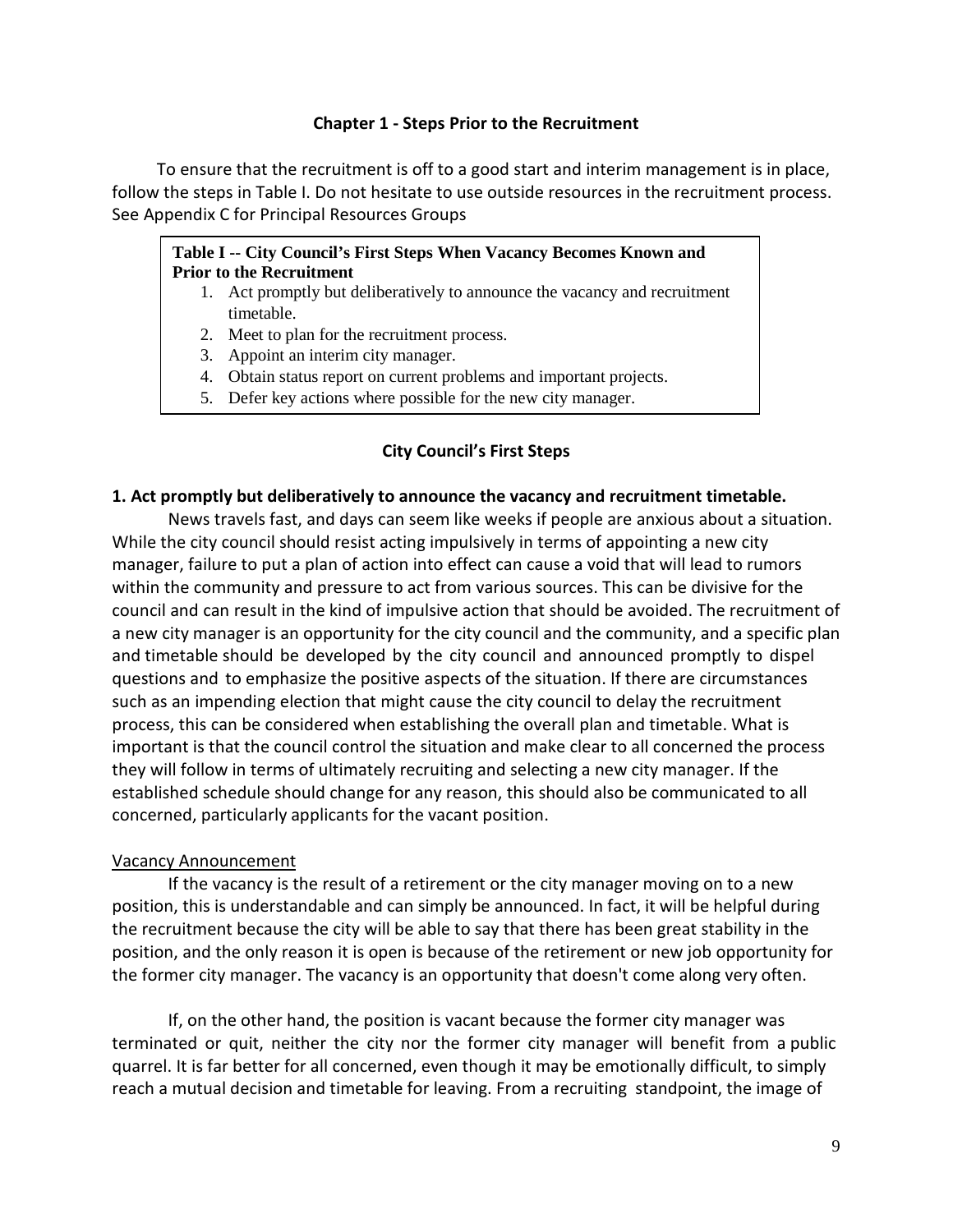the city is enhanced, and there is less likelihood that the former city manager will tell potential candidates that it is a bad situation.

#### **2. Meet to plan for the recruitment process.**

As a prelude to beginning the process, it is important that the city council spend some time at the outset considering the parameters for the overall recruitment process – e.g., what is needed in a city manager, the required steps, the marketing and selection criteria, the participants in the process, whether to hire a recruitment firm, etc. Time must be spent upfront prior to advertising for the position, and certainly prior to screening applicants, to agree upon required competencies to do the job in your city. (Khaneman et al. 2021)

#### **3. Appoint an interim city manager**

Often, the first question facing a city council when a city manager vacancy occurs is what to do in order to assure that the affairs of the city are properly administered until a new city manager is on board. This is the first point at which the temptation to act impulsively must be resisted.

For example, possibly there is someone on the staff who has long-term administrative experience in the city, who the city council knows and has worked with, and who is interested in and able to do the job of city manager. Impulsively, it might seem that the appropriate next step might be to simply appoint this natural successor to the position without using the recruitment process and thereby avoiding the need for interim management. However, such a short-term expediency may not address major issues or long-term problems facing the city, and what has worked in the past may not be adequate for the future.

*The recruitment process must be followed.*

Even when there is no heir apparent, or at least anyone the city council feels comfortable appointing immediately after the vacancy occurs, it can be tempting to appoint someone just to fill the vacancy without a recruitment process. It is in this situation where, without strong leadership, someone may prevail by suggesting that a current staff member be appointed, or that the city approach another city manager who may be easily available or who impressed a council member at a meeting. This temptation, even if there is pressure to act, should be avoided.

If the city council acts impulsively, it risks weakening its leadership position within the city. By failing to first consider what it is looking for in a new city manager, even if a natural successor exists, the city council loses its ability to compare and measure a variety of applicants against its criteria and then subsequently direct and monitor the performance of the new city manager. Equally important, the chances are great that the city council will not be pleased with its choice on a long-term basis, simply because the person's work experience and personal characteristics, while impressive elsewhere, may not necessarily be the right combination needed for success in this new situation.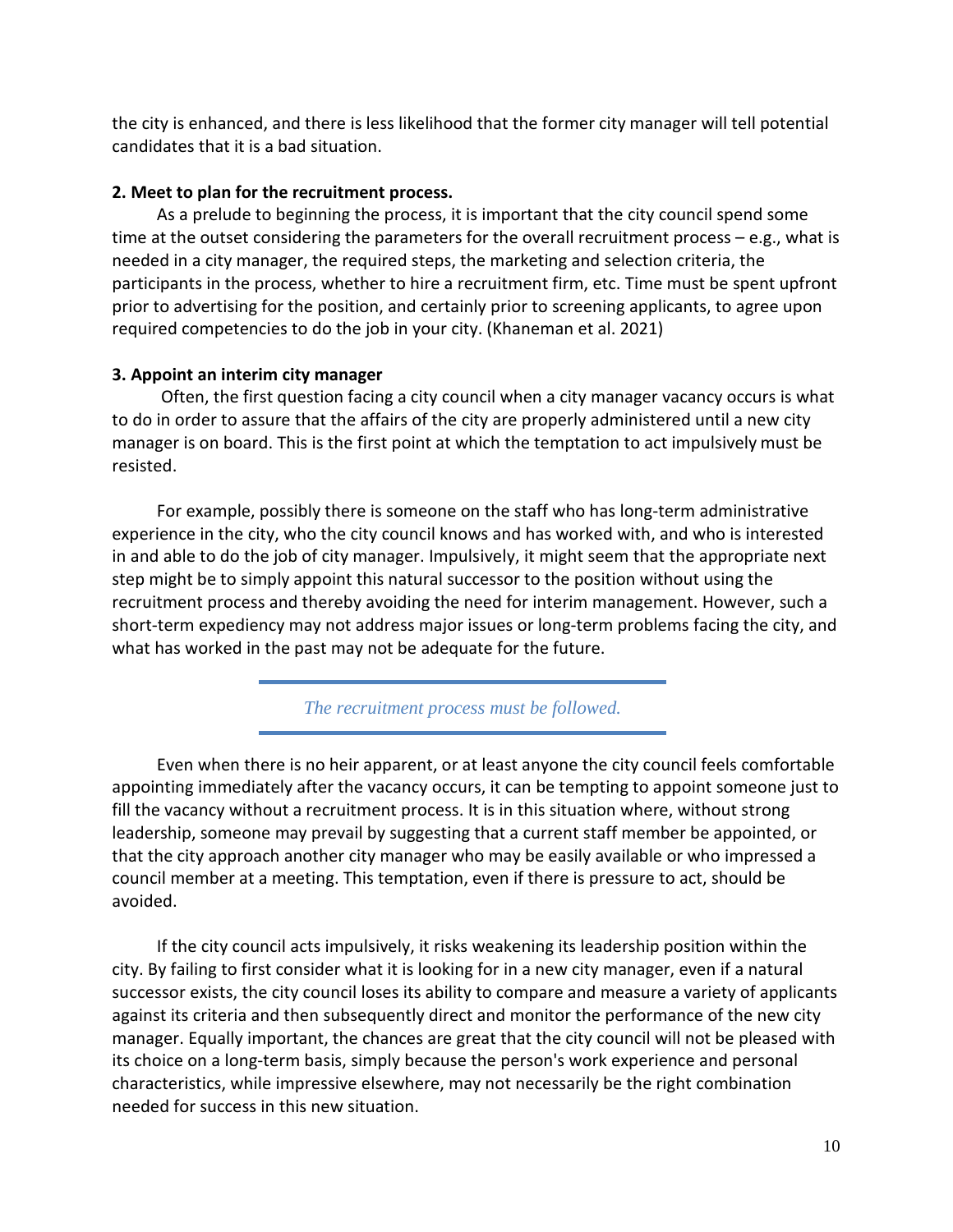Because time will be needed to conduct a search, it is important to clarify who will be responsible for directing the organization while the new city manager is being recruited. The city council may wish to consult with the outgoing city manager regarding possible staff persons who could fill this role, or they may all agree that they have confidence in a specific staff person. If there is an assistant city manager who may be considered for the new city manager position, the city council will often appoint this person so they can observe first-hand how the person handles the job. Other times, the city council may feel more confident with a department head who is clearly not going to be a candidate for the position, but whom they feel is mature, seasoned, respected by fellow employees, and a competent administrator.

In some cases, the city council may not feel there is anyone on staff to whom they can appoint to serve in the interim role. In this case, it may be possible to retain the services of a recently retired city manager, or a city manager who is presently unemployed or in transition. A list of in transition persons can be found on TCMA's website: [www.tcma.org.](http://www.tcma.org/)

Regardless of who is appointed, it should be clear to the city organization that the person appointed to the interim role is in charge, and it should also be clear that the person does not have an inside track to the new city manager position. The city council should make it clear that they are not conducting a charade recruitment process – i.e., knowing full well that their intention was to appoint the interim city manager as the permanent manager. They are going to undertake a comprehensive recruitment to find the best candidate. If the interim manager is ultimately selected, it will only be because that person proves to be the best in relation to other applicants.

#### **4. Obtain a status report on organization and projects**

Even when there is a city manager vacancy, it is not desirable for the city council to immerse itself in the administrative affairs of the city, and it may be contrary to the city's Home Rule Charter. However, before the city manager leaves, it is important that the city council receives a briefing regarding current organizational problems and the status of important projects. In this way, the city council can better monitor progress on important matters and provide direction regarding priorities to the interim city manager. If possible, the interim manager should be involved in these briefings.

#### **5. Defer key actions where possible**

The city must obviously continue to operate during the recruitment period, and the city council and interim manager should do whatever is necessary to be sure that important projects and the delivery of services continue. However, in terms of assuring effective administrative leadership in the future, it is desirable to involve the new city manager in as many important policy decisions as possible.

The input of the city manager is important for major decisions. For example, major policy decisions with long term effects and requiring lengthy implementation should be delayed, if possible, for the new city manager. Similarly, holding off filling a vacant department head position can be an opportunity for the new city manager to begin building an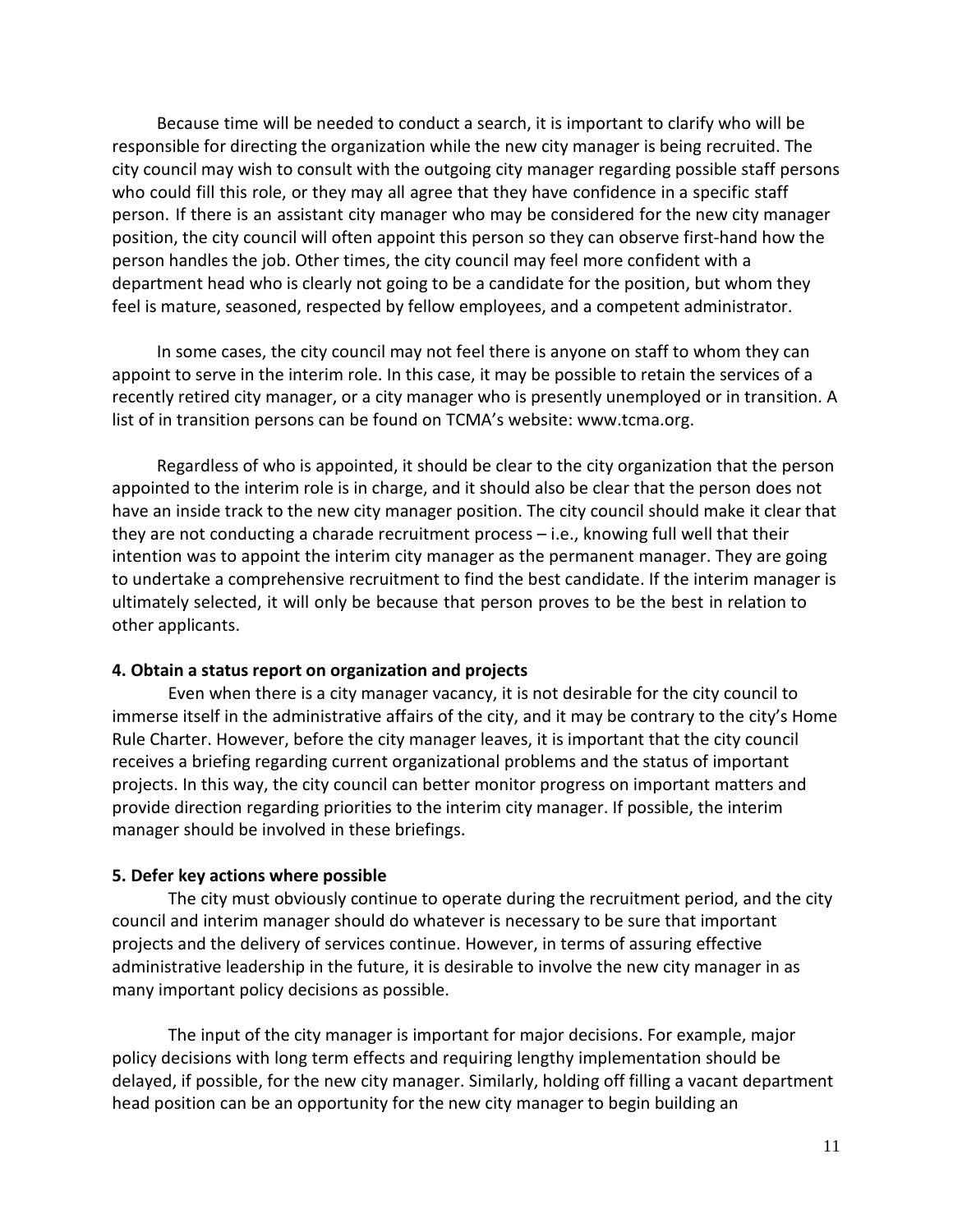administrative team. This opportunity can be used persuasively to pique the interest of good potential candidates during the recruitment process, because it would allow them to have an immediate impact on shaping the leadership team. As such, it is desirable for the city council to defer key actions where possible until the new city manager is appointed.

However, there are pros and cons to such intentional deferment. For example, addressing a difficult policy decision now rather than waiting for the new city manager avoids placing the new city manager in a precarious policy conflict early in his/her tenure. Also, delaying a major policy decision now could cause public harm or even threaten its future adoption when the circumstances might have changed. Good judgment is required in deciding what to defer or not to defer.

**6. Organize for the recruitment process** – There is no one best recruitment process for all cities. Organizing very much depends on the totality of circumstances based on the conditions of the city with the vacancy. See Chapters 2 and 3 for more detail.

#### **Chapter 1 Summary**

Once the vacancy becomes known to the city council, they should immediately schedule a meeting to agree upon a course of actions and responsibilities in the recruitment and selection processes. At this meeting, they should decide upon an interim manager, determine whether to use a search firm, determine what they want in the new city manager, and agree upon the recruitment process. All this should be accomplished with a good understanding of the current problems and important projects facing the city, because these should affect the selection criteria for the new city manager.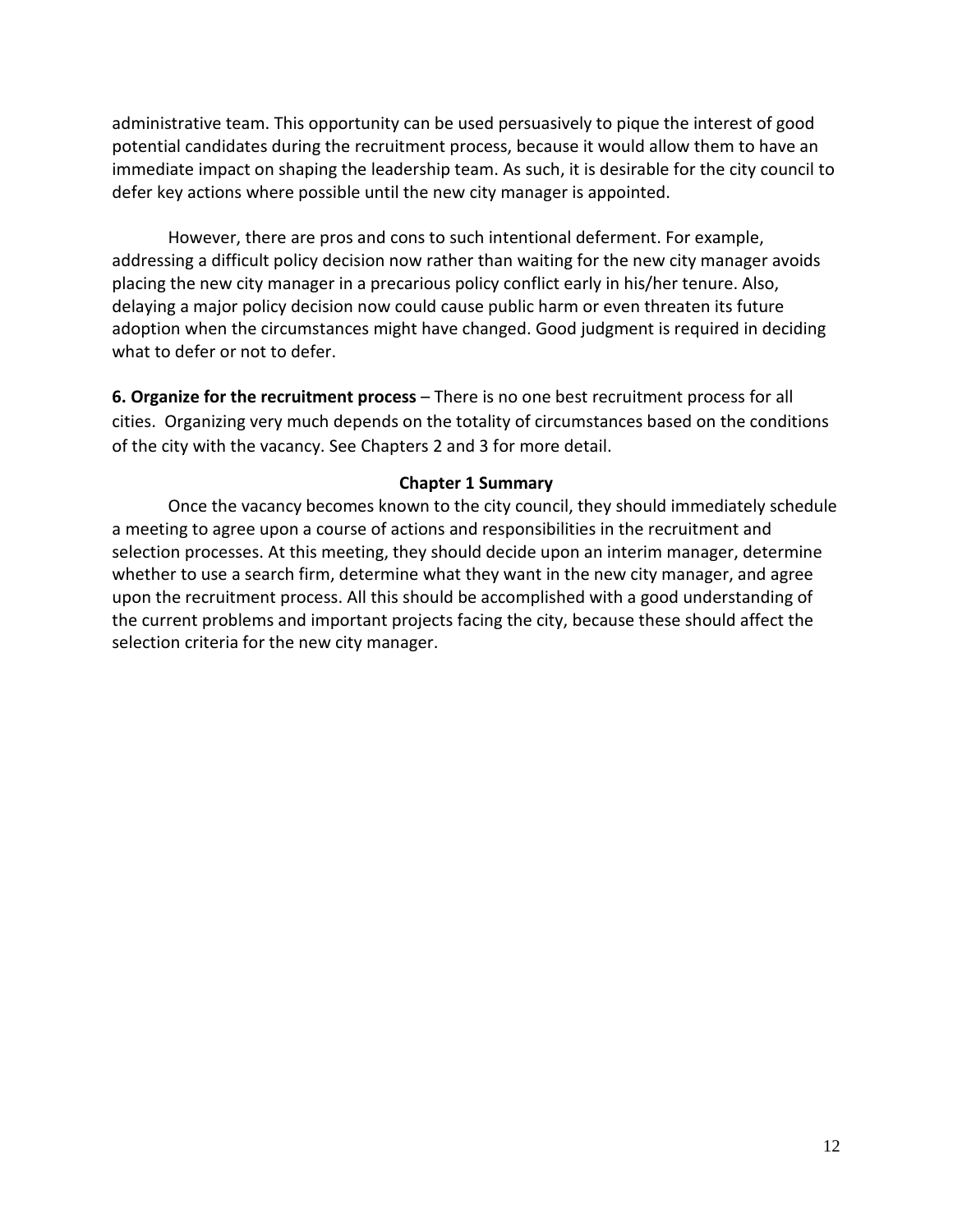#### **Chapter 2 – The Recruitment Process -- Who conducts it?**

Just as it is necessary to determine who will provide interim management, it is also important for the city council to determine who will be responsible for conducting the recruitment of a new city manager. Three alternatives are available – utilizing in-house city resources such as the HR department completely, outsourcing to a recruitment firm, or a hybrid of in-house and outsourcing. (See Table II)

#### **Table II -- Recruitment Alternatives**

- 1. The city council conducts the recruitment in-house.
- 2. The city council outsources the recruitment.
- 3. The city council uses a hybrid alternative  $-$  i.e., it conducts the recruitment and retains a third party to assist at certain points in the process.

#### **Recruitment Alternatives**

**1. The city conducts the recruitment in-house using the city council, city staff such as the human resources (HR) department, and/or interim city manager or some combination thereof.**

Many cities have successfully conducted a recruitment for a new city manager. If this alternative is selected, it should be with the understanding that it is time consuming and requires someone on the city council or in the city organization who has both the time, capacity, and skill to do the necessary tasks.

Unless a recruitment is well planned and led by someone who is knowledgeable and experienced in this area, many things can occur that diminish a city's chances of getting the best candidate. City staff, such as HR employees, can assist the city council in placing advertisements, and they can collect and acknowledge resumes as they are received. However, because they will be supervised by the new city manager, it may be difficult for them to play a greater role in the recruitment process. Thus, should the city choose to conduct the recruitment itself, they should be sure there is someone on the council, or in the city organization, whom they respect and who has the time to provide the leadership and follow through with all that is necessary at every step in the process.

#### **2. The city council outsources the recruitment.**

Most outsourcing means contracting with a firm that specializes in providing executive search assistance to cities. A recruiting firm offers a broader array of services and resources than an in-house HR department can, which includes an existing network of potential candidates, a marketing/media presence, and a specialized niche that standard HR departments can't offer. Some believe that hiring a recruiting firm results in a more active recruitment, while traditional methods may be more passive.

When utilizing an executive search firm, the city council does not give up any of its authority with respect to the selection of a new city manager. The council continues to define what it is looking for in a new city manager, it makes the decision on finalist candidates, it does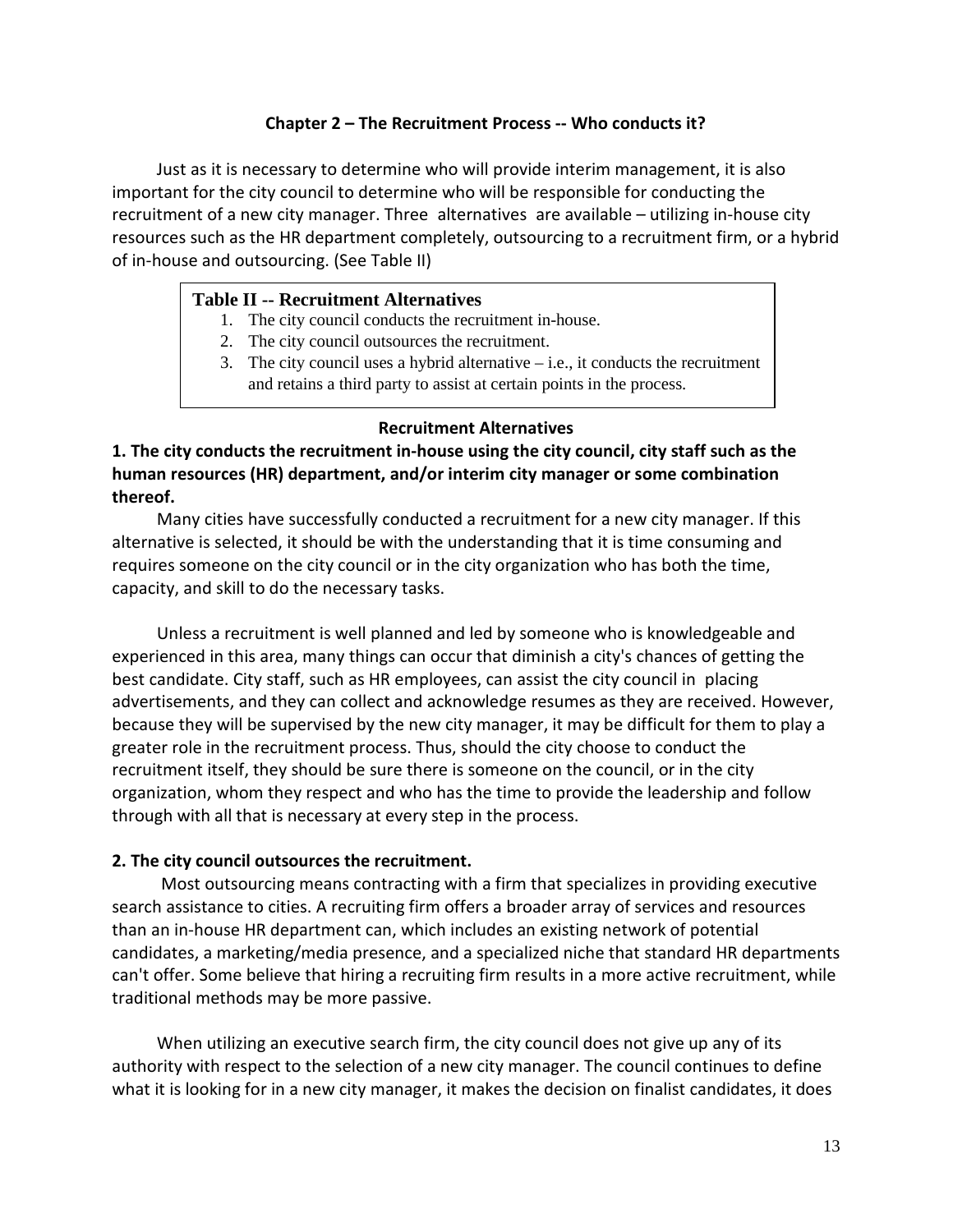the interviewing and, of course, it makes the selection. However, when hiring a qualified firm, the city council obtains the full-time coordination necessary to conduct an effective recruitment, and it also gains expertise that can be important at each step in the process.

It is important to note that the city council usually cannot contract away its right to access documents that are held by a consultant if the information would otherwise be considered public. For example, an open record decision has held that a city manager could not contract away the public's right to inspect a list of applicants for a city job even though the list was developed by a private consultant for the city.

*The city cannot contract away its open records responsibilities.*

Ideally, the executive search firm begins by meeting with the city council, both individually and as a group, to assist them in thinking through what they are looking for in a new city manager. Depending on what the city has stipulated in the contract, it can be the responsibility of the firm to facilitate this discussion and to assist in reaching a consensus on items such as desirable work experience, personal characteristics, timing and scope of the recruitment, and compensation. Once these matters have been reviewed, the firm coordinates the overall recruitment process and assumes responsibility for all tasks until it is time for the city council to select and interview finalists. The firm acts as a resource to the city council throughout the recruitment process, and the city council has the comfort of knowing that the process is being handled professionally by individuals who are familiar with municipal government, know candidates and potential candidates, have contacts that assure good background checks, and are available to assist with other matters such as the selection process and negotiating a final compensation package.

Deciding whether to use a recruitment firm is not a simple yes or no due to four factors affecting the decision, which are the presence of a qualified in-house employee, the city's capacity to perform in-house recruitment, the reason for the vacancy, and the challenges facing the city.

1. The presence of an in-house employee who is capable, suitable, and willing to perform the city manager's job. The in-house candidate must have the skills, knowledge, and experience to perform the job, be a good fit with the mayor and city council and want the job. In such a situation, a recruitment firm may not be needed, because why go through the expense of an outside recruiter when a qualified candidate exists in-house?

2. The city's capacity (e.g., staffing, expertise, time, etc.) to undertake the recruitment process either piecemeal or turnkey. The lack of capacity indicates that a recruitment firm most likely would be beneficial. In such a case, the only decision would be the scope of the firm's participation – piecemeal or turnkey, and if piecemeal, its scope.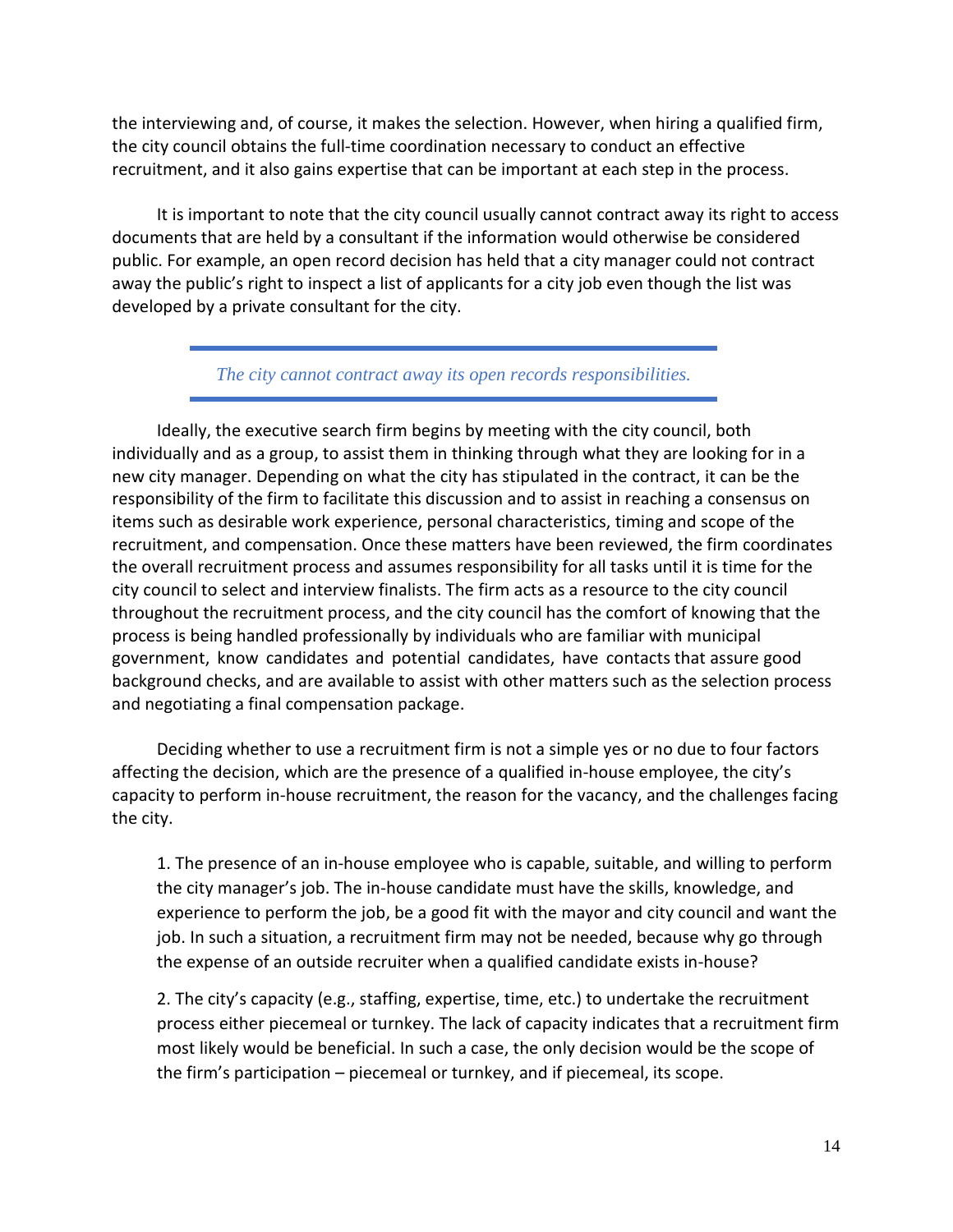However, just because the city has the capacity to handle the recruitment process or parts of it, does not automatically mean that a recruitment firm should not be hired, because there are two other factors to be considered – i.e., the reason for the vacancy and the challenges facing the city.

3. The reason for the vacancy

a. If the vacancy were the result of a voluntary resignation such as a retirement, a better job, or a change in career, then the previous city manager was not "pushed out" of the job, and such a vacancy usually is not an issue in recruitment. Accordingly, a recruitment firm may not be necessary since such vacancies do not raise a red flag to potential candidates.

b. If not a voluntary resignation, there are two possible reasons. Either the previous manager was pushed from the position "for cause" or was pushed out due to the city council's desire for a change of direction for the city. A satisfactory for cause reason such as poor performance, malfeasance, misconduct, etc. can be easily explained to and understood by potential applicants, and so a recruiting firm may not be necessary. Still, a recruiting firm may provide benefits if potential candidates might be wary of the reason for vacancy.

If the council pushed out the city manager due to a desire for a "change of direction" – e.g., the council wishes to emphasize quality-of-life projects over economic development and believes a manager with that perspective is needed - then a recruitment firm may not be needed, because such action is easily explainable to potential applicants.

4. Even if the previous three factors indicate that a recruitment firm is not needed, if there are unique challenges – e.g., economic, natural geographical, political, or social - facing the city, then a recruitment firm may be justified to better explain the challenges to potential applicants. However, for easily explained challenges a recruiting firm may not be needed since the elected officials should be able to do the messaging to potential applicants.

As reflected in the last two factors influencing the decision to hire a recruitment firm, the more explainable and understandable the vacancy situation, the less the need for a firm. On the contrary, a less understandable and explainable situation would more likely justify a recruitment firm to attract more qualified applicants.

See Appendix B for an evaluative criterion for selecting a recruitment firm and determining which recruitment tasks should be outsourced, if not all.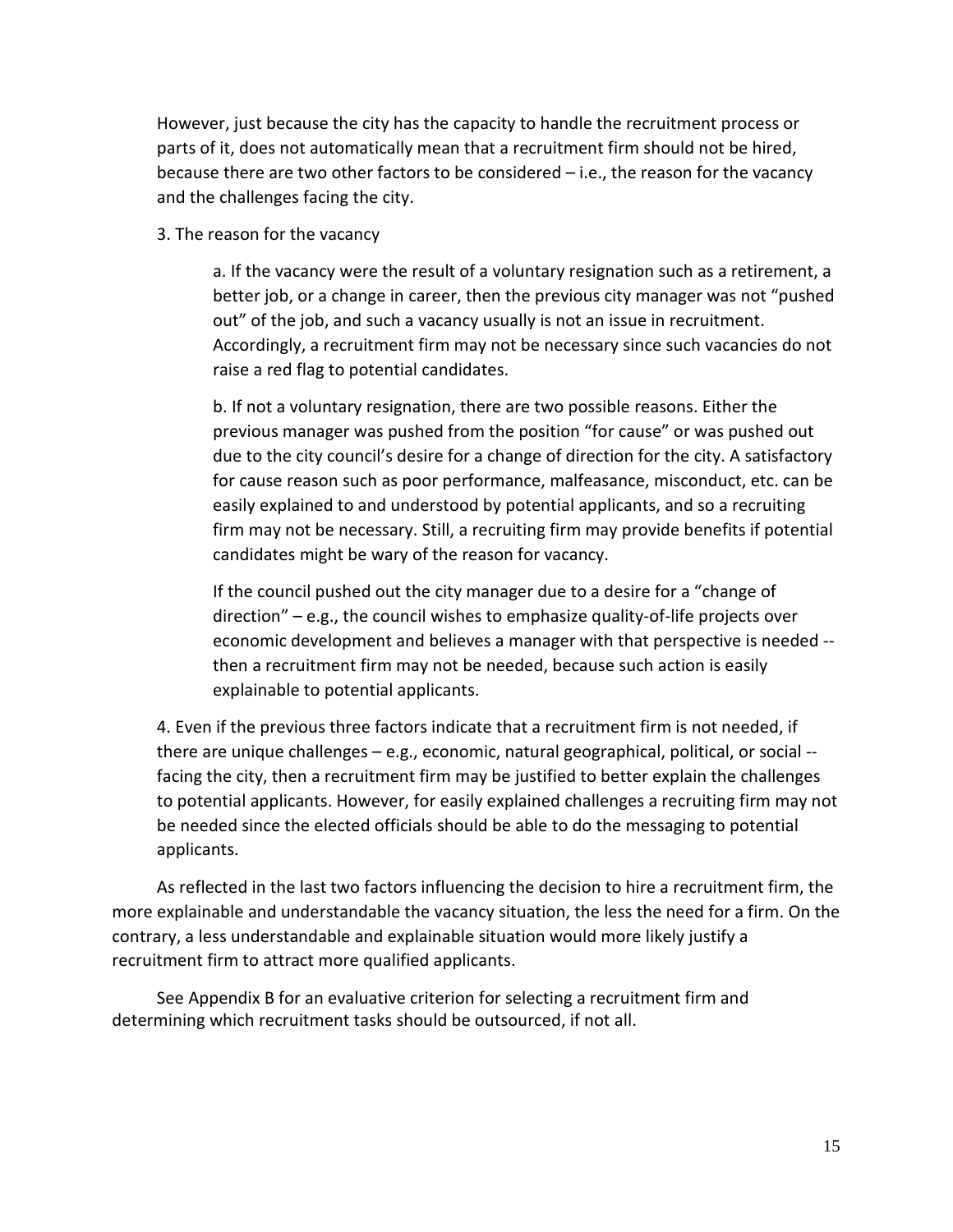#### **3. The city council uses a hybrid approach conducting the recruitment and retaining someone to assist at certain points in the process**.

This means that the city council is responsible for conducting the recruitment, but with assistance from an executive recruitment firm or similar resource. In some cases, the city council may wish to have assistance at the outset in thinking through the overall recruitment process and defining what they are looking for in a new city manager. In other cases, the city council will place advertisements for the vacant position, and then retain an executive search firm to assist in reviewing the resumes, conducting background checks and social media searches, and structuring an appropriate interview process. Social media searches and analysis are areas where in-house expertise may be lacking and search firms can provide. As a guide for the hybrid alternative, use Appendix B's list of recruitment tasks to help decide which should be performed by the city and which by the recruitment firm.

Consequently, executive recruitment firms can be used to conduct a "partial recruitment," and this hybrid alternative may be appropriate where cost is a consideration or where the city council desires to take a more active role in the actual recruitment process.

#### **Chapter 2 Summary**

Deciding on who conducts the recruitment process depends on the city's situation as depicted by the four factors above – e.g., if the city wants to conduct an extensive marketing campaign, lacks capacity to perform all or certain tasks related to recruitment, has a difficult political situation, etc., then outsourcing all or some of the recruitment tasks could be appropriate. One size does not fit all.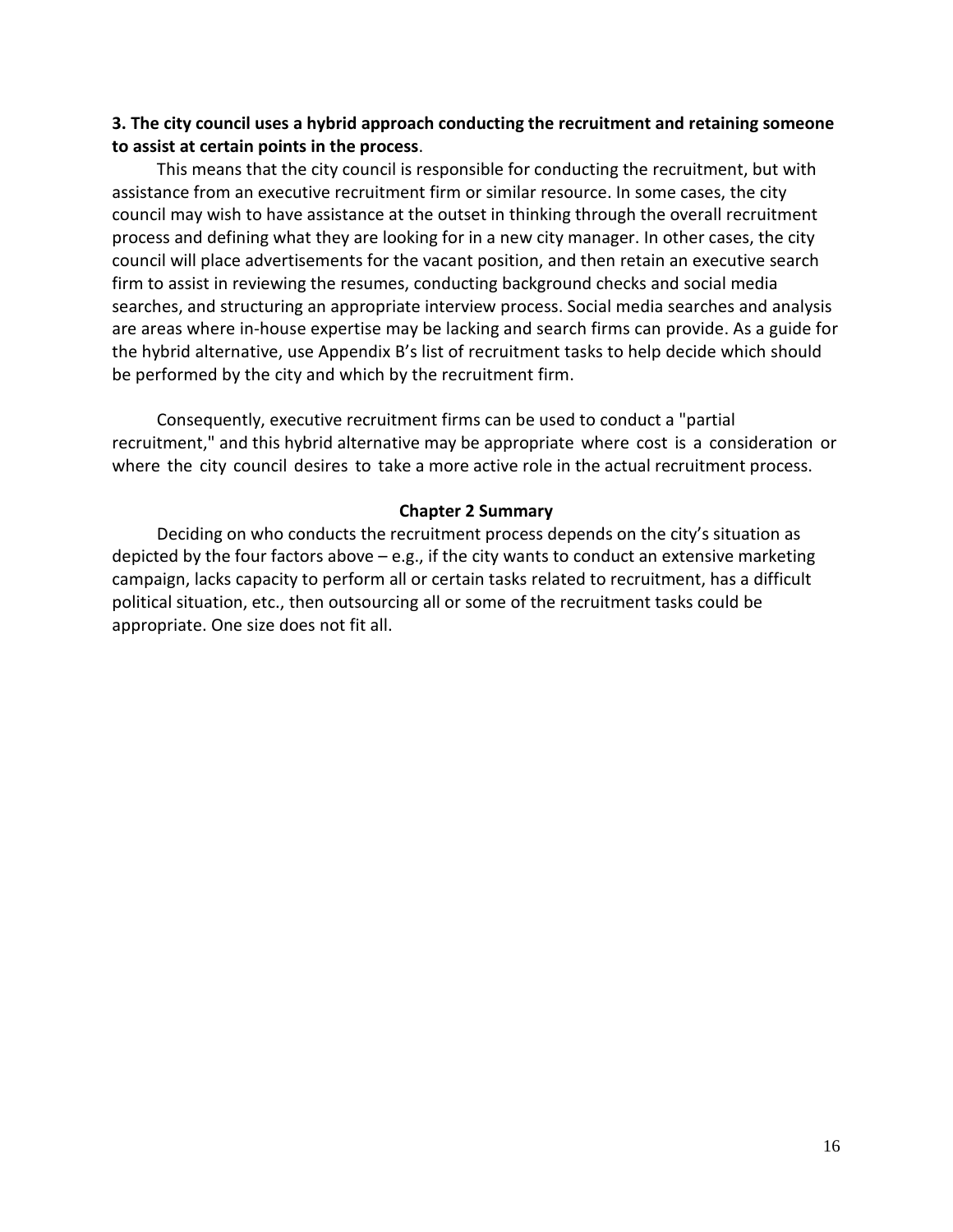#### **Chapter 3 - The Recruitment Process -- Establish Parameters**

Prior to starting the recruitment process, the city council must decide on the parameters for the overall recruitment process  $-e.g.,$  the necessary steps, the marketing and selection criteria, the participants, etc. Items to be considered by the city council include the following:

#### **Scope of the Recruitment**

Once a city manager vacancy is advertised, resumes will usually be received from individuals in different parts of the country. It is assumed that the city is looking for the best candidate, and that all resumes received will be reviewed carefully. Some cities will choose to focus on their state or region, thinking that these candidates may have a better understanding and orientation to problems they face, legal issues, financing alternatives, and similar matters. On the other hand, some cities prefer an aggressive nationwide search.

Although a city may receive 100 or more applications for the position, the difference between quantity and quality is important. For a variety of reasons, the labor market in terms of outstanding applicants is increasingly tight, and the number of candidates meeting the council requirements may be limited. While it is always possible to generate applications from individuals just by placing advertisements in various publications, the concern of the city council should be in quality rather than quantity of applicants. Those individuals that the city council would consider outstanding are often employed elsewhere, and they may have given little thought to a job change. As such, it is desirable to supplement the advertising process by aggressively identifying and talking with potential candidates.

#### **Table III – Steps for conducting a comprehensive recruitment process:**

- 1. The position should be well defined in the city council's recruitment criteria.
- 2. The position should be effectively advertised.
- 3. As a supplement to the advertising process, outstanding potential candidates should be identified and invited to apply.
- 4. All resumes should be acknowledged, and applicants should be notified regarding the status and timing of the recruitment.
- 5. Resumes should be carefully reviewed against criteria developed by the city council, and backgrounds of leading applicants should be thoroughly examined, with workrelated references as a basis for selecting finalists.
- 6. A selection process consisting of interviews, background and reference assessments, exercises designed to assess the full range of skills and personal attributes required, or similar technique should be used as a basis for making a hiring decision.
- 7. A total compensation package should be negotiated, and all terms and conditions of employment placed in writing.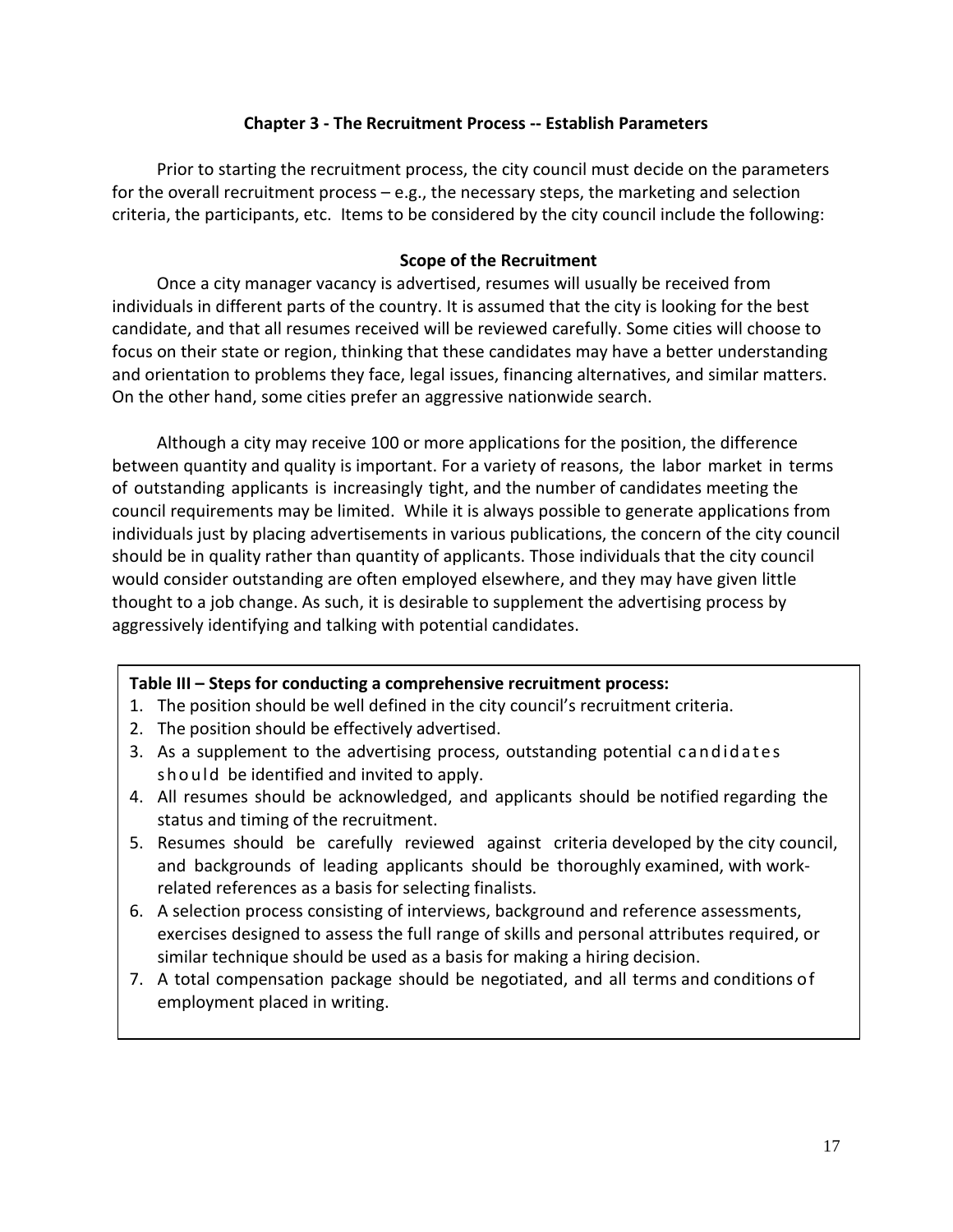#### **Steps to be Followed**

In addition to the scope of the recruitment, it is important for the city council to determine at the outset the steps to be followed and the selection approaches to be used in the overall recruiting process. If an executive search firm is involved, they will provide leadership in this area. In either case, the city council should understand the basic steps and, if the council is conducting the recruitment itself, who will be responsible for accomplishing each step. This may be the mayor, a city council committee, or the city council itself. The basic steps include placement of advertisements; identification of and invitation to potential candidates; review of resumes, including the conduct of work-related background checks and social media searches and analysis; a selection process and subsequent procedure for negotiating a compensation package with the person selected. See Table III.

#### **The Participants**

Who will be involved is an important question and this should be addressed by the city council at the outset of the recruitment.

- City Council**--**Initially, the city council needs to decide who will have responsibility for conducting the recruitment. (See Chapter 2) Once this decision is made, there are related questions concerning the involvement of others in the recruitment. These concern the role of the staff, the role of citizens or citizen committees, and the role of the press.
- City Staff**--**With respect to the staff, their role can vary, depending upon whether the city council or an executive search firm is responsible for conducting the recruitment. If the city council is conducting the recruitment, staff will often times be responsible for placing advertisements and collecting resumes. They may also assist in scheduling interviews. If an executive search firm is involved, the firm could be responsible for all of these administrative details. In this case, the role of the staff is usually limited to providing information about the city and to coordinating generally with the firm. Regardless of the approach used, it is important that time be set aside for key staff to visit with finalists.
- Citizen Committees**--** The city council needs to decide whether or not to involve citizens or citizen committees in the recruitment process. In the majority of cases, the city council assumes responsibility for the recruitment, on their own or with a firm, and goes through the process of selecting a new city manager. However, in some cases, city councils have involved citizens or citizen committees in the process of defining what the city is looking for in a new city manager; in the review process leading to the determination of finalists; and/or in the selection process itself. If desired by the city council and structured properly, it is possible for citizens to play a role in the process.

While citizen involvement can play an important role in recruitment, two cautions must be noted:

o The city council must not lose control in terms of making the final decision, so that candidates do not receive the impression that they are being hired by a committee as opposed to the city council itself.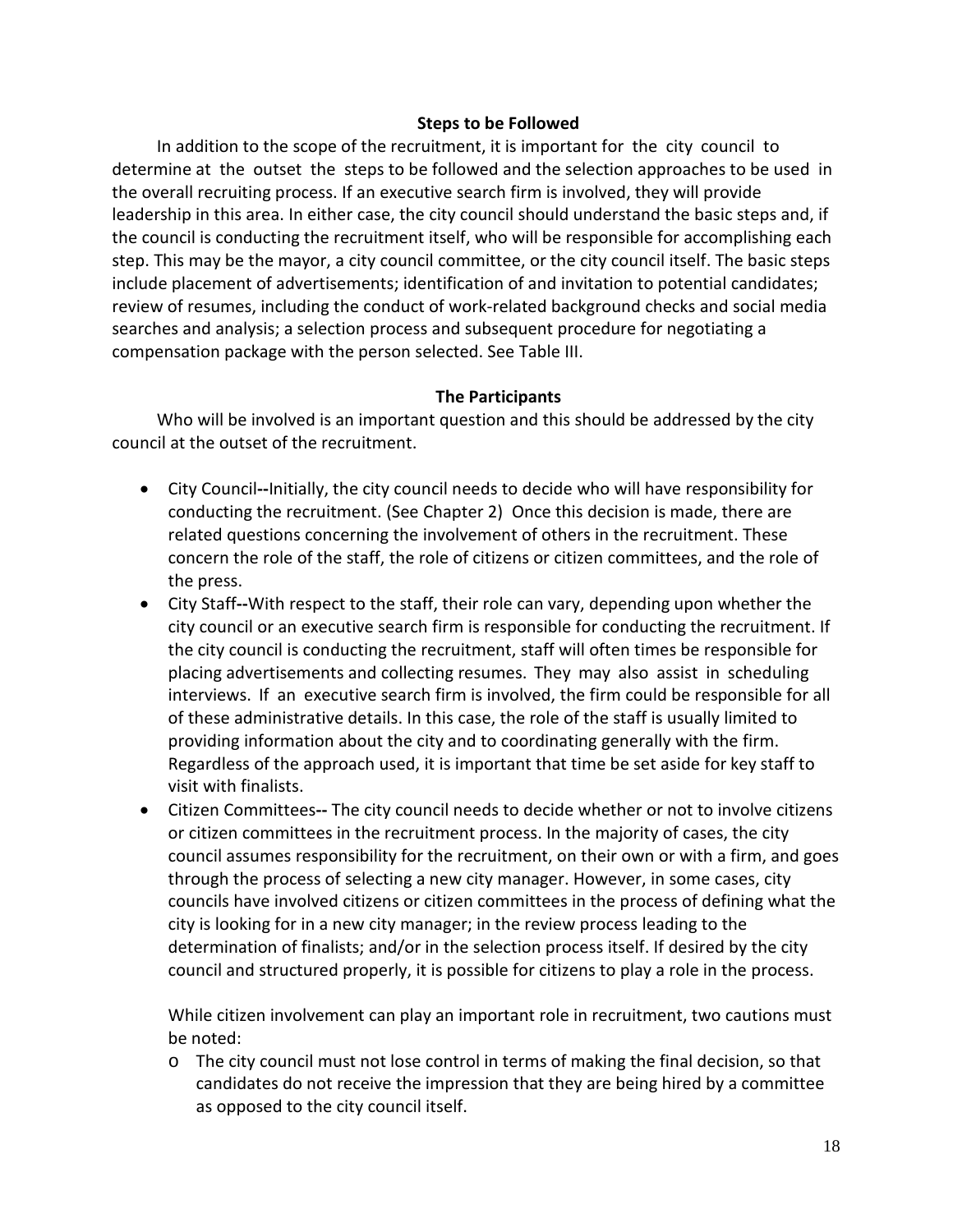o Most often the public does not fully understand the job of the city manager especially how it relates to the city council, how government works, the complexity of the public policy arena with multiple diverging perspectives, etc. So, the public's preferences should not trump the council's preferences.

#### **Timing**

The timing of a city manager recruitment can sometimes be affected by publication deadlines which are important in terms of properly advertising the vacant position. However, an ideal timeline would provide 30 - 60 days from the start of the recruitment to the deadline for submitting resumes; 30 - 60 days to review resumes, have interviews, conduct background checks, and make a selection; and a minimum of 30 - 45 days for the new city manager to relocate to the city. Candidates often look at submitting a resume as a major career decision and it is important that they have adequate time to consider the opportunity, discuss it with their family, and prepare an appropriate resume. Similarly, the city council or the executive recruitment firm needs sufficient time to review resumes and conduct background checks in order to ensure that good candidates are not overlooked and that finalists meet the desired qualifications of the city council. Overall,the recruitment should move forward in an expeditious way, allowing adequate time for a thorough and comprehensive process.

#### **Selection Criteria**

Identifying what is needed in the new city manager goes to the heart of the recruitment and should not be put aside based upon statements such as "we will never be able to agree", "anyone with good management experience can do the job", or "we want someone just like our former city manager." Because no one is an expert in all areas, and because city managers have various backgrounds and experiences, it is important for the city council to reach a general consensus on competencies, experience, education level, skills, etc. they want the new city manager to possess and objectives that they will look to him/her to achieve.

These competencies, experience, objectives, etc. will help the city council to specify, in some detail, the kind of work experience and personal characteristics they believe their new city manager should possess. Bundle all these together, and you will have the recruitment information for advertising the position and the selection criteria for screening the applicants. In doing this, of course, the city council should keep the size of the city, the nature of the city, and services provided in perspective. Remember that what succeeded in another city may not work in your city due to different community cultures, geography, demographics, politics, financial resources, etc.

By reaching a general consensus on selection guidelines/criteria at the outset, the city council will be better able to tell potential candidates what they are looking for in a city manager. Also, the city council will also have a specific basis for reviewing resumes, selecting finalists, and making a hiring decision – i.e., the criteria will be vital for screening the candidates.

The parameters can be used in three ways during the recruitment process: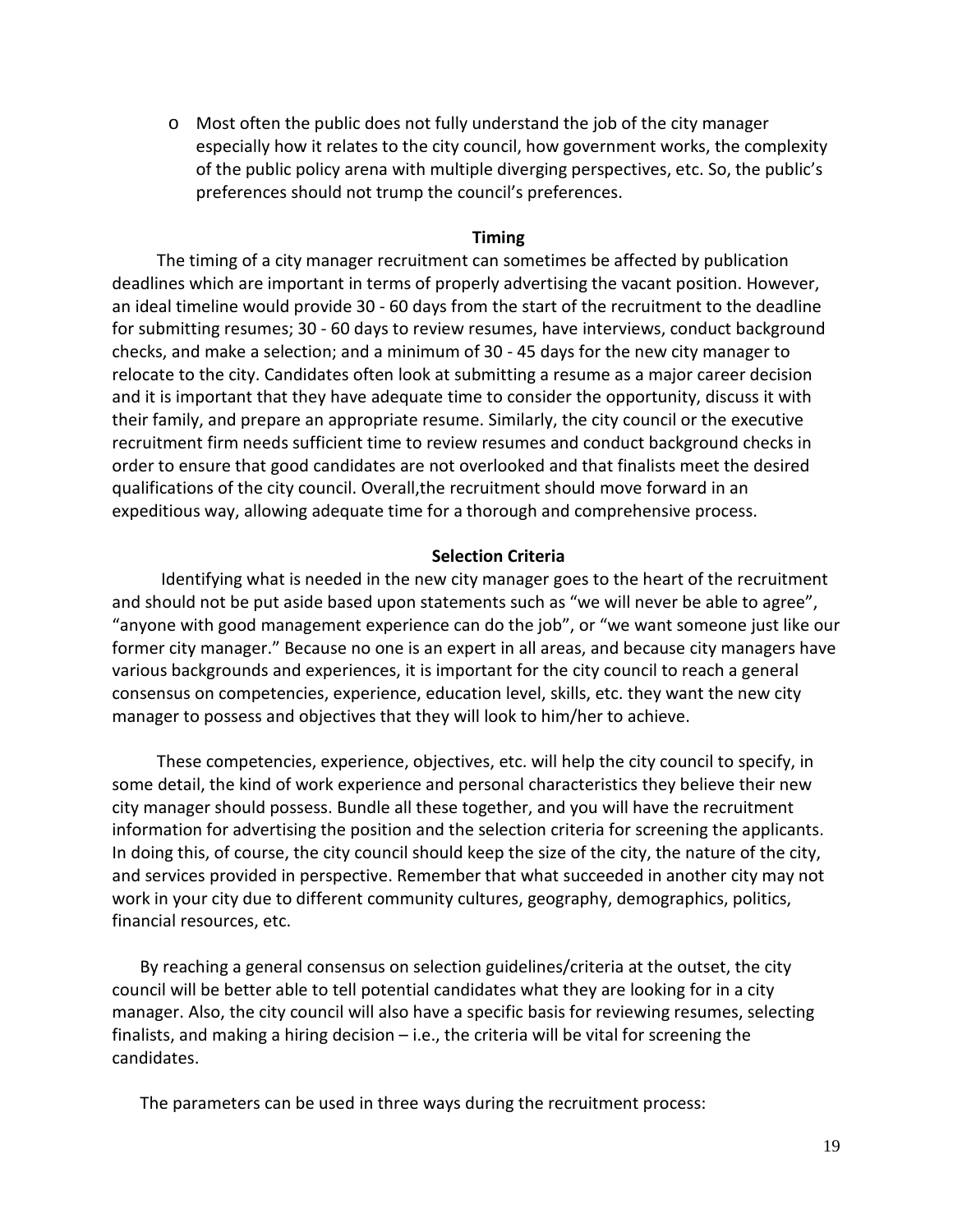- 1. For advertising the position and responding to applicant's questions about the position and the process;
- 2. For the selection criteria when reviewing the resumes, evaluating the interviewees, and conducting reference checks; and
- 3. For assessing the performance of the new city manager after he/she is hired and on the job.

#### **Compensation**

A final item to be considered at the outset of the recruitment is compensation. While it is important for the city council to have some general understanding of the salary parameters that will be acceptable, it is also important that the council leave itself some flexibility in this area.

Some city councils leave salary open, commensurate with background and experience. From a practical standpoint, every city has political or other limits in terms of compensation, and this can be taken into account by reviewing the current salary of applicants at the time finalists are selected. Another approach to consider is listing the current city manager's salary or the proposed salary range, while stating the salary is negotiable. For determining a salary range, the TML has an annual survey of salaries and benefits provided for 27 positions in Texas cities, including the position of city manager.

#### **Chapter 3 Summary**

The city council should discuss and reach a consensus on each of the above parameters at the outset of the recruitment. Not only will this help to ensure that the city council is unified in its approach and thinking regarding the recruitment of a new city manager, but it will also result in a framework for conducting the overall recruitment. Once this has been completed, the recruitment process can move forward.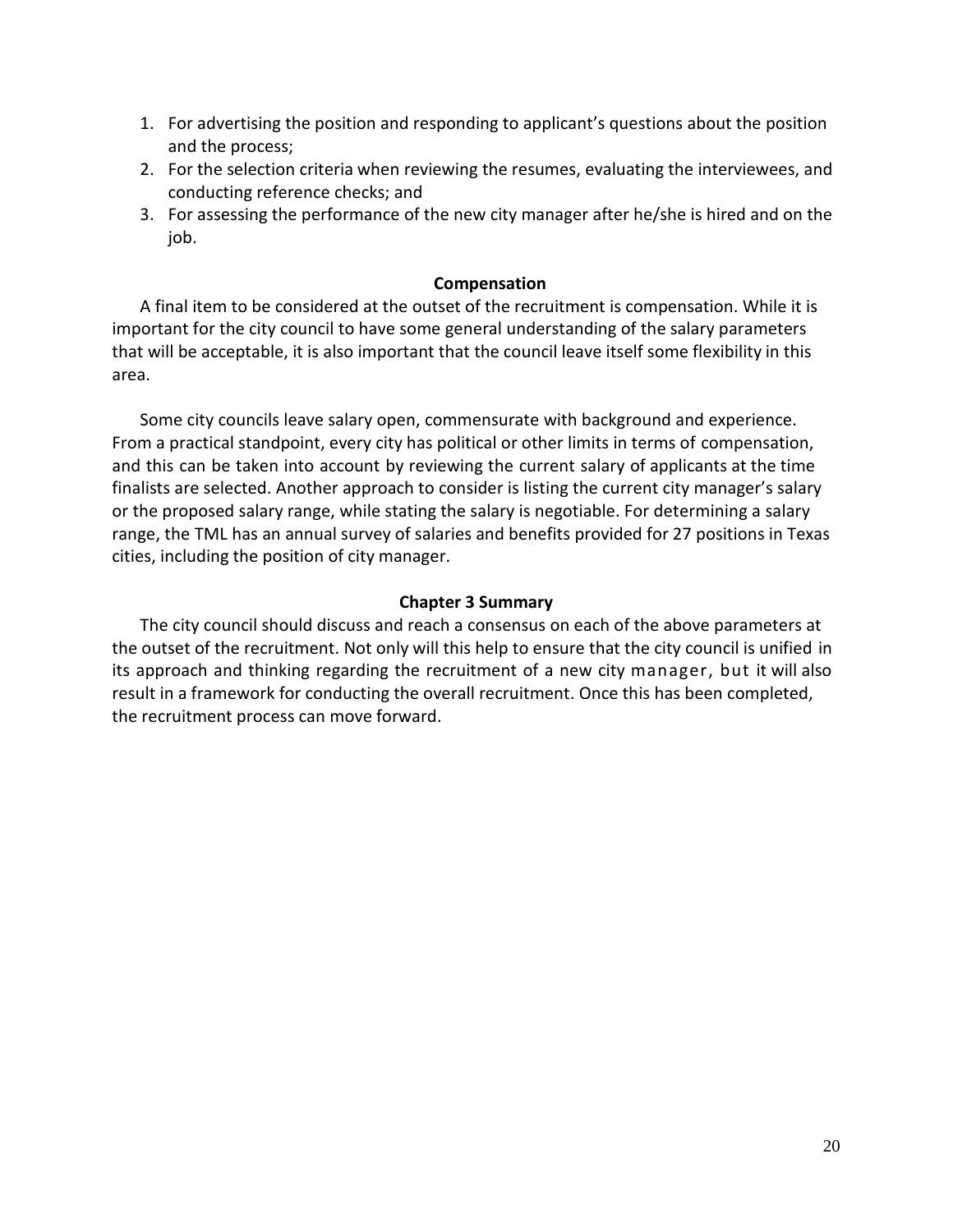#### **Chapter 4. The Recruitment Process**

The recruitment process is distinguished from the selection process (See Chapter 5) by virtue of the fact that it focuses on the generation of a sufficient pool of qualified and diversified applicants so that the selection process has a good number of applicants to screen. Also, it is during the recruitment process that applicants obtain their first impressions of the city, so it is important to be professional, punctual, responsive, etc. to make a good first impression on the applicants. Keep this in mind during the process for advertising and obtaining applications for the position.

#### **Understanding Qualified and Diverse Applicants**

**Qualified** means more than technical and administrative skills and experience, but also the "non-task-related factors" of the job. The city manager's job definitely has certain welldefined tasks, such as budgeting, supervising, communicating, etc., that are vital to the organization's core operations. In addition, there are non-task-related factors that are needed in a more subtle, less obvious way to provide support in the organizational, social, and psychological environment in which the city organization exists. (Klingner et al, 2010, 184) A city manager may be very good in the well-defined city managerial tasks but may be lacking in the non-task-related factors resulting in poor overall performance. An example would be similar to the medical doctor's bedside manner – i.e., a medical doctor is the expert on individual health care and speaks with authority when communicating with a patient. However, if the doctor cannot adequately communicate with a patient so as to demonstrate empathy, understanding, caring, listening, etc., then all the expertise in the world will not make the patient feel better. This is basically what non-task related factors are – bedside manners which help the public to understand the city's perspective on a problem, etc.

**Diversity** is about heterogeneity, variety, etc. in today's complex public sector, because communities are an ever-increasing mix of races, ethnicities, religions, sexual preferences, etc. The 2020 US Census reveals that US racial and ethnic diversity increased from 2010 to 2020 – e.g., people of color represented 43% of the total population in 2020, up from 34% in 2010; and Texas is ranked #6 on the Diversity Index for the 50 states with a diversity score of 67%, while the national average is 6[1](#page-21-0)%.<sup>1</sup> In other words, diversity is real and must be acknowledged and reckoned with in the recruitment process. It is not just a buzzword or politically correct sentiment to be acknowledged and then forgotten, because it only makes sense that the city's work force should be reflective of its community.

Diversity in the recruitment process should result in the applicant pool being composed of a cross section of applicants who can help enable the city organization to better reflect the community in the provision of public services. There are two ways to accomplish this – by targeting minority job markets, schools, and professional groups, and by allowing job experiences required for the position to include assistant city managers and department

<span id="page-21-0"></span> <sup>1</sup> Racial and Ethnic Diversity in the United States: 2010 Census and 2020 Census. US Census Bureau. 8-12-21 [https://www.census.gov/library/visualizations/interactive/racial-and-ethnic-diversity-in-the-united-states-2010-and-](https://www.census.gov/library/visualizations/interactive/racial-and-ethnic-diversity-in-the-united-states-2010-and-2020-census.html)[2020-census.html](https://www.census.gov/library/visualizations/interactive/racial-and-ethnic-diversity-in-the-united-states-2010-and-2020-census.html)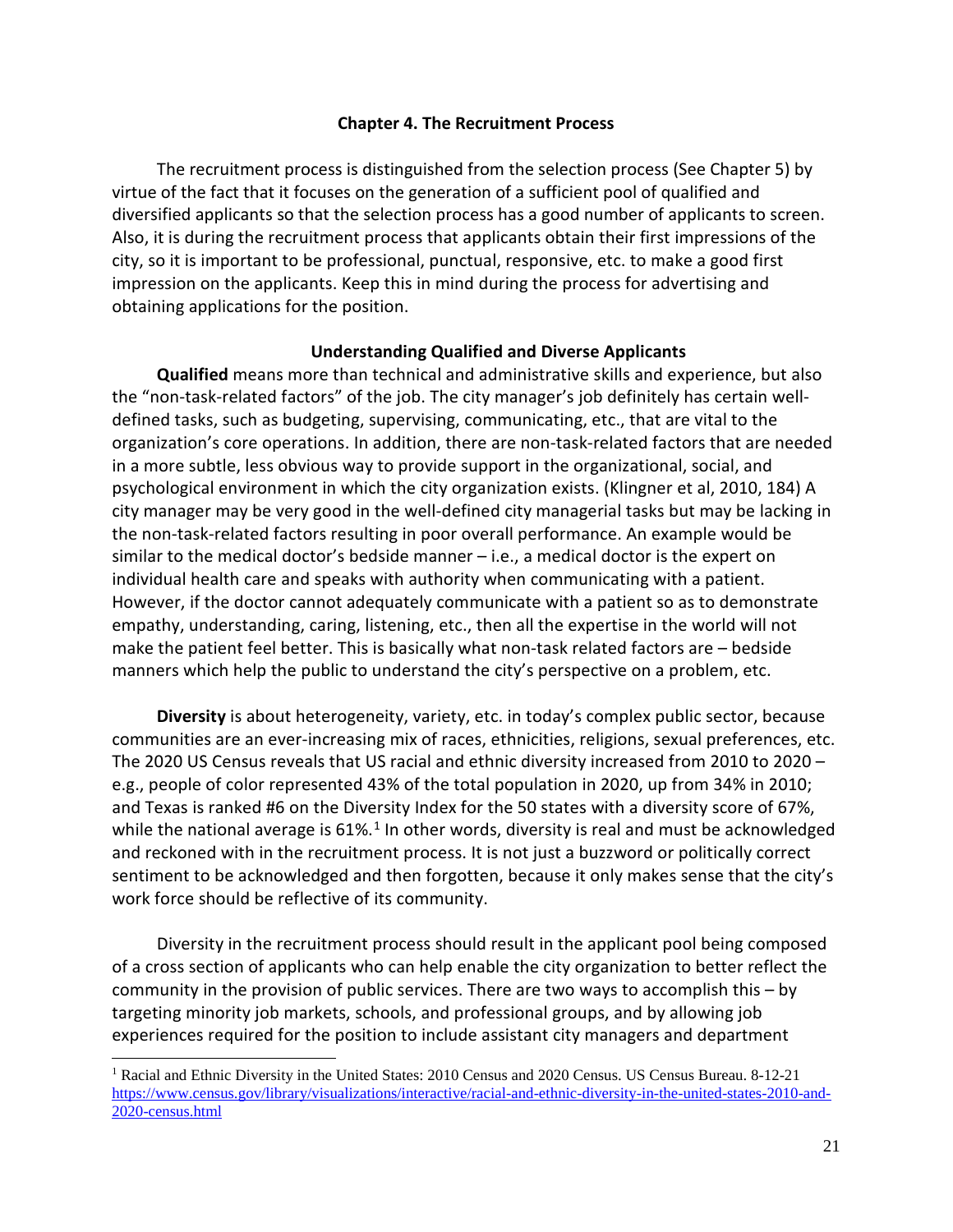heads. (See Appendix D for recommendations to achieve a diverse applicant pool. by ICMA)

#### **Relations with Applicants**

As indicated previously, the recruitment of a city manager is a two-way street. For applicants, it is important that key information be packaged and presented effectively, and that the process be flexible and well organized so as not to discourage the potential applicant from pursuing the vacancy. Similarly, the image that others have of the city is reflected in how the recruitment is conducted and this is a further reason why relations with applicants are important. Considerations to keep in mind in establishing positive relations with applicants include the following:

Application form -- Few cities require applicants to complete a standardized application form. If an application form is used, it should be easy to complete, and the information requested should be related to the vacant position.

Most city councils prefer to provide some flexibility by permitting applicants to submit a resume in whatever format they believe will be the most effective. From the standpoint of the applicant, this approach provides the ability to present past work experience in a way that is directly related to the vacant position. At the same time, it permits the city council to see how the applicant organizes and presents material in a written format, and the manner in which materials are prepared can also be an initial indication as to the real interest of the person in the position.

Providing information -- Serious applicants will not submit a resume for consideration until they have done their homework and satisfied themselves that the vacant position does, in fact, represent a good career opportunity. Often times, they will seek information about the city and the position as part of their review of this particular career opportunity.

This is one of the first places where a potential applicant will form an impression of the city. If the impression is that the recruitment is disorganized, that members of the city council are not sure what they are looking for or they are saying different things, or that sufficient information about the city is not easily obtained, they may simply lose interest and not apply. On the other hand, if their impression is that the city council has spent time considering the position, that the recruitment is well organized, and that information about the city is positive, complete, and effectively packaged, this can tilt the scales in favor of submitting a resume. These are the preferred types of applicants because they are selective in their job searches, and do not take a shotgun approach to all job vacancies.

Whether the city council is conducting the recruitment or an executive search firm is involved, a basic information packet should be prepared that includes:

- a copy of the recruiting guidelines indicating key objectives and priorities, and what the city council is looking for in the position
- ordinance or charter requirements if they contain significant or unusual provisions regarding the position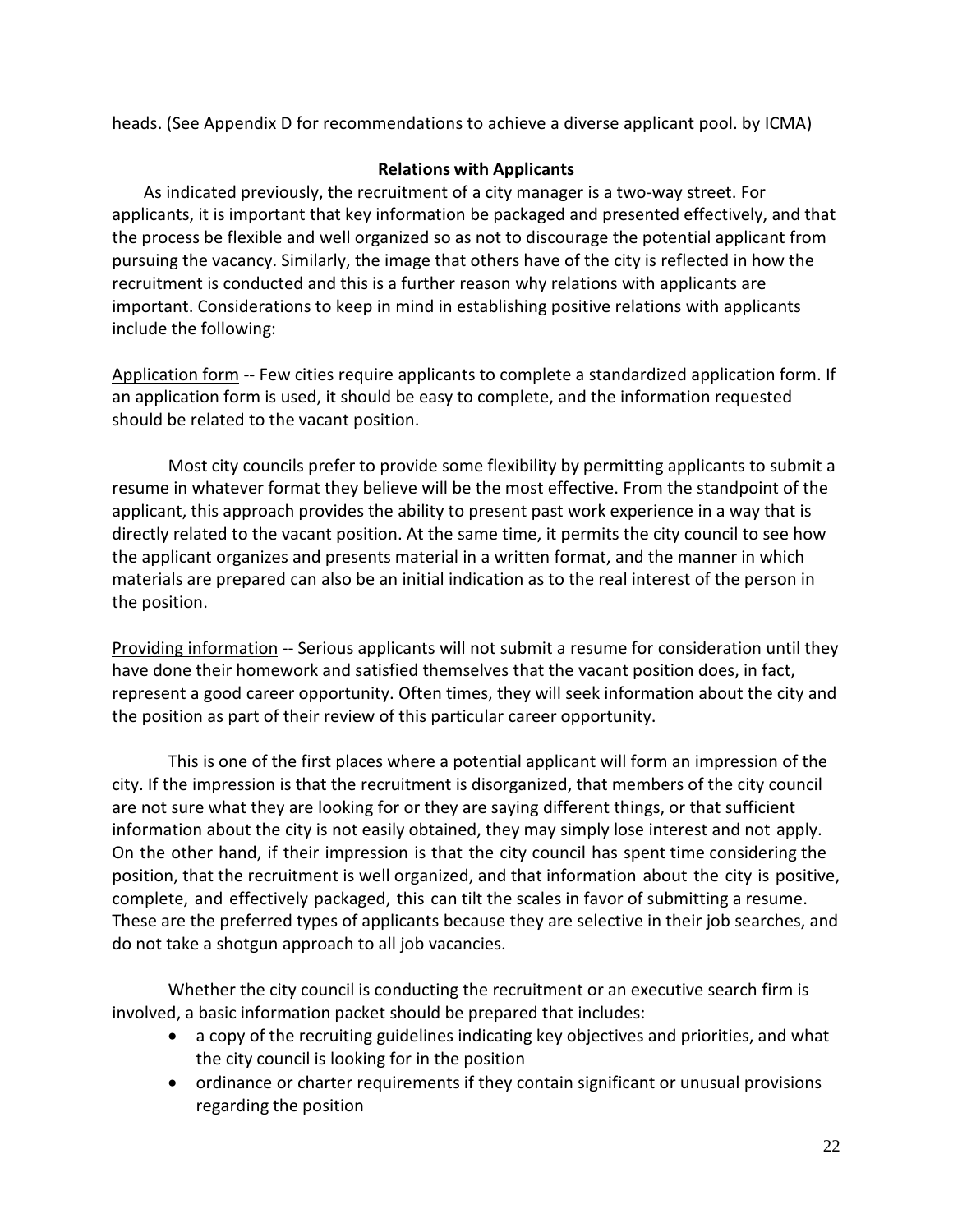- summary information about the city government, including biographical information on council members with length of service, organization structure, personnel practices, number of employees, services provided, and budget data
- a timetable indicating the principal steps and time frame for the overall recruitment
- information about the city including data on key businesses, in the form of a Chamber of Commerce brochure or publication, if such is attractively prepared and available.

As an alternative, you might want to provide the city's website address and let the applicants know that summary information about the city government is thereby available. Doing this lets the council know something about the applicant's level of initiative, seriousness about the job, and knowledge of using digital media for information gathering.

Acknowledging resumes & providing status report -- A simple and courteous step in the recruitment process that is often overlooked is acknowledging resumes as they are received and notifying applicants as to their status as the recruitment proceeds. Prompt acknowledgment of resumes is one indication that the recruitment process is being handled in a businesslike way, and it can further impress the applicant in a positive manner. Notifying all applicants as to their status, even if they are not selected as a finalist, is a basic courtesy that will pay benefits in terms of how the candidate views the city. The initial acknowledgment can also reference the recruitment timetable and, unless there are unusual or unanticipated delays, this notice should be sufficient until applicants are actually notified as to their final status. Applicants should be notified before their name is printed in a newspaper. To maintain confidentiality, any correspondence from the city should be directed to the applicant's home, not business address.

Confidentiality -- As indicated previously, confidentiality is an important consideration in any recruitment. Obviously, a recruitment must be conducted consistent with applicable Texas "sunshine" laws – e.g., the Open Meetings Act and the Public Information Act (PIA). Applicants recognize that city councils, or their representative in the recruitment process, will need to conduct background checks before a hiring decision is made. However, applicants are also aware of the problems that can be created locally if premature disclosure of their interest in another position is made public.

From a recruiting standpoint, it is in the interest of the city to maintain confidentiality throughout the process. Assurance of confidentiality, within the law, will simply result in more applications for the city council to consider, particularly from those individuals who are presently working. While applicants realize that the city will want to contact their present employer at some point to assess the job they have done, they typically prefer to wait until it is clear that they are going to be considered as a finalist.

Because of the importance of confidentiality to both parties, it is important for the city council to determine, at the outset, with advice from the city attorney, the extent to which the recruitment process will be confidential. If disclosure of the names of applicants is likely to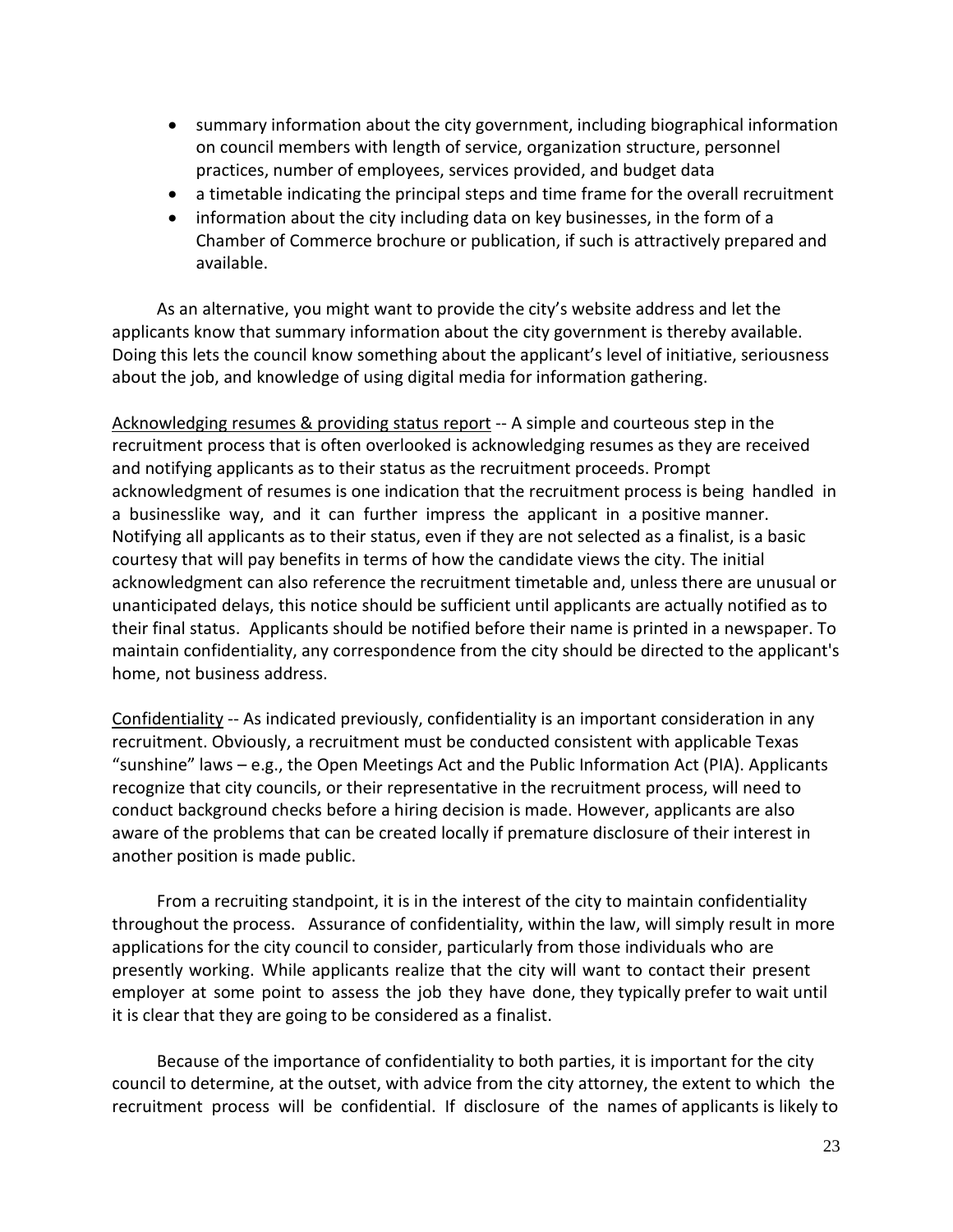occur at any point, potential applicants should be advised so they may take this into account in making their decision whether or not to pursue the position. Assurances regarding confidentiality should be honored, and contacts with present employers should be coordinated with the applicants in order to provide the applicants with adequate time to first notify their current employer.

There is no faster way to lose good applicants and, in the process, to damage their present security and long-term career than to violate the trust or assurance that was given regarding confidentiality.

Public Information Act (PIA) **--** In general, materials submitted by an applicant are considered public information and subject to disclosure.[2](#page-24-0) The names and qualifications of candidates for a position are not exempt from disclosure under PIA which exempts from disclosure "personnel files, the disclosure of which would constitute clearly unwarranted invasion of personal privacy" since candidates' names are not facts of a highly embarrassing or intimate nature, which, if publicized, would be highly objectionable to a reasonable person.<sup>[3](#page-24-1)</sup>

*The city council usually cannot contract away its right to access documents that are held by a consultant if the information would otherwise be considered public.*

If information in the possession of a governmental body is available to the public under the PIA, the public body cannot make an enforceable promise to keep it confidential.[4](#page-24-2) Nor does the mere fact that information was discussed in an executive session make it confidential under the PIA.<sup>[5](#page-24-3)</sup> For example, if the city council receives a request for information containing the names of applicants for the position of city manager, the fact that the information was presented to the council during an executive session does not authorize the city to withhold that information, except for the minutes of the executive session in which the applicants were discussed.<sup>[6](#page-24-4)</sup>

Information prepared by consultants, such as a search firm, for a city is generally considered public information even though the information may not be physically within the city's custody.<sup>[7](#page-24-5)</sup> A city may not authorize its agents (e.g., a private search firm) to keep information confidential if the city has no authority to do so. Absent a specific statutory provision, names of applicants for public employment are not excepted from disclosure under the PIA. [8](#page-24-6)

<span id="page-24-0"></span> $^{2}$  Op. Tex. Att'y Gen. No. ORD 455 (1987).

<span id="page-24-1"></span><sup>3</sup> *Hubert v. Harte-Hanks Texas Newspapers, Inc.,* 652 S.W.2d 546 (Tex.App.-Austin 1983, writ ref'dn.r.e.).

<span id="page-24-2"></span><sup>4</sup> Op. Tex. Att'y Gen. Nos. JM-37 (1983), H-258 (1974), ORD 585 and ORD 605.

<span id="page-24-3"></span> $<sup>5</sup>$  Op. Tex. Att'y Gen. No. ORD 485 (1987).</sup>

<span id="page-24-4"></span> $6$  Op. Tex. Att'v Gen. No. ORD 605 (1992).

<span id="page-24-5"></span> $7$  Op. Tex. Att'y Gen. No. ORD 462 (1987)

<span id="page-24-6"></span><sup>8</sup> Op. Tex. Att'y Gen. No. ORD 585 (1991)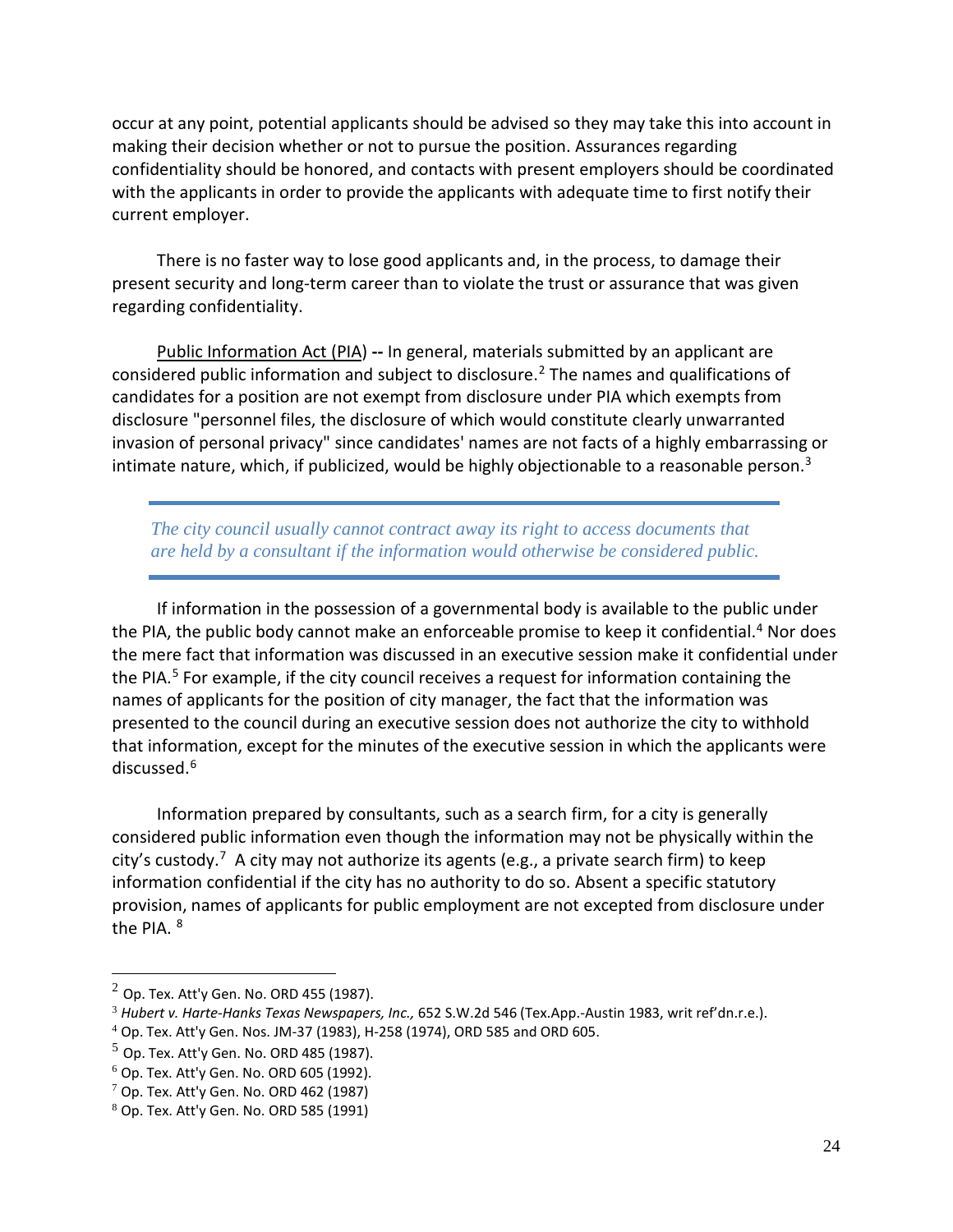#### **Recruiting Applicants**

To recruit, you must market the job so that its requirements are clear to potential applicants and the target audience is more that adequately addressed. This means that the process of recruiting applicants should be comprehensive, and should incorporate the following elements:

Advertising **--** To attract a qualified and diversified applicant pool, it is important that everyone who might have an interest in the vacant position be aware that the recruitment process is underway. Even if considerable time will be devoted to the identification of potential candidates, a comprehensive advertising program is important in terms of assuring that no one is overlooked. This is taking both a rifle approach – i.e., identifying specific applicants -- and a shotgun approach – i.e., spreading the job vacancy to a wide range of potential applicants.

An advertising program does not have to be extensive or expensive to be comprehensive. For example, most cities avoid advertising in general circulation newspapers for a city manager, unless there is a local requirement to the contrary. This is typically the most expensive form of advertising, and it produces the fewest results. Commonly used sources would include the city's website and Facebook page, TML's website and publications such as *Texas Town & City*, the newsletter of the International City/County Management Association, and publications of related national organizations such as the National League of Cities and the American Society of Public Administration. Diversity objectives can be enhanced by the careful placement of advertisements in minority publications such as the National Forum of Black Public Administrators, Public Service Careers.org, and by using the International City/County Management Association Job Center [\(https://icma.org/job-center\)](https://icma.org/job-center).

Cities have some flexibility when preparing and placing advertisements, but at a minimum they should include the name of the city; the title of the vacant position; the population of the city; the amount of the operating and capital budgets; the number of full-time employees; services provided; a statement of the salary range, with background and experience desired; the filing deadline, including any special items of information desired such as current salary and work-related references; and brief description of key areas of interest and desirable experience and qualifications. Some publications permit the use of display ads which can, usually for a modest extra cost, offer the city an additional opportunity to impress potential candidates through the use of an innovative format incorporating the city logo and/or graphics.

Solicitation of Applicants -- The objective of any recruitment process is to assure that highly qualified and diversified applicants are available to be considered when filling a vacant position. Advertising can generate outstanding applicants, and cities should look closely at all resumes that are received. However, in order to assure that they have a sufficient number of good candidates, cities increasingly supplement the advertising process by identifying outstanding potential candidates and inviting them to apply. Those invited to apply will typically vary from city to city, recognizing the different types of background, experience, and personal characteristics that are required in one city manager position as compared to another.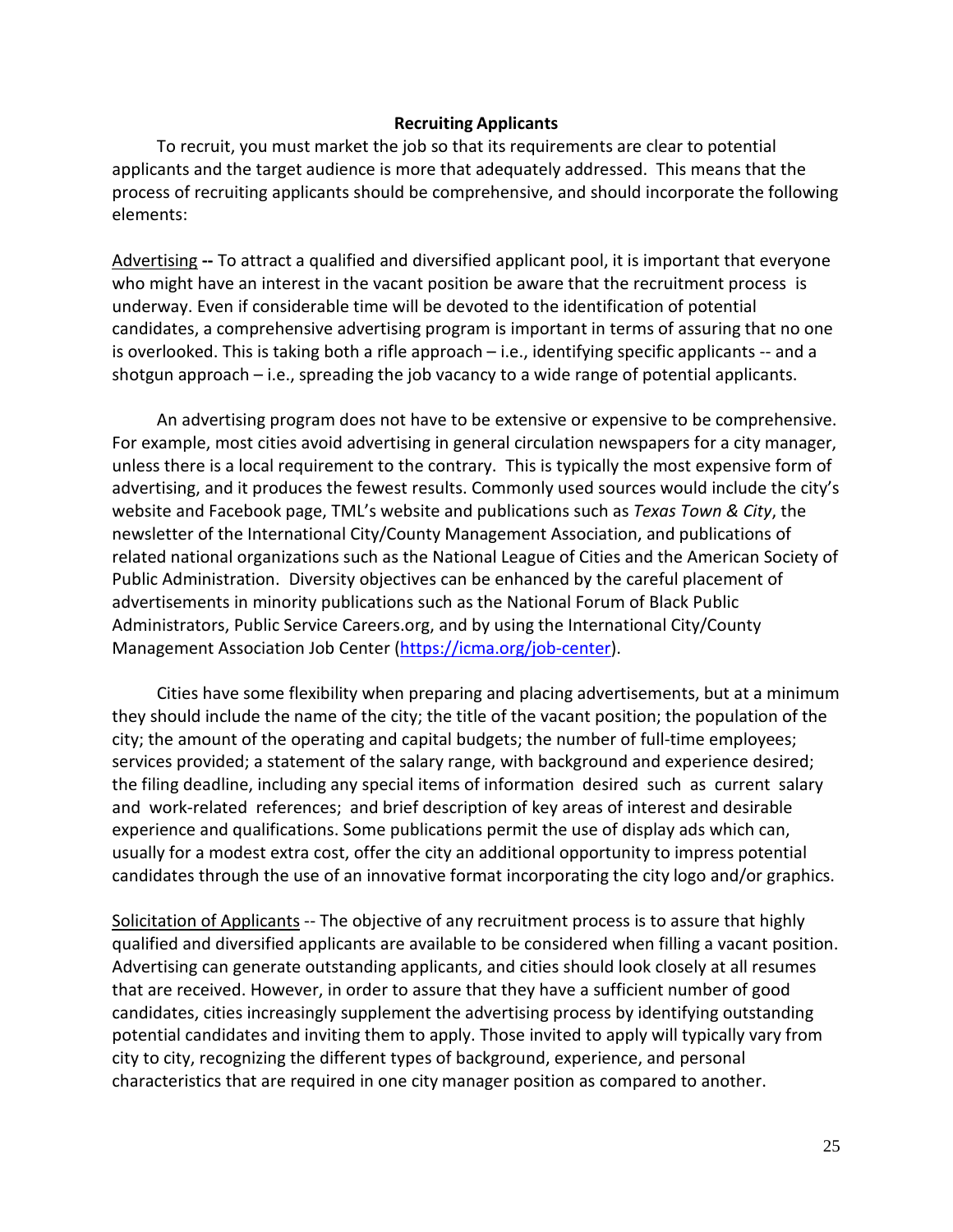Given what the city council is looking for in a city manager, an executive recruiting firm can use its knowledge of individuals in the profession to identify a group of individuals who meet the city's specific requirements.

This process can also be utilized where the city council, as opposed to an executive recruiting firm, is conducting the recruitment. However, the city council should be aware that it is extremely time consuming and, to be effective, should be done by one person who is knowledgeable about the city and what the city council is looking for in a city manager.

The identification of outstanding potential applicants is one way to assure that those the city council would like to consider are aware of the opening, as well as the interest of the city council in receiving a resume. Suggestions regarding potential applicants can come from a variety of sources  $-e.g.,$  city council members, the departing city manager, and city officials in adjacent cities may have recommendations. Staff members and officers of TML and TCMA, while not recommending particular individuals, can be a source of names, as can individuals who work with cities generally in a professional capacity and in whose judgment the city council has confidence.

Once a list of names has been completed, and the emphasis in this regard should be on quality rather than quantity, a personal letter of invitation can be sent advising the person of the opening and requesting a resume. Email would be appropriate if the potential applicant had expressed some interest prior to the email and if you are using personal email address.

Once the letter has been mailed or email sent, a follow-up telephone call should be made to confirm the message was received, assure the recipient that it was not a form message, indicate why it is a good career opportunity, and answer questions. The same deadline for submitting resumes should be used in both the advertisements and the supplemental letters/emails of invitation.

**In-house Applicants** -- In addition to resumes that are submitted in response to advertisements or invitations to apply, the city council may receive applications from current city employees who want to be considered. In fact, it would not be unusual for other applicants to ask whether there are "in-house" applicants.

The city's advertising program should ensure that city employees are aware of the opportunity and know how and when to apply. It may be that the city council will even want to invite one or more employees to submit a resume. In either event, it is important that in-house applicants be treated in the same manner as other applicants. In this regard, it should be made clear that if an in-house applicant is ultimately selected as city manager, it is only because the city council felt he/she was the best choice.

While most applicants will receive a written notification as to their status, the city council may wish to talk personally with in-house applicants who were not selected as a way of assuring good communication with city staff, maintaining good morale, and helping to assure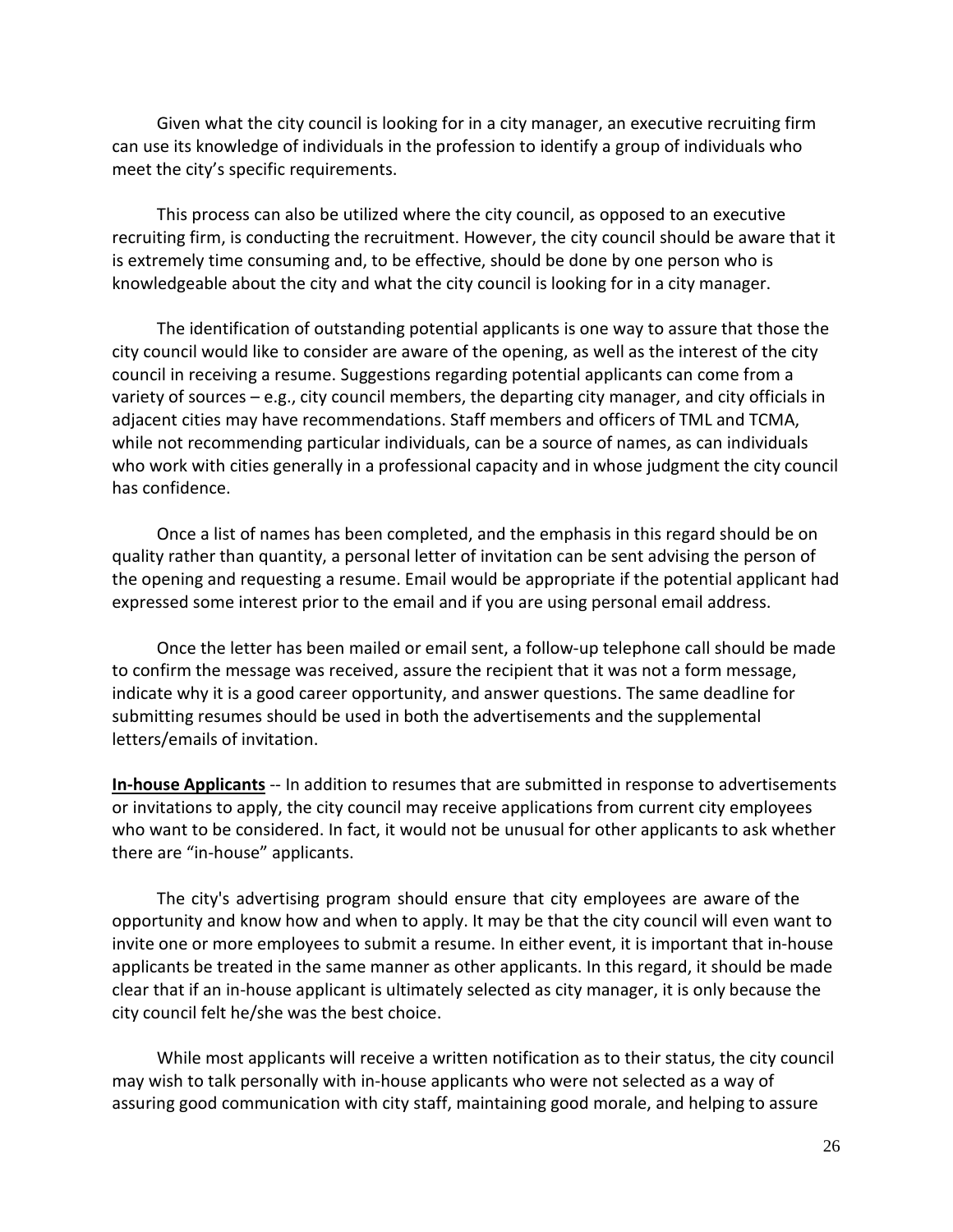an orderly and positive transition.

#### **Chapter 4 Summary**

Generating a sufficient pool of qualified and diversified applicants is the goal of the recruitment process. To accomplish this, relations with potential applicants and applicants must communicate the city's professionalism and responsiveness, and provide accurate and descriptive information about the city, the position, the community, etc., and the status of the process. The city must stress that confidentiality will be maintained per the law. The city can use both the shotgun and rifle approaches for reaching out to potential applicants while making sure that both approaches emphasize diversity in the applicant pool.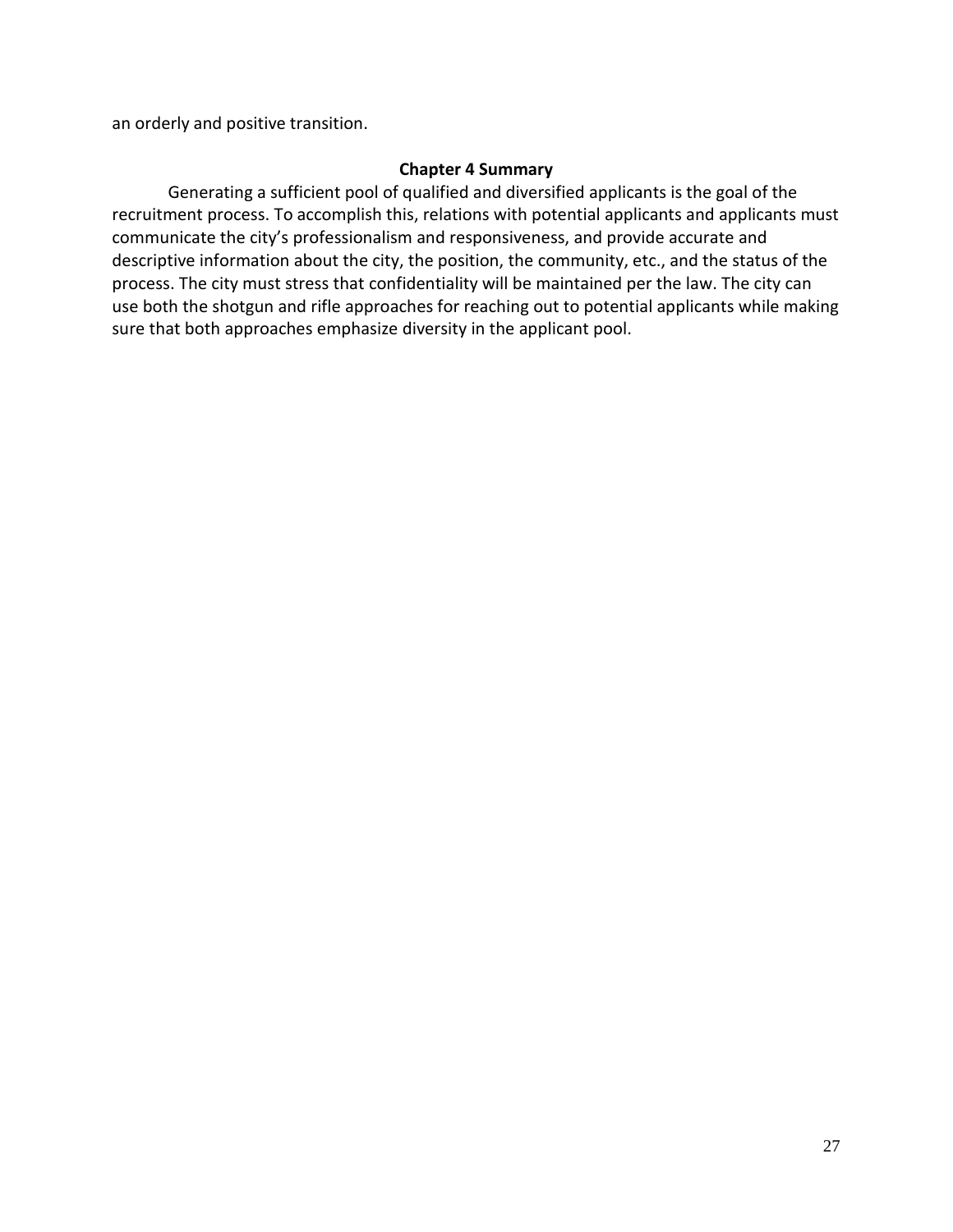#### **Chapter 5 - The Selection Process**

Once the deadline for submitting resumes has passed, the selection process begins. Included in the process are those activities leading to the final selection of a city manager. Principal steps in the selection process include reviewing resumes and determining finalists, interviews with finalists, and post-interview activities. There is neither a short cut in the selection process steps nor one selection method (e.g., resume, interview, assessments, references, etc.) that works best. In addition, vital to the selection process is including diversity in the process and its importance to the final decision, and why partisan politics should not be a factor in the selection. All will be discussed below.

#### **No Short Cuts**

There are several methods used in the selection process to screen applicants, and these include biographical data [as in the resume and/or application], reference letters, aptitude tests, assessment centers, background checks, social media, and interviews, both face-to-face (face-to-face) and virtual. Each method has its pros and cons, but all have their limitations so there should be no dependence upon a single method – e.g., some interviewers claim to know everything they want about an applicant from an hour or so interview. An extreme example of a short cut is the claim that all that is needed is to observe the applicant when he/she walks in the door, shakes hands, sits down, and introduces his/herself, and this does not even include the remainder of the interview.

Table IV below provides an indication of the strengths of standard selection methods as reflected in their validity (the accuracy of a measure – i.e., whether the results really do represent what they are supposed to measure), reliability (the consistency of a measure – i.e., whether the results can be reproduced under the same conditions) and cost. While the assessment centers may provide the best indication of an applicant's probability for success, they are costly, labor intensive, and can be difficult to administer. Interestingly, the interview along with the reference letters are rated the lowest. The point is that it is best to use several methods with the understanding that each has its limitations, but that a combination of the methods will most likely reveal the applicant's real self, abilities, etc.

| 1993)                |          |                    |      |
|----------------------|----------|--------------------|------|
| <b>Method</b>        | Validity | <b>Reliability</b> | Cost |
| 1. Biographical Data | Moderate | High               | Low  |
| 2. Reference Letters | Low      | Low                | Low  |
| 3. Aptitude Tests    | Low      | Moderate           | Low  |
| 4. Assessment Center | Moderate | High               | High |
| 5. Interviews        | .ow      | Low                | High |

#### **Table IV -- Comparison of Selection Methods (Arvey and Faley 1993)**

Of course, the dependability of the selection method is affected by the capacity of screening participants, the amount of training/instruction they received, and the quality of any selection criteria, scoring rubrics, etc., which they will use to facilitate the screening. If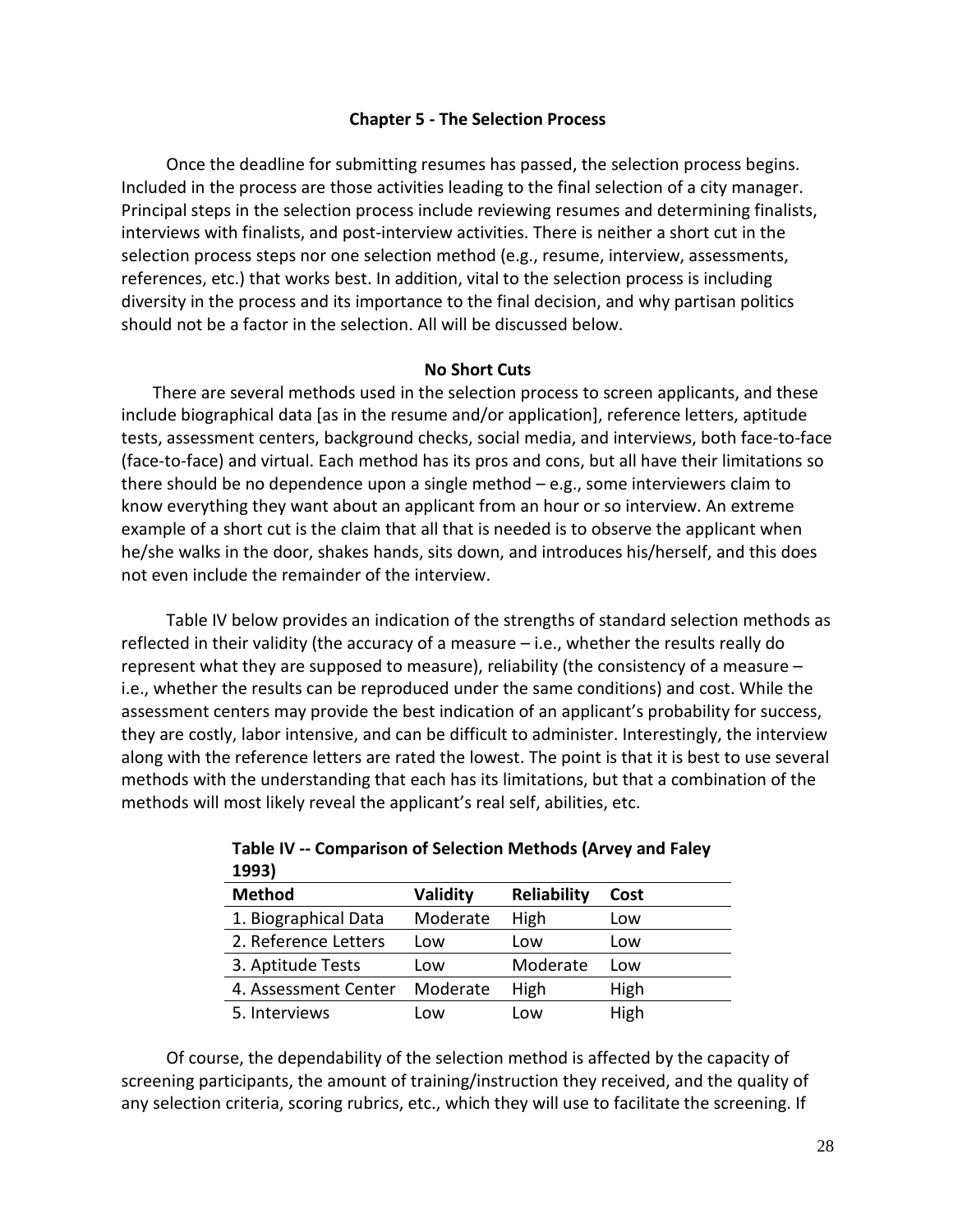they are not prepared – e.g., do not know (or use) the criteria for the new city manager; have not reviewed the resumes and prepared questions to ask; etc., then the dependability will be lacking.

#### **Diversity**

Even though the recruitment process may have successfully achieved a large, diversified applicant pool, this is not sufficient if the participants in the selection process are not also representative of the community demographically. It is important that the participants in the screening represent a cross section of the community as much as possible. Of course, many times the city council is already diverse, so this may not be a major concern.

Diversity in the selection process can lead to a better hiring decision than if a homogeneous body does the selection, because research shows that more diverse groups make better decisions than homogeneous groups. And this likewise results in the higher probability of the hire being a good fit. (See Appendix D for ICMA information on diversity.)

#### **Politics in the Recruitment Process**

The city council's role in the recruitment process and the selection of a city manager should remain politically neutral, and they should not expect the city manager to share their political perspectives. This is necessary because political neutrality is the hallmark of the city management profession.

The singularly most important premise of the council-manager form of city government is non-partisanship behavior by the city manager who is professionally required to perform in a non-partisan manner and to avoid electoral politics. This professional standard, along with education and training, ensures that the city manager relies on technical and administrative reasons in his/her official duties and not political reasons. It is the city council's role to bring politics into the policy-making process.

#### *Avoid political partisanship in the selection process.*

There is nothing inherently wrong with politics per se, because they are basic to democratic government where public resources are divvied up among various issue areas, interest groups, geographical areas, etc., when addressing the public interest. In this political process, city managers must avoid becoming an actual participant in the political arena where votes are cast for or against proposed public policy or candidates. Simultaneously, they must be politically astute and understand the politics of any situation, while their recommendations overwhelmingly reflect the technical/administrative evidence/data and not the political positions of their elected bosses.

For city managers, there is a difference between big "P" and small "p" political activity. Big "P" activity, which is prohibited, includes any conduct related to a candidate's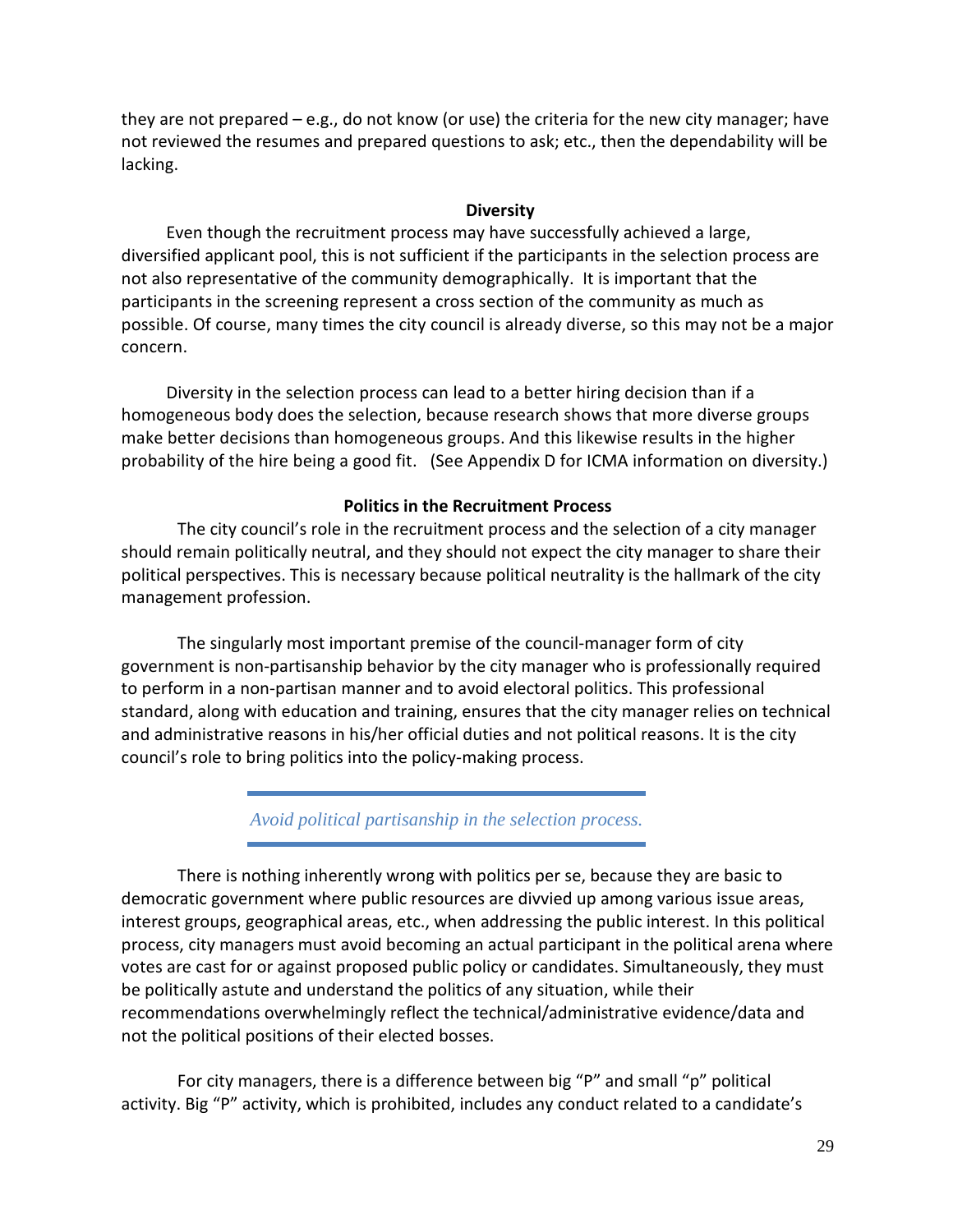campaign for any publicly elected office. City managers cannot endorse candidates, sign petitions, make financial contributions to candidate campaigns, or contribute to the organization that fund candidates. However, engaging in public issues, i.e., small "p" activities, is allowed, because city managers play a role in the presentation of issues related to local government and advocate for [public] issues before the city council based upon the facts and as directed by the city council. (*PM*, Martha Perego, April 2021)

The point is to let the elected officials handle the give-and-take of political electoral processes while the city manager addresses the fact/data-driven recommendations and implementation processes. Managers must neither let politics drive their decision-making nor their problem-solving.

To top it off, city managers understand that they work for the elected officials – i.e., the mayor and the city council are their boss as represented by a majority vote of the city council. Managers are obligated to implement the policies adopted by the city council. And even if they do not agree with a policy, they must still implement it, or resign. They must never sabotage the will of the elected officials. This is spelled out in the *Texas City Management Association Code of Ethics* as evidenced by Tenets 1, 5, and 7 of the *TCMA Code of Ethics* in Table V (See Appendix E – *TCMA Code of Ethics*).

And this understanding of the city manager's role and non-involvement in politics should be on display during the selection process by the elected officials. That is, politics should not be a criterion for the selection of the city manager since an applicant's political leanings do not matter in the city management profession.

Bottomline for the city council is not to inject partisan politics into the selection process.

#### **Table V --** *TCMA Code of Ethics* **– Why city managers avoid politics.**

Tenet 1. Be dedicated to the concepts of effective and democratic local government by responsible elected officials and believe that professional general management is essential to the achievement of this objective.

Tenet 5. Provide elected officials with facts and advice on matters of policy and implement local government policies adopted by elected officials.

Tenet 7. Refrain from all political activities which undermine public confidence in professional administrators and from participation in the election of the members of the employing legislative body.

#### **Reviewing Resumes**

The process leading to the determination of finalists is extremely important because it separates all applicants into two groups--those who will receive further consideration and those who won't. Unless this process is done with both care and consistency, it is possible that outstanding applicants will be overlooked.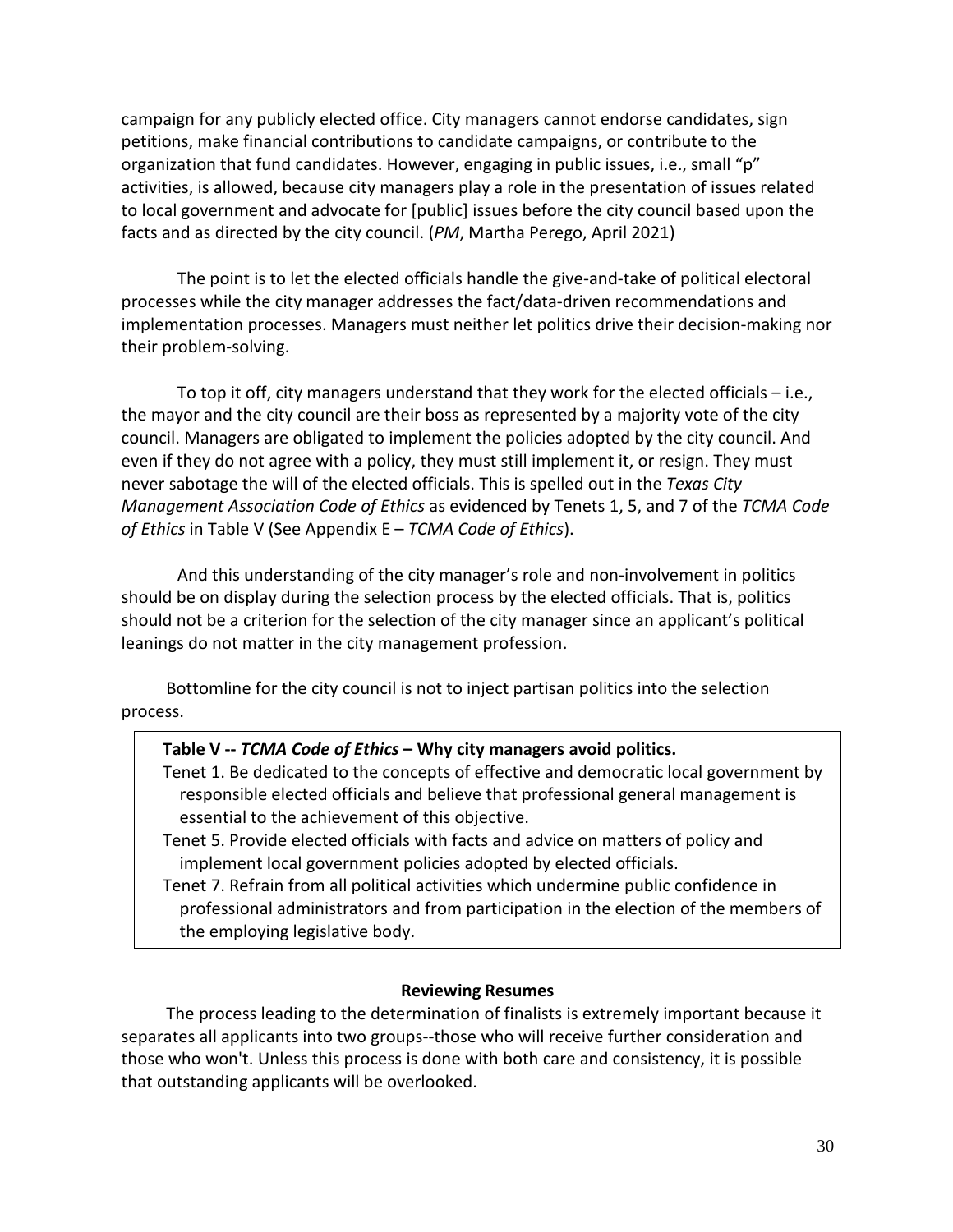The selection process begins with a review of all resumes that have been submitted. While a deadline for submitting resumes is typically established, this can be viewed as a planning deadline and if so, all resumes are considered, even if they arrive after the planning deadline. Depending upon circumstances, a city can receive in excess of 75 resumes for a vacant city manager position. The review of resumes will take time, so guidelines as provided below, need to be developed to assist in narrowing the total to a smaller group for further investigation.

Organizing the review **--** Unless the city council has retained an executive recruiting firm to assist in the selection process, it must organize to review resumes. There are at least three alternatives, and the city staff could be involved in all three:

- 1. Give each council member a fixed period of time to review all resumes, and to recommend a smaller number for further consideration. Someone on the city council should then act as a coordinator to group the common choices together, and to resolve whether those who were not picked by the majority of the city council will receive further consideration.
- 2. Ask a committee of the city council to assume responsibility for the application review process, and to ultimately recommend a group of finalists to the city council.
- 3. Use an outside third party such as a retired and respected city manager, university professor with city management experience, etc. to help screen the resumes and narrow them down as far as the basic criteria  $-e.g.,$  years of experience, amount of education, types of competencies, etc. Or, let the city's HR director perform the initial screenings so that the city council will not have to review all the resumes received.

Key elements **--** As discussed briefly earlier, three key elements, as listed below, are particularly important in the overall resume review process regardless of how organized:

- Acknowledgement: The resumes should all be acknowledged. Ideally, this will be done when they are received, and the acknowledgment will incorporate a broad timetable that provides the city council with adequate review time before finalists are selected.
- Timeliness: The process should move forward as promptly as possible, consistent with a thorough review. If the review process takes too long, it could be construed as a signal to the candidate that there is a lack of leadership and the process is not well organized. For this or other reasons, the city council can lose good applicants who simply have second thoughts and change their mind.
- Confidentiality: Consistent with applicable State law and the advice of the city attorney, the confidentiality of resumes submitted for the city manager position should be maintained. Contact with others as part of the review process is important, but it should be coordinated with the applicant as a courtesy and to avoid jeopardizing the applicant's current position. While there may be times during the resume review process when it is helpful to check with others, this type of contact normally occurs after the city council has narrowed down to a smaller group which will be subject to more thorough work-related background checks. Please note that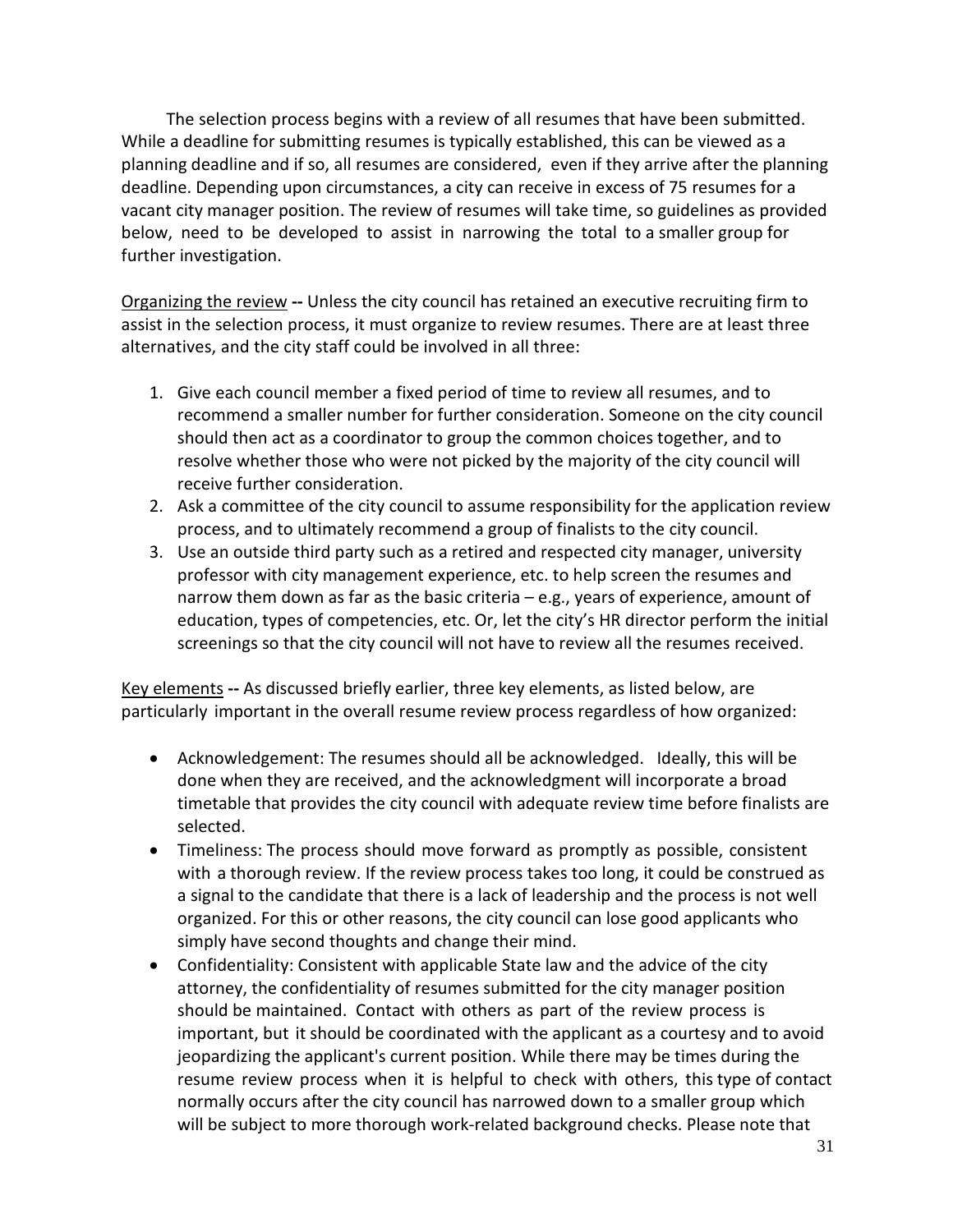using a search firm for the recruitment process does not prevent its records from being subject to release under the Public Information Act. For example, if a consultant maintains or holds records for a governmental body, the documents are still considered public information if the governmental body owns the information or has a right of access to it.

Use the Council's Criteria **--** Those reviewing the resumes should compare them with the recruiting criteria that were adopted by the city council at the outset of the recruiting process. In this way, the factors that were most important to the city council will be considered in narrowing down to a smaller group of applicants. Other questions to address in the screening process include:

- 1. Has the applicant had experience working in a city of comparable size?
- 2. Has the applicant had experience with the variety of services delivered by the city?
- 3. Has the experience been comparable in terms of size of budget and number of employees?
- 4. Has the applicant worked in a similar geographic area? Is the applicant likely to be comfortable in a rural or urban setting, and familiar with the problems faced generally by the city?
- 5. Has the applicant had broad administrative and supervisory authority, or has the experience of the applicant been limited to research or administering activities in specialized areas?
- 6. Has the applicant worked directly with a city council? Does the applicant have experience working with citizen and other groups?
- 7. What is the employment history of the applicant? Does it suggest a pattern of broad experience and increasing responsibility? Does the applicant have good tenure with each employer, or is there a pattern of frequent movement from one position to another?
- 8. What is the current salary of the applicant? Does it fit within the parameters of the city?
- 9. How have the resume and letter of transmittal been prepared?
- 10. Does the letter of transmittal suggest a real interest in the city manager position?
- 11. What does the resume itself tell you about the person?

#### **Determining Finalists**

When the resume review process has been completed, it should be possible to narrow the total group of applicants to a smaller second-round group consisting of perhaps 10-15 applicants. This smaller group will be subject to more thorough background checks including references and social media usage history. Also, virtual interviews could be used to help narrow the second-round applicants to the final round which will be 3-5 applicants who are the finalists and invited to the city for an interview.

Three cautions on the screening:

• Accurate understanding of social media usage: social media exist, for good or bad, so it should not be ignored in the screening process of applicants. However, searching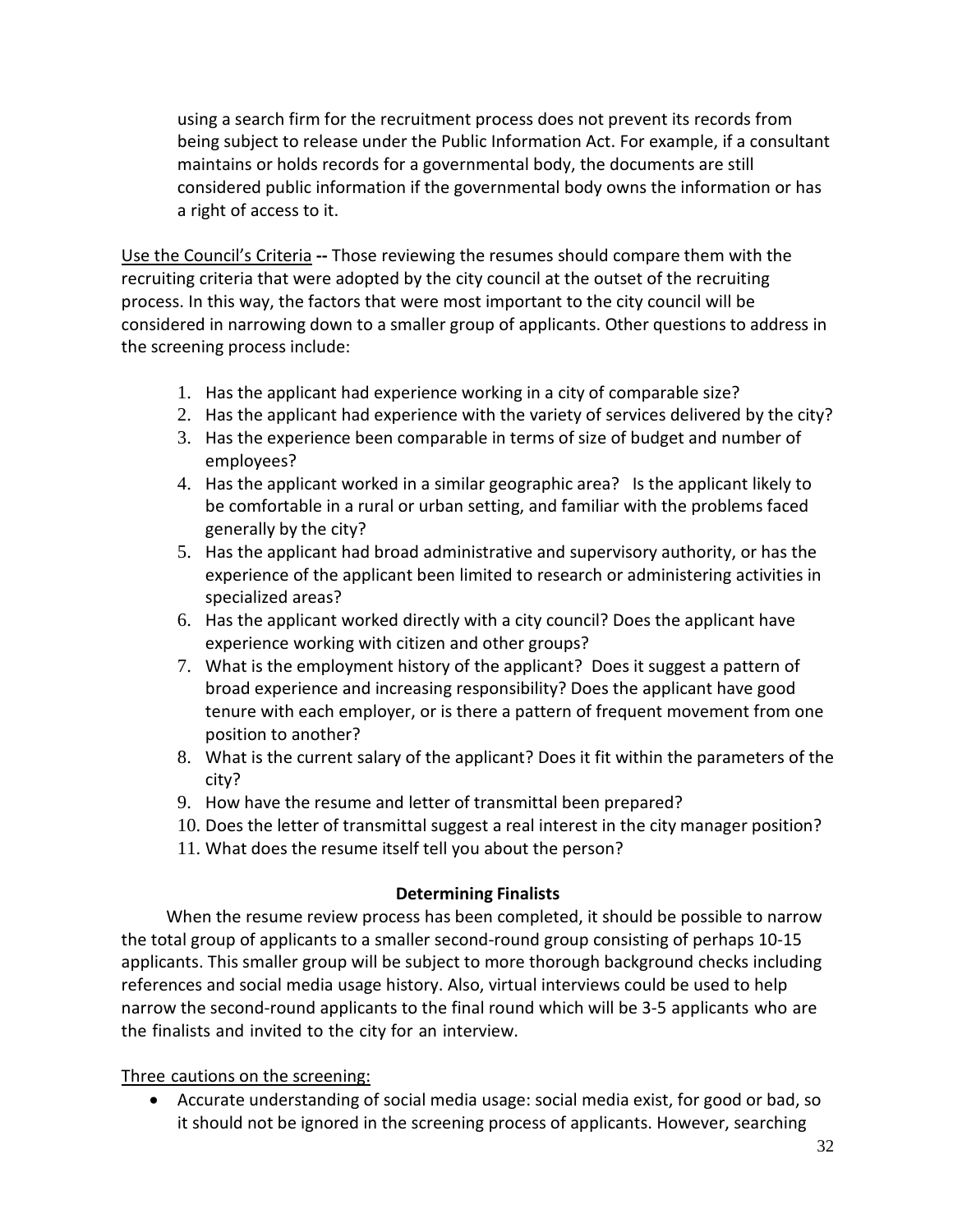social media in a free-lance, hit-and-miss basis should not be allowed, but a more systematic, comprehensive search should be used so that the norm of "social media stuff" is not confused with something that should be of concern. This may best be accomplished with search firms that specialize in such searches or, if available, staff personnel with knowledge of social media.

- Do not short-cut the process: The city council should resist the temptation to select finalist candidates before background checks have been completed. When reviewing resumes, some may suggest that the city council pick those that they feel are best and move right ahead to interview. However, while resumes are helpful as an initial screening device, they can also be misleading and as mentioned earlier, they are not a short cut in the selection process. They tell you nothing about the personal characteristics of the individual in terms of ability to work effectively with people – i.e., his/her non-task related factors of the job as described earlier. They can also leave an exaggerated impression of the actual background, responsibilities, and accomplishments of the individual. It is neither practical nor necessary to conduct background checks on all applicants, but an important interim step is to conduct background checks on a smaller group as a prelude to and basis for selecting finalists.
- References' awareness of city government: Be sure the background checks that are completed are work related. While there is nothing wrong with talking with community leaders and other general references regarding the strengths and weaknesses of a candidate, the purpose of the background checks is to provide the city council with a solid reading as to the candidate's ability to handle the job from an administrative standpoint, and to work effectively with the city council, staff, and people generally. Consequently, background checks should be conducted primarily with people who know local government, understand the job of city manager, and who have a firsthand knowledge of the performance of the applicant in this area. Such work-related background checks would normally be based on conversations with current and former council members, staff members the applicant has worked closely with and/or supervised, and others who have worked closely with the applicant. As indicated previously, confidentiality is extremely important, and the city should be sure to coordinate with the applicant in terms of any background checks that are undertaken.

Background Checks **--** When conducting background checks as a basis for narrowing to a group of finalists, several guidelines are important:

- The background checks should be done by the same person to assure consistency.
- Similar areas and questions should be covered with respect to each applicant to provide a good basis for comparison.
- Talk with enough people to get a consistent reading as to the strengths and weaknesses of the individual. If a person can only say good things about the applicant, ask them directly about the applicant's weaknesses.
- Use the background checks as a vehicle to learn about the person's ability to work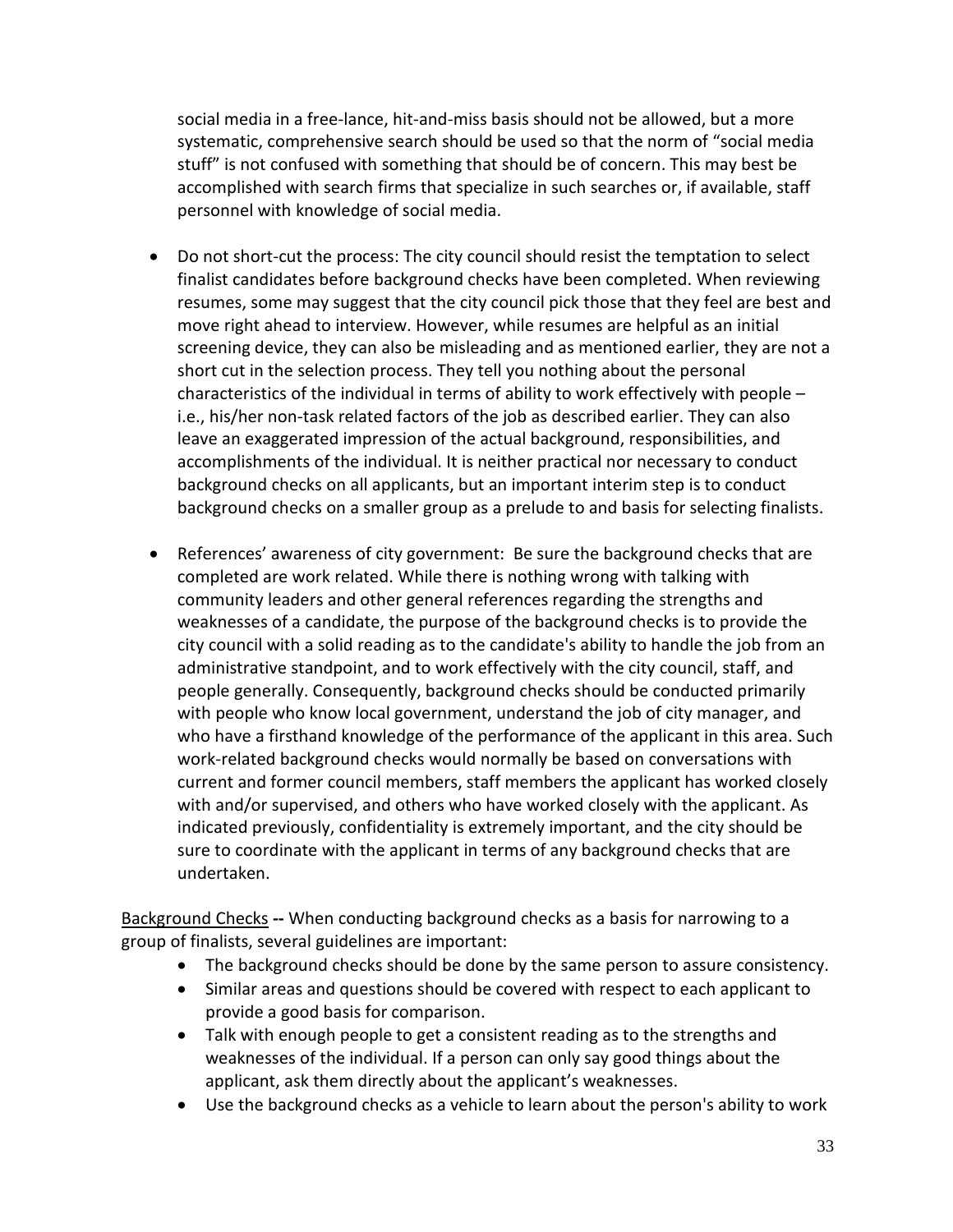effectively with people, as well as to develop a more complete understanding of the applicant's work experience and specific accomplishments.

Based upon the result of the background checks and keeping in mind the city council's selection criteria which reflects what the city is looking for in a city manager, the city council should be able to narrow to a smaller group of 3-5 finalists. The city council obviously makes the final determination as to who and how many will be interviewed, but the finalist group should be large enough to expose the city council to an array of personalities, diversified applicants, competencies, and skill sets. In most cases, a minimum of 3-5 should be interviewed face-to-face as finalists. The city may also wish to establish a back-up group in case some of the finalists decide not to pursue the position.

#### **Interviews**

The number of first round finalists can vary, as mentioned before, from 10 to 15 depending on the council's preference. The normal process is for there to be at least two sets of finalists – the first round would have a much more in-depth screening than the preliminary resume screening, and possibly include short virtual interviews– e.g., 30 minutes -- prior to the final cut. A preliminary virtual interview should expedite the screening process by better revealing more about the applicants than the resumes, background checks, etc. Then once the final cut is made to the final round of finalists, the interviews should be face-to-face and much longer – e.g., at least one to two hours.

Steps for Contacting Finalists and Scheduling Interviews (both virtual and face-to-face) **--** Once finalists have been selected, a representative of the city council should call each finalist and confirm appropriate next steps. Among other things, the city should:

- Confirm with each individual that he/she has been selected as a finalist. Each individual should be congratulated and made to feel that the city council is delighted to have their resume. At the same time, the continuing interest of the individual in the position should be confirmed.
- Advise each finalist of the nature of the interview process, e.g., virtual and/or face to face; entire council or committee; etc., as well as the date and time. Also confirm how many will be interviewed, whether there are any in-house candidates, and when you expect a decision to be made. Indicate that this will all be confirmed in a follow-up letter.
- Unless State law or the advice of the city attorney dictates otherwise, assure the applicant that the confidentiality of the process will be maintained. If the names of finalists are to be made public, the applicant should be advised of this, and given the opportunity to withdraw.
- Indicate that a more complete packet of information about the city will be mailed directly to the applicant's home. Material to be included might include:
	- 1. Current budget and financial report
	- 2. Recent bond prospectus
	- 3. Organization chart
	- 4. Personnel rules and regulations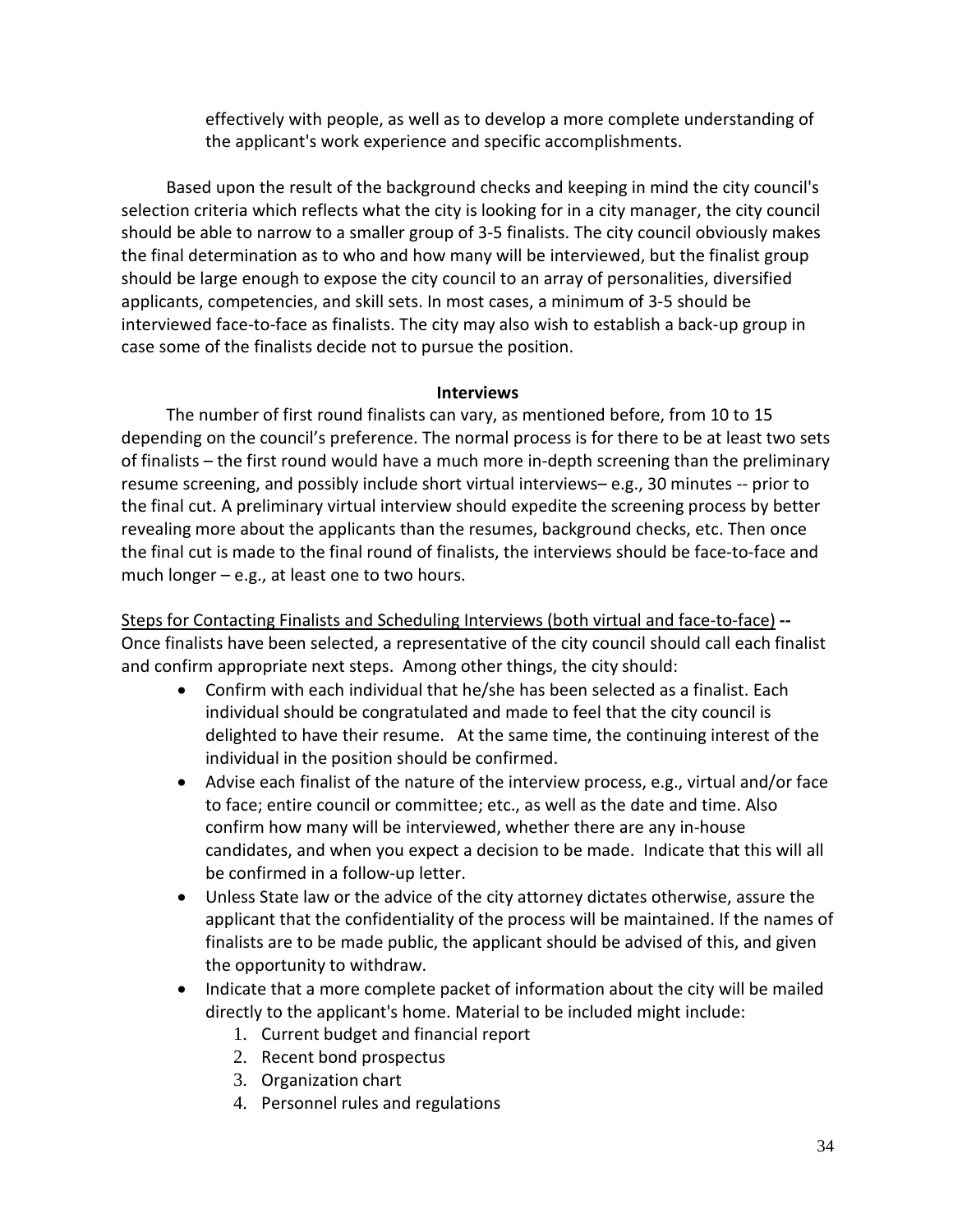- 5. List of council members, their bios and length of service
- 6. Copies of city council minutes for the past several months
- 7. General plan and land use map
- 8. Statement of city goals, objectives, priorities
- 9. Any other material that would be of particular relevance, given the goals and objectives of the city council.

Since the city's website is full of information, you might not want to spoon feed the applicants by sending them a full package of information, but see if the applicants have the initiative, computer savvy, etc. to find the information himself/herself using the website.

Interviews – Face-to-Face and Virtual **--** A 30-minute virtual interview is a good tool to use for the first round of finalists, because it should improve the quality of the final round finalists for face-to-face interviews. This gives you the advantage of seeing a broader pool without spending travel costs on a larger pool. For example, this allows less traditional candidates, and ones more geographically isolated, to get a closer look than they might otherwise get when the city is weighing the travel costs to bring them in.

While virtual interviews are not a replacement for face-to-face interviews, they are better than a telephone conversation or printed documents, because the applicant's image is available for observation. However, it is important to be aware that with information technology such as Zoom, Facebook, Skype, etc., there are two selves -- the virtual self and the physical self – resulting in the ability for someone to "diverge" as two human beings, each with a distinct persona and history." (Leonard Brody 2013) For example, the virtual self can be self-confident, well-spoken, use proper grammar, in control of his/her emotions, etc. while the physical self may be lacking in all aspects. Or it could be vice-versa with the physical self being superior to the virtual self.

Of course, while the two-selves makes the screening of applicants even more difficult, it is not impossible; it is just something to be aware of. However, it is not much different from reviewing resumes and trying to figure out who is the real applicant; or doing the same in face-to-face interviews. Bottom line, you must be aware that the applicant is performing to get the job, and your job as a screener is to determine if that performance reflects the real person. For the pros and cons of virtual interviews, please see Appendix F.

The Interview Process **--** With respect to the actual interview, the city council obviously has the ability to structure an approach it feels comfortable with and believes will permit it to make the best decision regarding a new city manager. The interview process should be well organized and the setting comfortable. A discussion leader should be designated, and all council members should participate. Typically, the city council meets individually with each finalist for an hour or more. During this time, the council has an opportunity to question the individual about a variety of matters such as overall work experience, specific accomplishments, career objectives, alternative approaches to practical problems faced by the city, and similar matters. The candidate, of course, also has an opportunity to assess the council as a group, and to ask questions.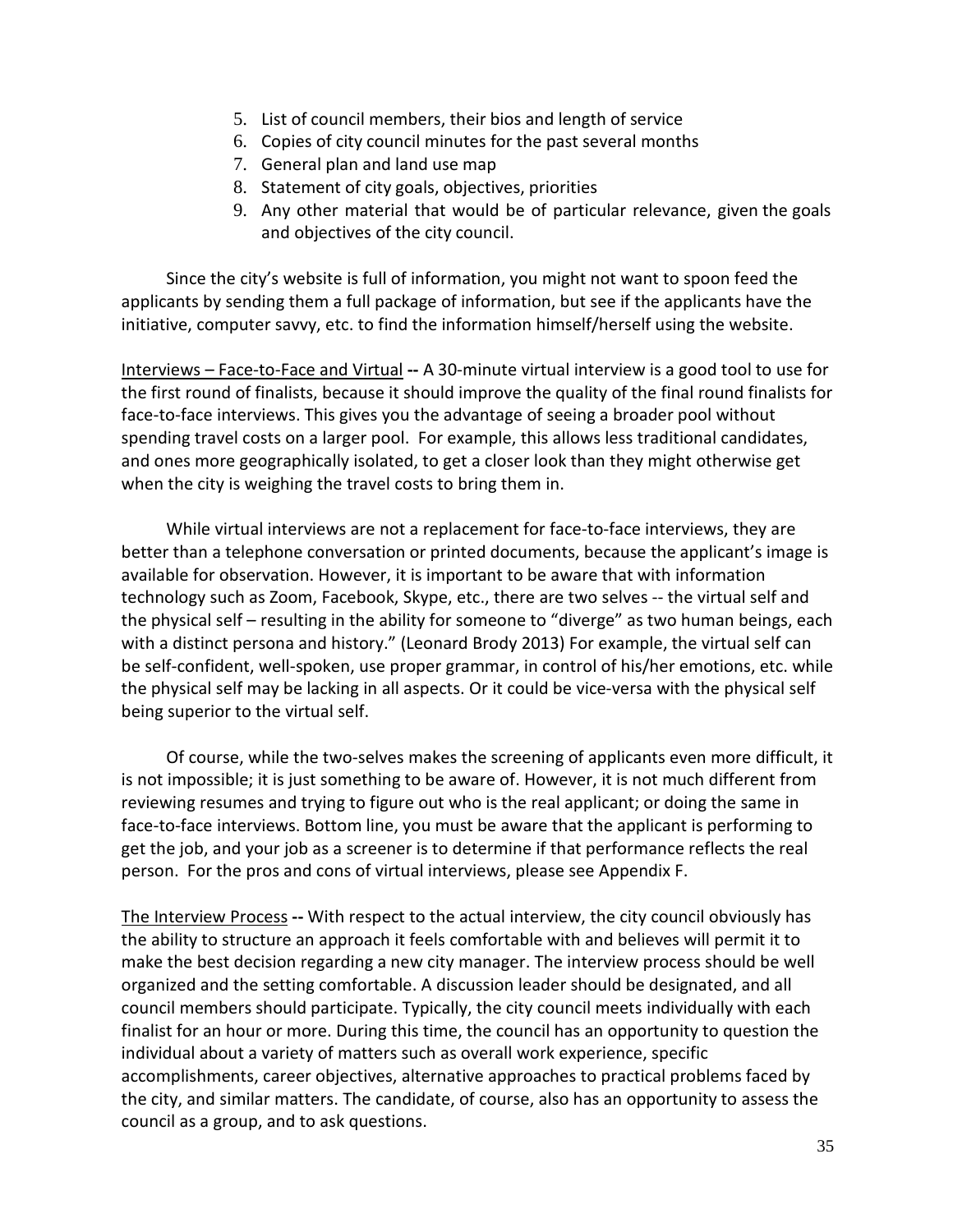During both the formal and informal meetings between the city council and the finalist, discussion and questions should focus generally on those things referenced in the recruiting guidelines. Obviously, discussions should stay within acceptable legal parameters which suggests, in part, no questions concerning politics, religion, and sexual preferences. The focus must always remain on KSA – knowledge, skills, and abilities.

Don't spend time during the initial interview talking about compensation, except to ask about the candidate's expectations. If the council is aware of general expectations, they can take this into account in making a final selection and, in subsequent negotiations, on total compensation. To discuss this subject in detail during the initial interview deprives the council of a chance to consider more substantive questions and can result in a defensive or argumentative atmosphere with a candidate before it is even clear that the position will be offered.

*Structured interviews fare better for predicting performance.*

Research has shown that structured interviews fare better for predicting performance. While an unstructured interview might resemble a chatty discussion between the interviewers and candidate with question topics varying for each candidate and with little linkage to the job criteria, a structured interview is the opposite with predetermined questions such as about the candidate's behavior in past situations. A rating scale and rubric should be used to score each candidate. The rubric gives examples of what average, good, or great answers look like. Each interviewer scores the rubrics and then meet as a group to discuss their scoring and decide on the best candidate. The aggregation of interviewers' judgments on scoring should improve the selection process and produce the best candidate. (Kahneman et al. 2021, 309) (See Appendix G for Suggested interview questions.)

While the process provides the city council with an opportunity to improve its knowledge of finalists, it also results in an impression on the part of the candidate,which can affect interest in the position. In part, the process should help to cement the interest of the candidate in the position. In this regard, the city council may wish to arrange for additional events such as a dinner or a tour of the city.

Community/City Employees Involvement in Interview Process **--** Most often interviews are simply discussions between the city council and the finalists. Sometimes, however, the city council may choose to supplement the interview process by inviting city employees and/or community leaders, and even the public in general, to participate. For example, finalists may meet with the department heads or other staff to review departmental operations in more detail, or to receive a tour of the city. Similarly, finalists may meet with selected community leaders to receive their input on matters they consider important to the city. If this is done, it should be emphasized that it is to provide the candidate with additional information about the city, and that these individuals will not be involved in the actual selection of the city manager. Obviously, the city council should use care in selecting the individuals with whom the finalists will meet, and the importance of maintaining confidentiality should be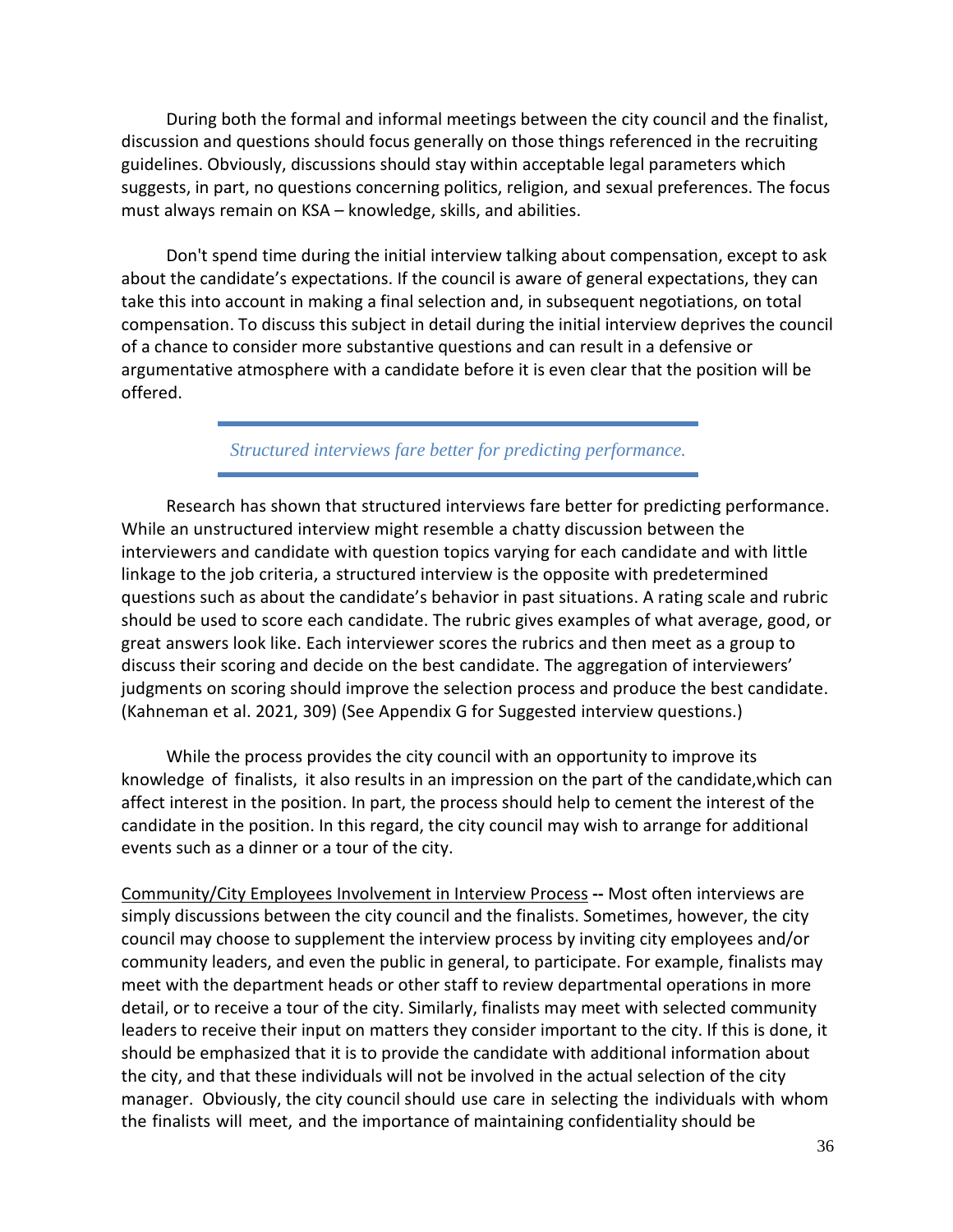emphasized to all concerned. Also, care should be taken to assure that the process does not confuse, offend, or take the candidate by surprise.

Spouse Involvement **--** If the spouse is invited to accompany the finalist candidate, it is also important that this part of the process be well organized. While the spouse may prefer to have some free time, the interests of the spouse should be determined and accommodated. This could include a tour of the city, an opportunity to talk with realtors and visit homes, and a briefing on schools in the area. Spouses should not be included in a formal interview process or made to feel like they are being interrogated in any way. As with the candidate, including the spouse should be viewed as a courtesy that lets both the city council and the spouse get to know each other, and should result in the same positive impression concerning the city and the city manager position.

Reimbursement of Expenses **--** Confirm the city's policy on reimbursement of expenses in conjunction with the interview. While this is obviously a policy decision to be made by the city council, it is clearly the practice of most cities to reimburse candidates for any actual outof-pocket expenses. These typically include transportation, room, and board. Some of the finalists may have submitted their resume in response to an invitation from the city but, regardless, city reimbursement of expenses is another way the council can demonstrate their interest in the candidate.This tends to reinforce the positive nature of the process and can also make the difference in some cases as to whether the finalist is able to attend. When there is strong reluctance on the part of the city council in this area, some cities have agreed to share expenses with the candidate or have indicated they will reimburse all expenses after the first trip.

With respect to actual travel arrangements, the city can offer to handle all reservations, transportation, and related matters. However, this can be quite cumbersome and time consuming for the city. In most cases, the city confirms the time and place, and lets the finalist make their own arrangements. Finalists tend to prefer this approach.

#### **Making the Selection**

When the selection process is over, there are three possible outcomes--either one finalist has emerged as the clear choice of the city council, or they have narrowed down to several that they would like to pursue further, or none of the candidates were acceptable.

If there is one clear first choice, the city council, through its representative, can simply notify the candidate, confirm the willingness of the candidate to accept the position, and then move to finalize a total compensation package and other arrangements.

If there are still two or three applicants to whom the council would like to give further consideration, several options exist. The city council may wish to invite the candidate and possibly the spouse for a second interview. A longer interview, coupled perhaps with some sort of function like a dinner, can often times provide the city council with the insight it needs to make a final decision. Other options include conducting more extensive background checks with individuals in the candidate's current community or making an on-site visit to the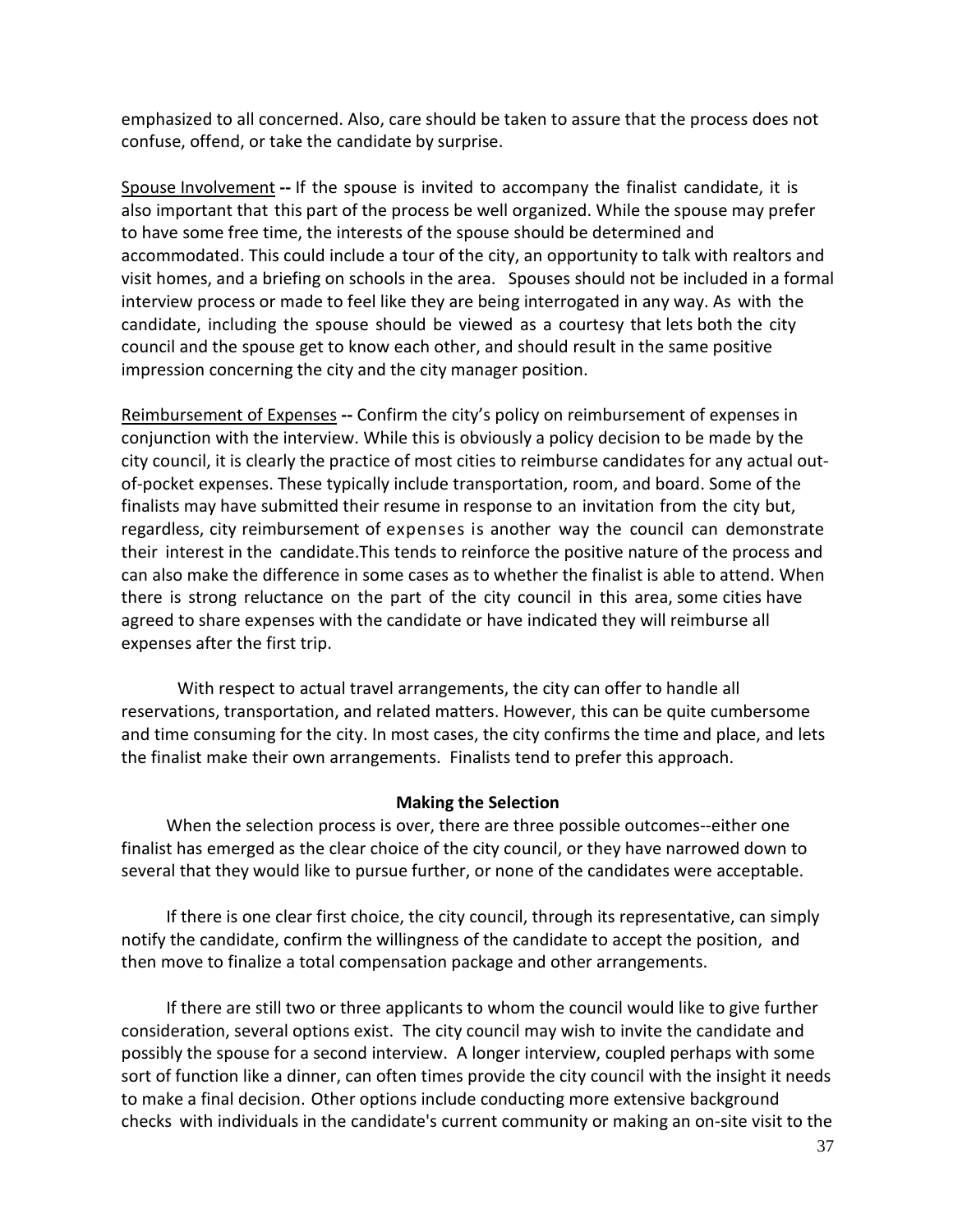candidate's current community. Either of these latter two activities can be helpful to the council in reaching a final decision, but it is essential that they be coordinated and conducted with the full advance knowledge of the candidate.

If none of the finalists meet the council's expectations, some of the options mentioned above when there is no obvious clear choice may be taken. However, it may be best to rescreen some of the applicants who did not make the first round of finalists; or a final, worst-case option is to restart the entire process.

It is important that the council should take whatever time is necessary to arrive at a comfortable and well-reasoned decision. However, the "do-over" interview process and related follow-up activities should also move forward as promptly as possible so as not to lose momentum or any remaining serious applicants.

Of course, once a final decision has been made, all of the other applicants should be notified. Until all arrangements have been finalized with the first-choice candidate, the city council should table notifying the other finalists. In the event they are unable to satisfactorily conclude negotiations with the first-choice candidate, the city council may want to reopen discussions with some or all of the other finalists. Again, from an image standpoint, it is important that all applicants learn first from the city, as opposed to hearing about it from another person, seeing it on TV, or reading it in a newspaper or on social media.

#### **Finalizing Arrangements**

Once the city council has decided and the individual has indicated a willingness to serve as city manager, there are several things that need to be done in order to finish the process. Among them, a compensation package needs to be negotiated, and several transition activities need to be completed before the individual relocates and begins work.

Negotiating Compensation **--**The process of negotiating a total compensation package needs to be handled correctly by the city council to assure that relations with the new city manager begin well.

The Texas Municipal League collects salary information for city managers (and 26 other positions) and this data is available at https://salarysurvey.tml.org/.

Initially, the mayor or councilmember responsible for negotiating compensation with the new city manager needs to be someone who can deal firmly with the new city manager and, at the same time, be friendly, flexible, and realistic.

- Friendly in the sense that this approach will cause both parties to relax in what can be for either an unusual or tense situation.
- Flexible meaning that there may well be more than one way to meet the financial objectives of the new city manager and negotiating implies a willingness to consider options and alternatives in pursuit of an acceptable package.
- Realistic in the sense that, no matter how beautiful and desirable the community, the city council realizes that the person, except in highly unusual circumstances,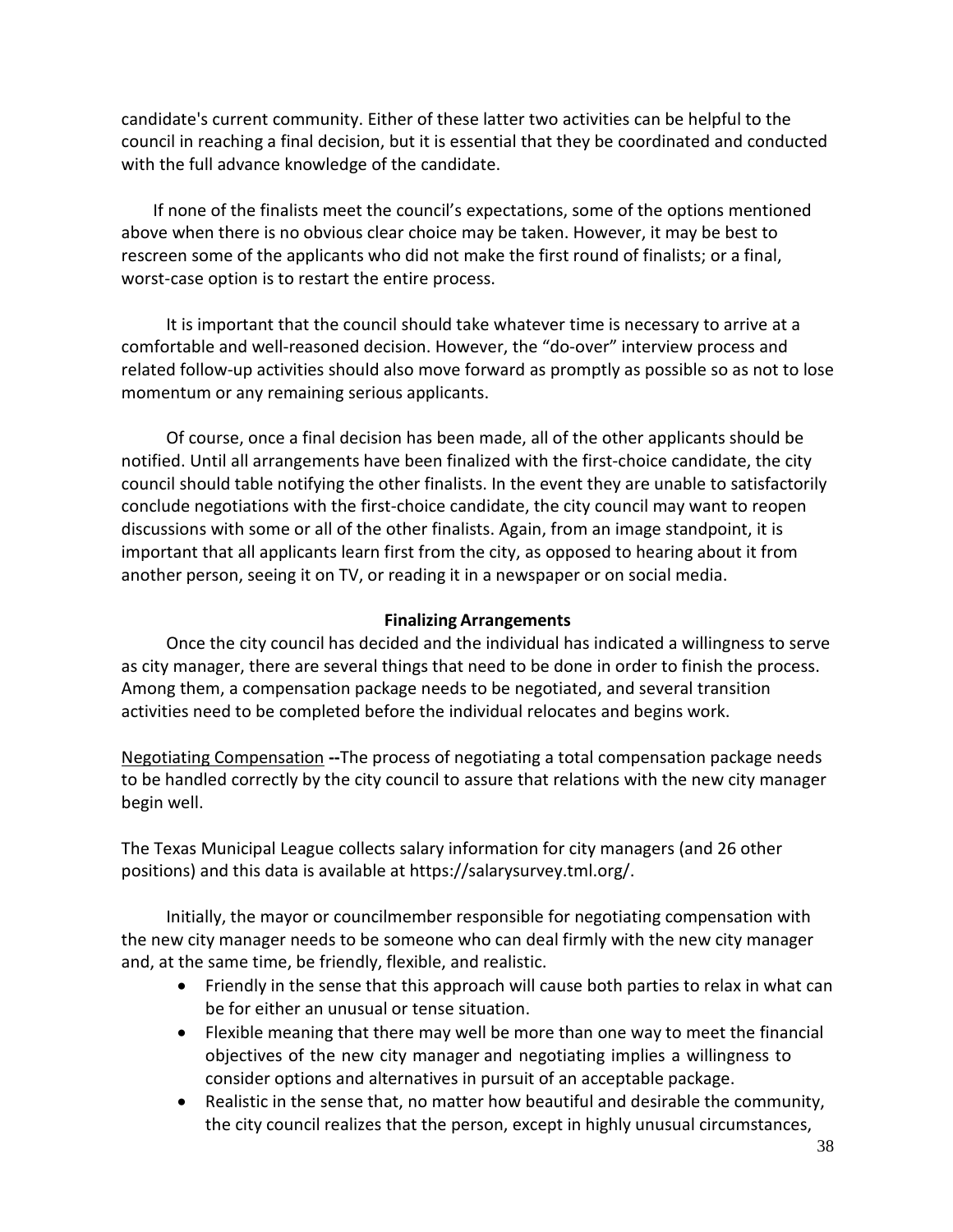will not accept the new city manager position for an amount equal to or less than his or her present salary.

When negotiating compensation, base salary is the place to start, while always keeping an eye on total compensation. It is important that the person negotiating compensation on behalf of the city council understand what is overall acceptable to the council. The current salary of the applicant plus an indication of compensation expectations as expressed at the interview should give the council an idea of salary parameters. If an executive recruiting firm is being used, they are often asked to serve as an intermediary between the council and the candidate and to, in fact, negotiate compensation.

As a prelude to actually negotiating a compensation package, the city council should ask the person who has been selected to provide the council with a written itemization of current total compensation, along with a copy of a current employment agreement if one exists. This can serve as a starting point for the council and permit a proposed compensation plan to be prepared that is both competitive and realistic.

Benefits – Often times there will be no negotiation on some benefits that are similar from one city to another. For example, medical insurance or holidays were provided there, and they are also provided here. The variables will most likely relate to cash compensation that the city manager may have. Elements of a total compensation package typically include:

- Base salary
- Deferred compensation
- City car or car allowance
- Cell phone usage
- Retirement plan
- Medical and related insurance (e.g., dental, optical, life, disability)
- Severance
- Vacation
- Holidays
- Sick leave
- Membership dues and conference attendance

After receiving a listing of the current total compensation package of the new city manager, the city council or its representative should outline a proposed package that leaves the individual with a complete overview of basic benefits, provides an appropriate step forward in cash-related benefits, assures no reduction in take-home pay, and deals with any particular financial objectives that the new city manager may have. For assistance in deciding upon a benefit package please check the TCMA link <https://tcgservices.com/tcmaagreements/> .

As a part of the compensation negotiation, there will undoubtedly be some issues that don't relate to the ongoing compensation package but may well have significant financial implications for both the city and the applicants. Here again, both parties need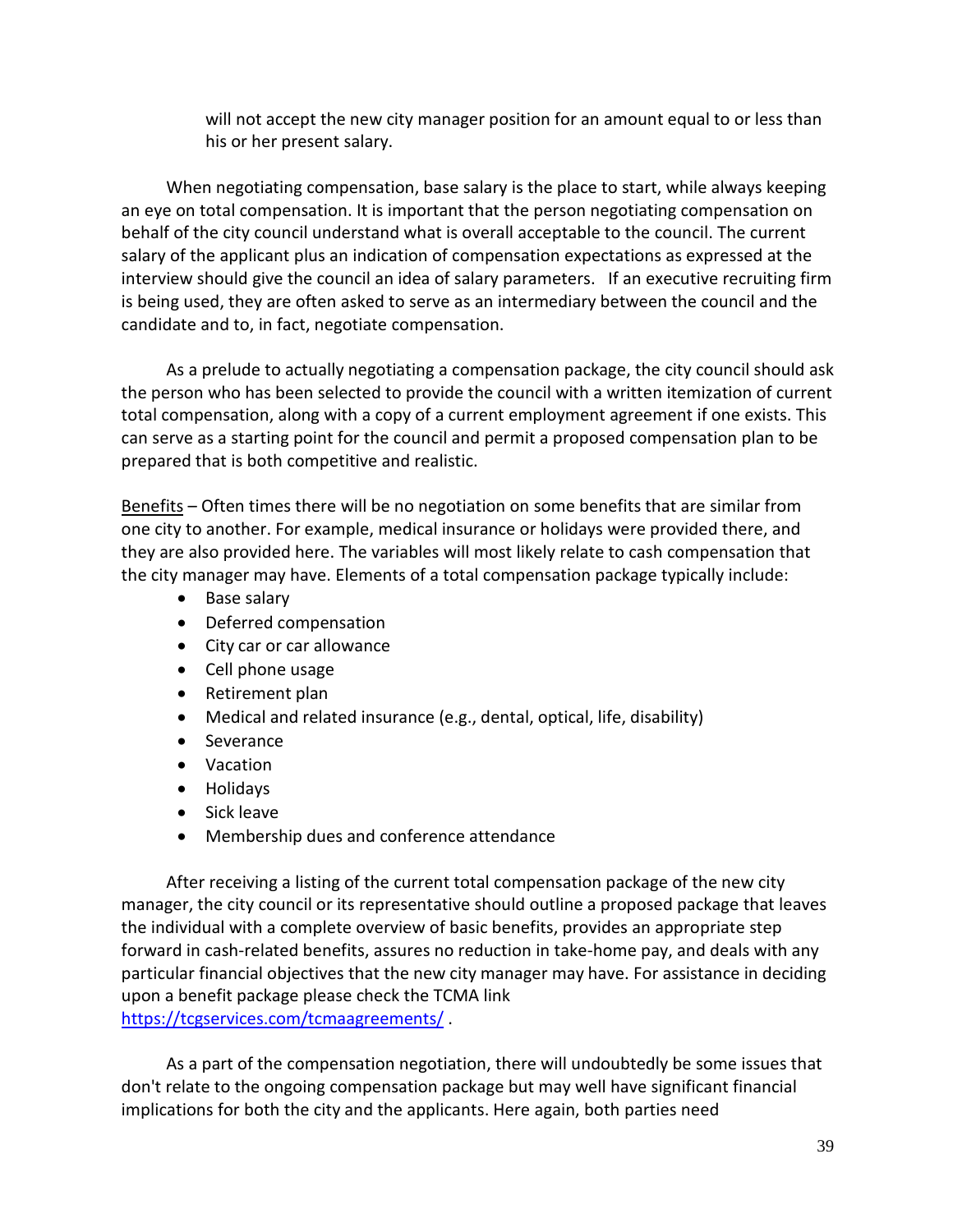to be flexible and realistic in dealing with these issues, which may include:

- Moving expenses-- it is common for a city to pay the one-time cost of the city manager to move his or her family and household furnishings to the new city. Sometimes a *not to exceed* figure is agreed upon based on estimates from moving companies.
- Temporary housing -- Until the new city manager is able to sell their former home and/or relocate family to the new city, an allowance is often provided for temporary housing in the new city. Typically, this amount is sufficient to cover the cost of a modern furnished apartment or condominium. Again, both parties may agree to a fixed time period or amount.
- Commuting expense -- As with temporary housing, the city council will often times agree to reimburse the city manager for periodic trips to visit family, or for the spouse to come to the new city for house-hunting purposes.

There are occasions where a city council is unable to reach agreement on compensation or other matters with its first-choice candidate. In these instances, the council typically enters into negotiations with its second-choice candidate. As indicated previously, when an agreement has been finalized, all other applicants should be promptly notified.

Once salary, benefits and other finance-related issues have been resolved, it is time to address a few remaining and important transition activities.

#### **Transition Activities**

Transition activities refer to those things that occur, or should occur, between the time the city council selects a new city manager and that person begins the job. Such activities can be grouped under three broad categories, as follows:

Employment agreement-- An employment agreement is simply a written summary of the terms and conditions for employment for the new city manager. While such an agreement typically does not refer to a specific term of employment, thus permitting either the city council or the city manager to terminate for cause or at will, it does generally include a section providing the city manager with severance pay for a fixed period of time if terminated by the city council.

Employment agreements are increasingly used to avoid any misunderstanding on the part of either the city council or city manager on the basic terms and conditions of employment. While not a lengthy legal document, they are typically drafted by the city attorney, although the city council sometimes provides the city manager with an opportunity to prepare a first draft for consideration. The International City/County Management Association recommends the use of employment agreements and has published a report and sample agreement. For the TCMA sample employment agreements for city managers please check the lin[k https://www.tcma.org/414/Financial-Planning-and-Employment-](https://www.tcma.org/414/Financial-Planning-and-Employment-Agreem)[Agreem.](https://www.tcma.org/414/Financial-Planning-and-Employment-Agreem)

Once the city council and city manager have reached agreement on compensation, start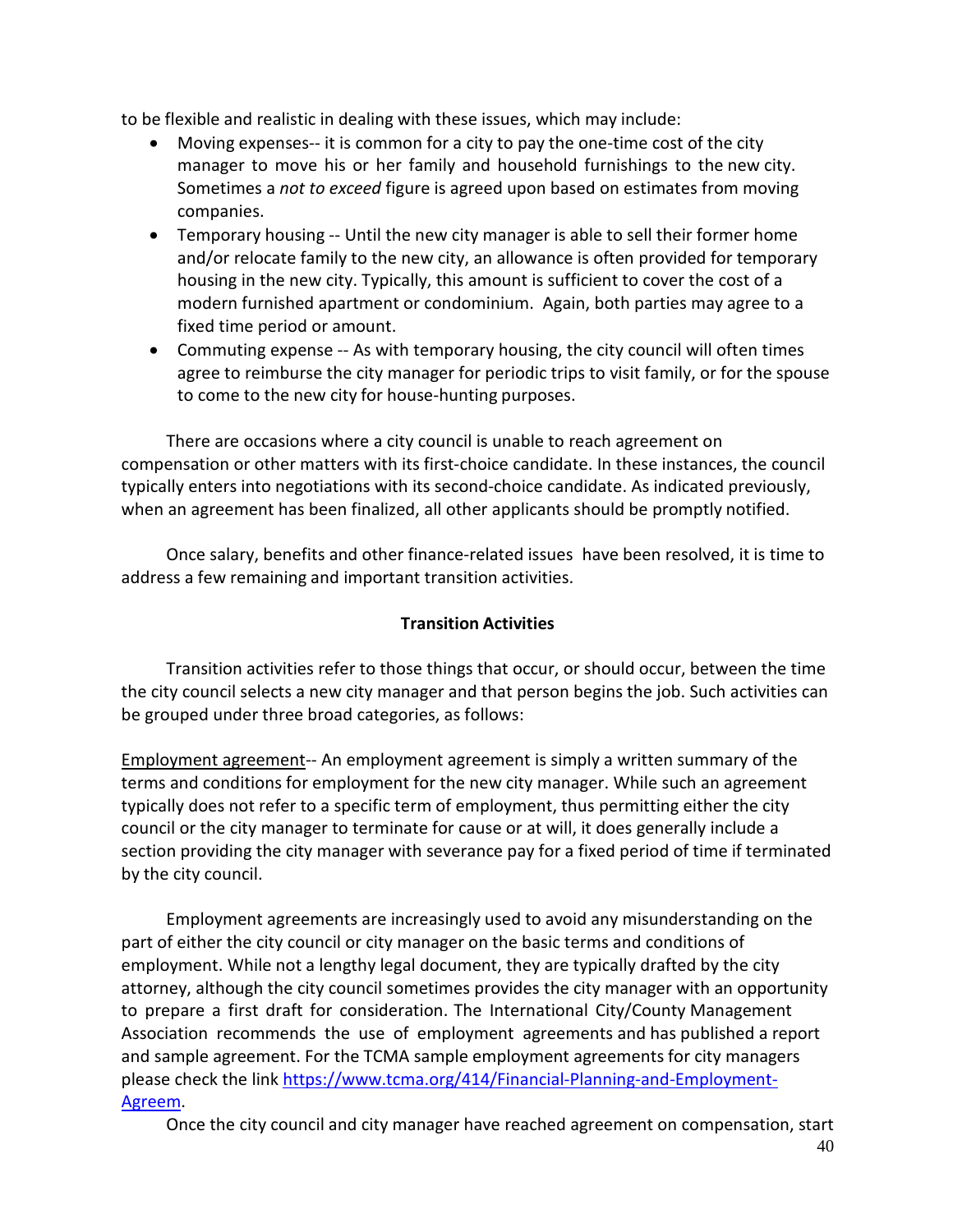date, method, and timing of announcing the selection in the city manager's new and old city, and similar matters, the next step is to prepare and execute the employment agreement. At a minimum, a formal letter of understanding should be prepared.

General assistance -- To affect a smooth transition, the city council should, at its initiative, offer to provide general assistance as the new city manager prepares to move to the city. Such assistance might include introductions to realtors and bankers, assistance to the spouse in finding suitable employment, and similar types of activities.

Getting started on the right foot -- In addition to providing general assistance as needed, there are some additional things the city council can do, at its initiative, that will be constructive, and in the best interest of all concerned in terms of getting things off to a good start. These include:

- Orientation meeting -- The city council should arrange to introduce the new city manager to department heads and city staff. While the city manager may have met some of these people during the interview process, a special meeting or reception can be a pleasant way to turn responsibility over to the new city manager. In addition, the city council may wish to arrange similar meetings, briefing sessions, and/or receptions in order to introduce the city manager and family to community groups, civic leaders, and citizens in general.
- Council orientation and review of objectives -- While some of these things may have been discussed during the interview process, it is desirable to have an initial work session with the city manager where initial expectations on both sides are discussed and clarified, and city goals and objectives are reviewed. This initial communication can help both the city council and the city manager be sure their relationship is working in the same direction from the outset.
- Performance evaluation -- Using the goals and objectives as a starting point, the city council and city manager should agree to discuss annually or semi-annually the performance of the city manager. This established and more formalized process helps to assure that communication between the parties is maintained, that progress is monitored, and that goals and objectives are reviewed and refined on a regular basis.

When a city council commits itself to a comprehensive recruiting process, on its own or with the assistance of an executive recruiting firm, the chances of a long-term relationship that will be of benefit to the city council, city manager, and the community are greatly enhanced.

#### **Chapter 5 Summary**

This chapter reviews the various steps, choices, and activities related to the selection of finalists and eventually the new city manager. Stick with the process agreed upon by the city council:

• take no short cuts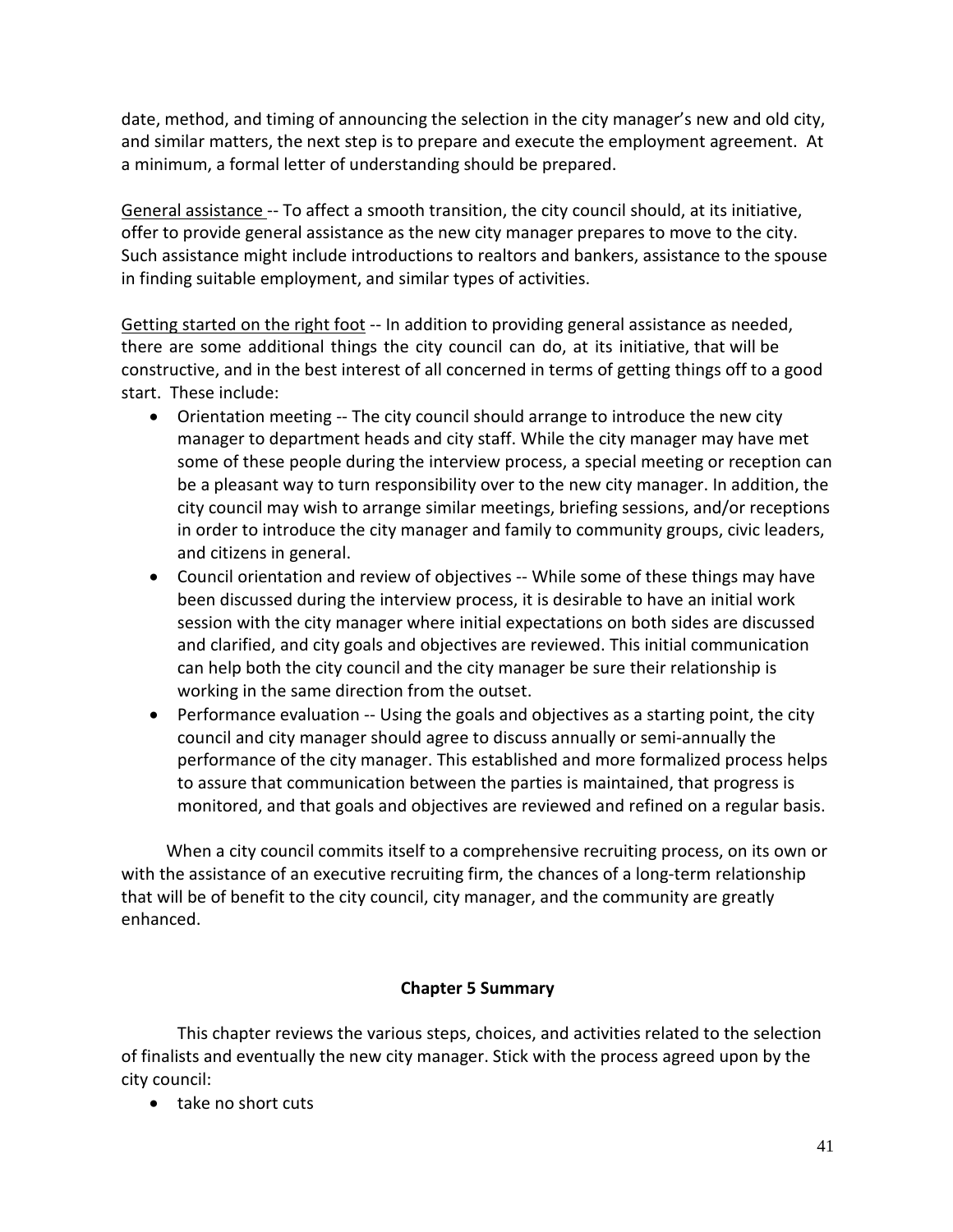- have diversified participants involved
- avoid political partisanship
- review the resumes systematically per the city council's criteria
- background checks, and
- conduct structured interviews.

When the process is completed, the city council must decide what to do - i.e., either hire, reinterview the top 2 or 3, review applicants who didn't make the first-round cut, or restart the entire process.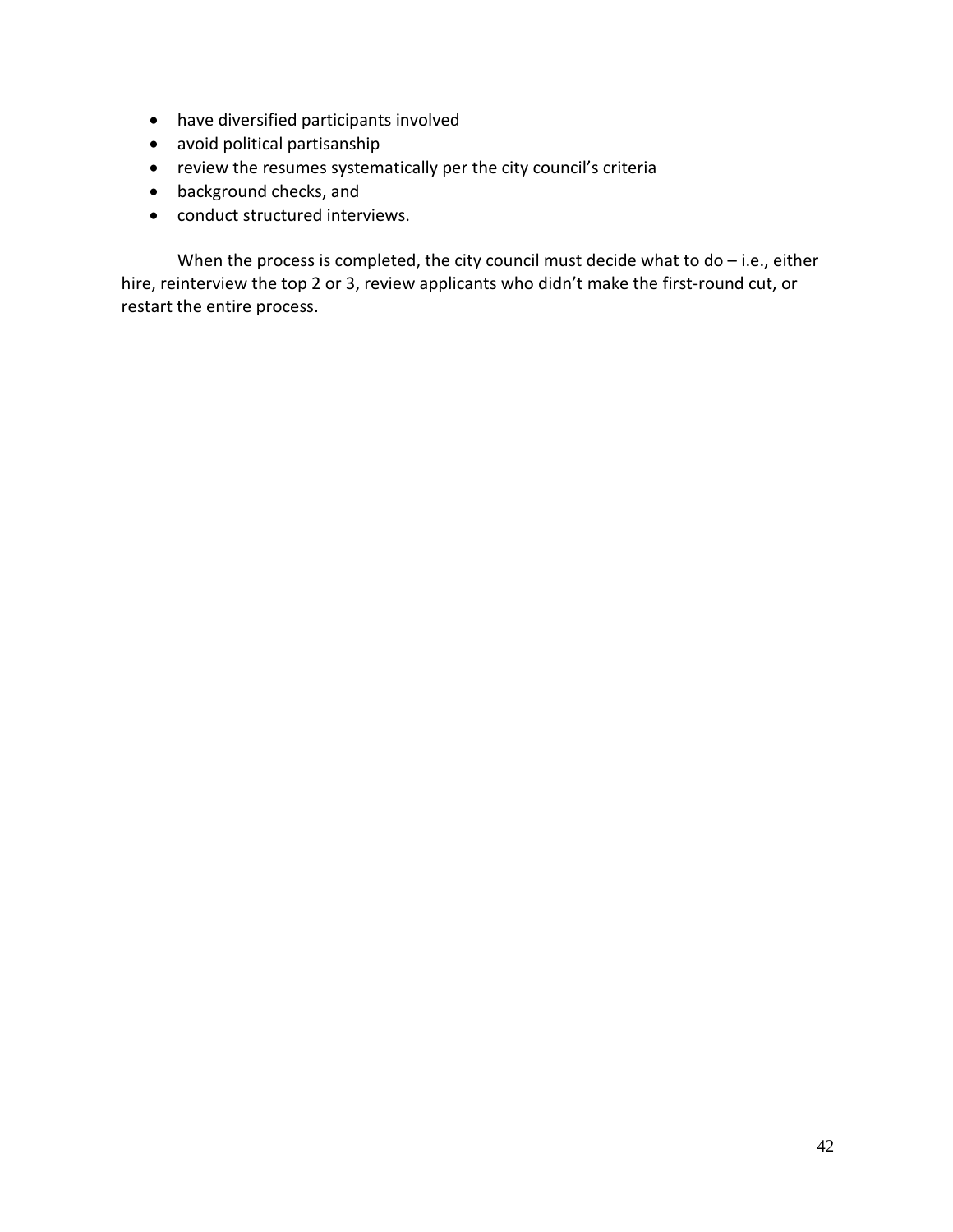# **APPENDIX A—Recruiting and Selecting a City Manager**

| Table V - Summary Checklist for the Recruitment & Selection of a City Manager |                                                                                                                                                                                                                                                                                                                                                                                               |                  |
|-------------------------------------------------------------------------------|-----------------------------------------------------------------------------------------------------------------------------------------------------------------------------------------------------------------------------------------------------------------------------------------------------------------------------------------------------------------------------------------------|------------------|
|                                                                               | <b>Important Actions</b>                                                                                                                                                                                                                                                                                                                                                                      | <b>Timetable</b> |
|                                                                               | If necessary, designate an interim manager                                                                                                                                                                                                                                                                                                                                                    | Week 1           |
|                                                                               | Obtain a status report on related organization and projects                                                                                                                                                                                                                                                                                                                                   | Week 1           |
| $\bullet$                                                                     | Confirm the recruiting process that will be used<br>Determine who will be responsible for conducting the<br>recruitment<br>Establish recruiting guidelines for the position<br>$\overline{\phantom{a}}$<br>Confirm scope of the recruitment<br>Confirm steps involved in the recruitment process<br>-<br>Confirm compensation parameters<br>Establish a timetable for the recruitment process | Week 2           |
| $\bullet$                                                                     | Prepare and place advertisements for the position in<br>appropriate publications                                                                                                                                                                                                                                                                                                              | Week 2           |
| $\bullet$                                                                     | Identify outstanding potential candidates and send them a<br>written invitation to apply for the position                                                                                                                                                                                                                                                                                     | Weeks 3 and 4    |
| $\bullet$                                                                     | Personally, contact the outstanding potential candidates as a<br>follow-up to the written invitation to apply                                                                                                                                                                                                                                                                                 | Weeks 5 and 6    |
| $\bullet$                                                                     | Acknowledge all resumes as they are received                                                                                                                                                                                                                                                                                                                                                  |                  |
| $\bullet$                                                                     | Review all resumes received after the application deadline<br>has passed                                                                                                                                                                                                                                                                                                                      | Week 7           |
| $\bullet$                                                                     | Conduct work-related background checks on a smaller group<br>of applicants                                                                                                                                                                                                                                                                                                                    | Week 8           |
| $\bullet$                                                                     | Confirm the selection process that will be used<br>Confirm finalists<br>Agree on a specific selection process<br>Establish a timetable for the selection process<br>Determine policy on reimbursement of finalist expenses                                                                                                                                                                    | Week 9           |
|                                                                               | Notify finalists and schedule them for interviews                                                                                                                                                                                                                                                                                                                                             | Week 9           |
| ٠                                                                             | Conduct interviews, follow-up interviews and make a selection                                                                                                                                                                                                                                                                                                                                 | Weeks 10 and 11  |
| $\bullet$                                                                     | Negotiate terms and conditions of employment and reduce<br>to writing                                                                                                                                                                                                                                                                                                                         | Week 12          |
| $\bullet$                                                                     | Finalize related arrangements<br>Determine a start date<br>Confirm a method of announcing the hiring decision<br>Advise all other applicants of their status<br>Plan an orderly transition                                                                                                                                                                                                    | Week 12          |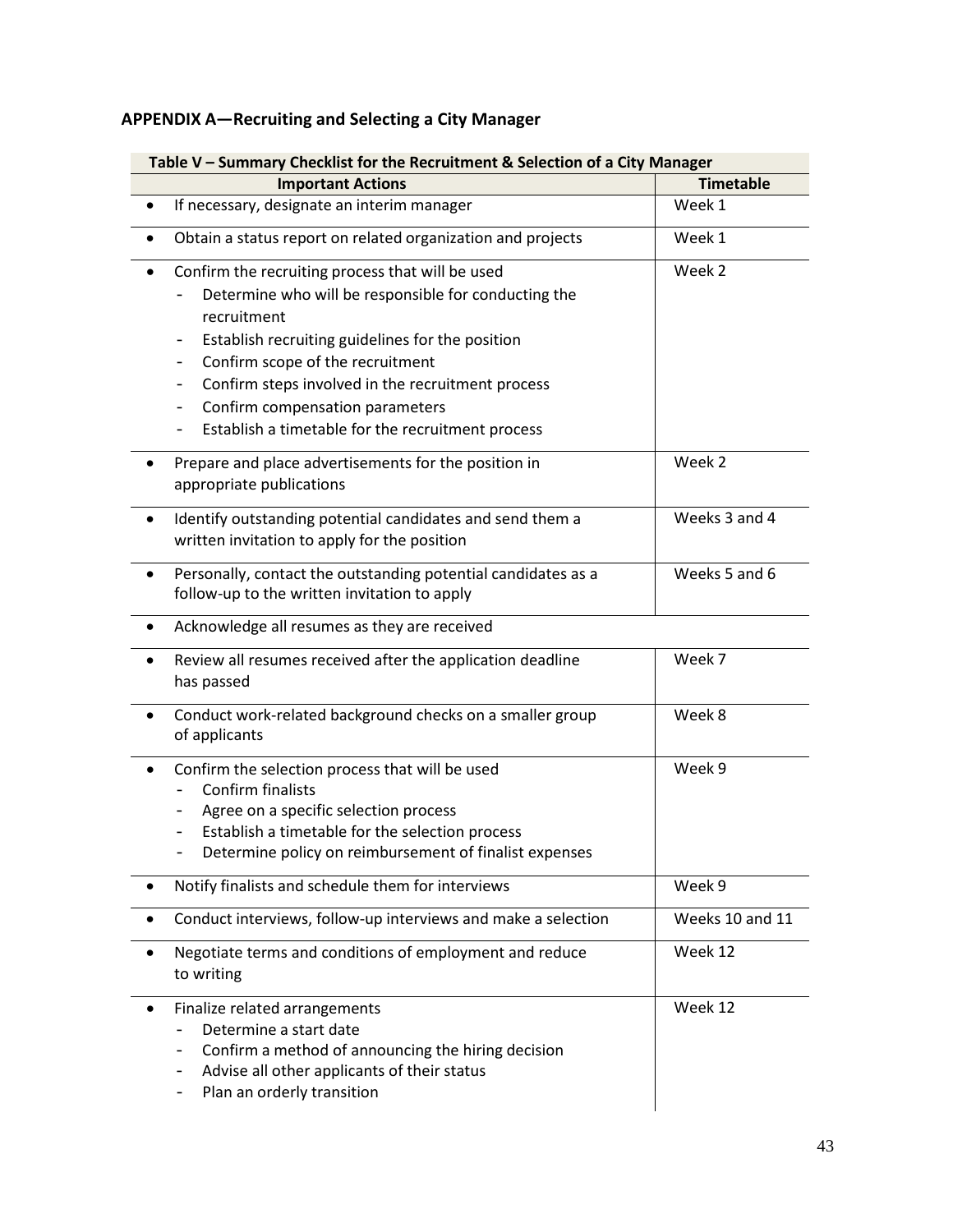#### **Appendix B -- Recruitment Firm Tasks and Vetting Criteria**

As discussed in Chapter 2, the city council may decide to outsource all or parts of the recruitment process to an executive recruitment firm. Whether to outsource or not depends on several factors, including the presence of a qualified in-house employee, the city's capacity to perform in-house recruitment, the reason for the vacancy, and the challenges facing the city. Chapter 2 reviewed these four factors.

Outsourcing is not an all or nothing proposition because, in lieu of a turnkey job, the city council might only outsource a few tasks of the recruitment process such as advertising and screening while performing the other tasks in-house. Again, this will mostly depend on the city council's capacity to handle all or parts of the recruitment process. Definitely, no size fits all.

#### **Tasks to be provided by the Recruitment firm**

Below are two lists of recruitment tasks – the first list might be considered a basic package for a recruitment firm while the other list would be extras that could be added for more of a turnkey package:

#### Basic Package to be Provided by the Recruitment Firm

- 1. Provides application management, candidate evaluation, and ranking.
- 2. Provides a project manager with career local government experience or significant experience recruiting comparable positions to the city manager's position.
- 3. Assigns support staff to assist the client and candidates throughout the process.
- 4. Conducts highly detailed mainstream and social media candidate vetting. Note that in the past this task would not have been considered as basic but with the prevalence of social media and its use, reviewing the finalists' social media use has become much more important.
- 5. Conducts media searches for candidates at the semi-finalist level and/or finalist level to facilitate thorough ranking and screening (news, social media, education, career, etc.).

#### Extras that could be included with the Basic Package

- 1. A dedicated project manager
- 2. Specific support staff
- 3. Develops and provides press releases announcing selection of finalists and new hire
- 4. Provides professionally designed tools such as questionnaires to further evaluate candidates.
- 5. Offers online recorded candidate video interviews prior to finalist selection
- 6. Offers recommendation of on-site interview questions tailored to the city manager's position
- 7. Offers facilitation of on-site interviews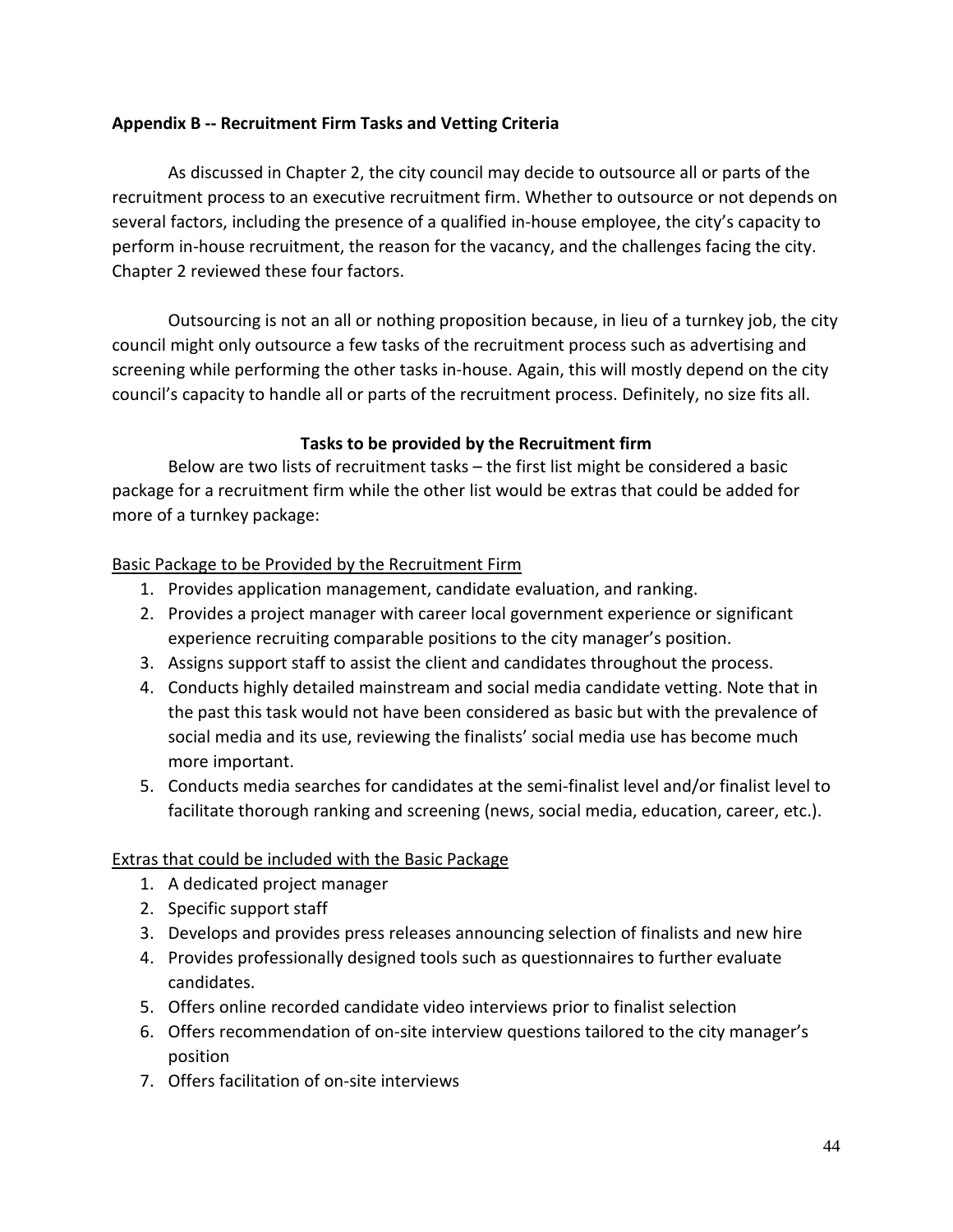- 8. Provides an online platform for application management, candidate evaluation, and ranking
- 9. Has an experienced on-staff Public Information Officer available to develop and provide press releases announcing selection of finalists and new hire
- 10. Provides options for psychometric assessments for candidates and teams.
- 11. Provides an experienced, in-house Media Search Specialist to conduct highly-detailed mainstream and social media candidate vetting
- 12. Conduct stakeholder engagement activities such as stakeholder interviews, community meet and greets, staff meetings, facilitating media interviews, community profile input meetings, surveys, etc.
- 13. Provides an Applicant Pool Guarantee search will be repeated for no additional fee if initial pool is unsatisfactory
- 14. Length of Service Guarantee professional fee waived for new search if selected candidate leaves within specific length of time of hire
- 15. Offers expertise and assistance in developing professional performance evaluation to be used after selected candidate's first year on the job
- 16. Option for facilitated team building, goal setting, and strategic visioning retreats for governing body and staff with an experienced, professional facilitator
- 17. Access to 24/7 contact with project manager for clients and candidates during the entire recruitment process
- 18. Provides e-news alert service to candidates to help them learn more about your organization's community
- 19. Offers onsite job analysis interviews with search committee, key staff, community leaders, and stakeholders
- 20. Offers assessment exercise to determine candidate management style and organizational match prior to onsite interviews
- 21. Provides experienced, in-house social media expert to develop and lead the digital talent marketing campaign for the recruitment
- 22. Provides customized, comprehensive, multi-platform digital marketing recruitment campaign (Facebook, Twitter, LinkedIn, Instagram, etc.)
- 23. Assists with salary negotiations

#### **Vetting Executive Recruitment Firms**

It is important to choose an experienced recruitment firm that

- understands the unique dynamics of local government in general and the city manager position specifically
- can effectively market the position and reach top candidates, and
- can effectively screen the candidates.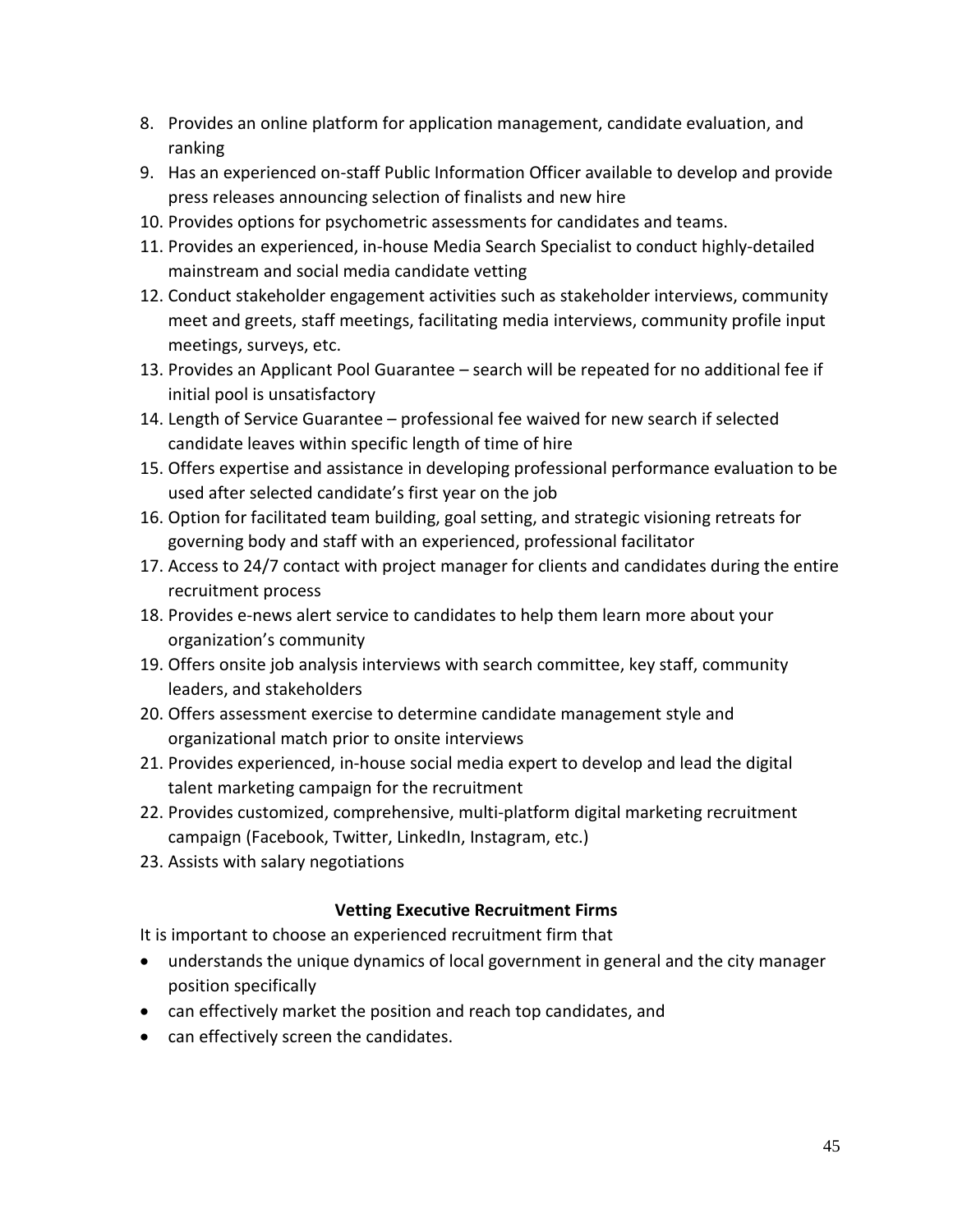To assist you in selecting a recruitment firm, below are 35 examples of evaluative criteria and ranking values for selecting a recruitment firm. These examples provide objective measures and ranking values that can be revised and adapted for your city's particular situation. Also, you can vary the ranking values to reflect your priorities. For example, when only a dichotomous choice is offered for a criterion, such as for criterion number 5's specific staff support is either valued at zero or five, you could reword the criterion so that the values from 1-5 can be used.

|    |                                                                              | <b>Ranking Value</b> |
|----|------------------------------------------------------------------------------|----------------------|
|    | <b>COMPANY EXPERTISE</b>                                                     |                      |
| 1. | Specializes in local government recruiting.                                  |                      |
|    | $0 = no$ specialization                                                      |                      |
|    | $1 =$ minimum specialization                                                 |                      |
|    | $2 =$ standard specialization                                                |                      |
|    | $3 =$ advanced specialization                                                |                      |
|    | $4 = primary specialization$                                                 |                      |
|    | $5$ = exclusive specialization                                               |                      |
| 2. | Experience in diversity, equity, and inclusion in recruiting candidates that |                      |
|    | emphasizes the importance of working with diverse populations;               |                      |
|    | highlighting existing diversity present in the community/organization;       |                      |
|    | advertising the position with diverse professional organizations, etc.       |                      |
|    | $0 = none$                                                                   |                      |
|    | $1 = \text{minimal}$                                                         |                      |
|    | $2 =$ acceptable                                                             |                      |
|    | $3 = good$                                                                   |                      |
|    | $4 = better$                                                                 |                      |
|    | $5 = best$                                                                   |                      |
| 3. | Length of experience conducting recruitments for similar positions           |                      |
|    | $0 =$ less than 1 year                                                       |                      |
|    | $1 = 1-4$ years                                                              |                      |
|    | $2 = 5-9$ years                                                              |                      |
|    | $3 = 10 - 14$ years                                                          |                      |
|    | $4 = 15 - 19$ years                                                          |                      |
|    | $5 = 20$ years or more                                                       |                      |
| 4. | Provides a dedicated Project Manager (PM) with career local government       |                      |
|    | experience or significant experience recruiting comparable positions to the  |                      |
|    | position being recruited.                                                    |                      |
|    | $0 =$ no local government/recruitment experience                             |                      |
|    | 1 = PM has local government/recruitment experience but not comparable        |                      |
|    | 2 = PM has 0-5 years of comparable local government/recruitment              |                      |
|    | experience                                                                   |                      |
|    | 3 = PM has 6-10 years of comparable local government/recruitment             |                      |
|    | experience                                                                   |                      |
|    | 4 = PM has 11-15 years of comparable local government/recruitment            |                      |
|    | experience                                                                   |                      |

| Table VI - Examples of evaluative criteria & ranking values for selecting a recruitment firm |
|----------------------------------------------------------------------------------------------|
|----------------------------------------------------------------------------------------------|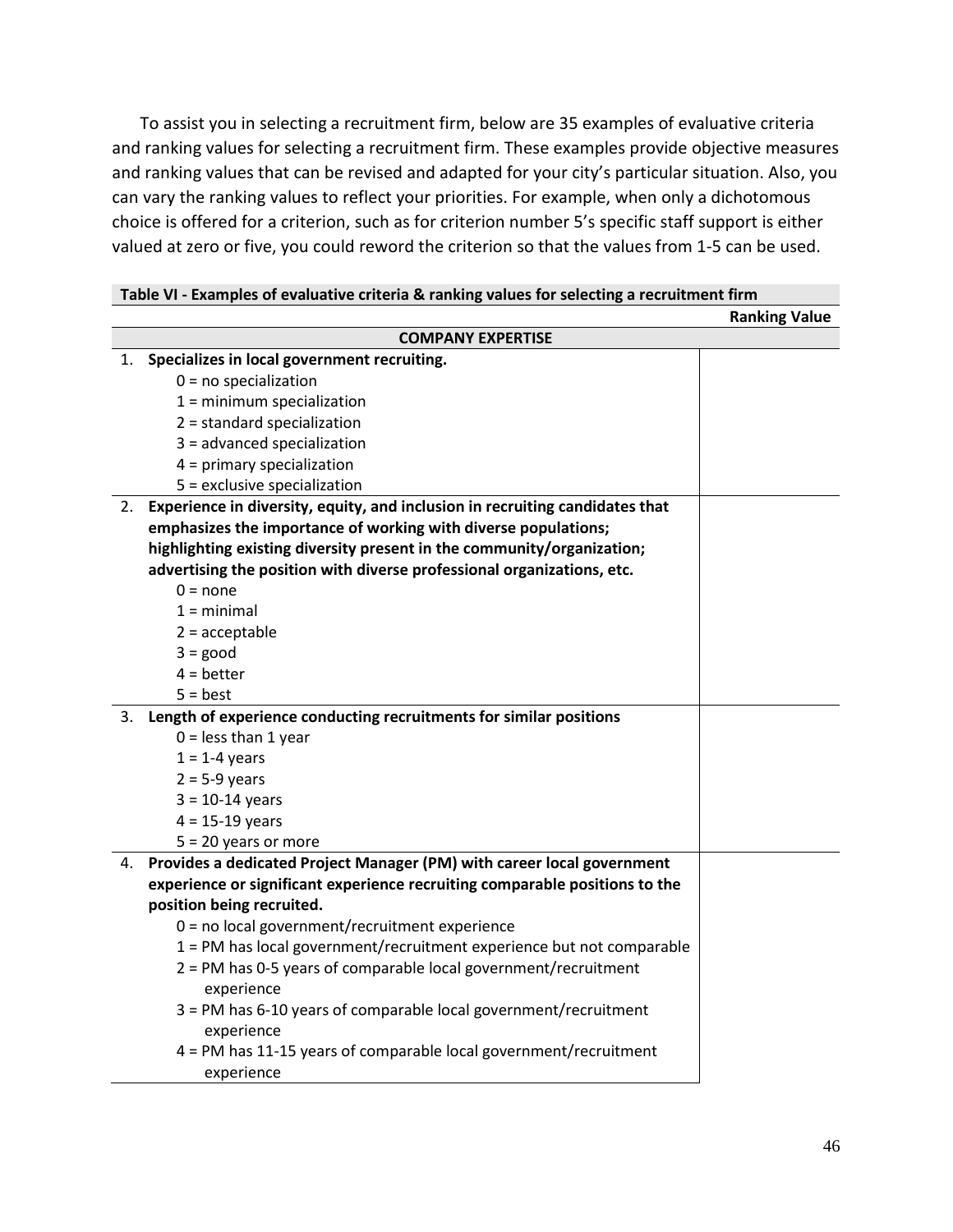|    | Table VI - Examples of evaluative criteria & ranking values for selecting a recruitment firm |                      |
|----|----------------------------------------------------------------------------------------------|----------------------|
|    |                                                                                              | <b>Ranking Value</b> |
|    | 5 = PM has 15+ years of comparable local government/recruitment                              |                      |
|    | experience                                                                                   |                      |
|    | 5. Assigns specific support staff to assist the client and candidates throughout             |                      |
|    | the process.                                                                                 |                      |
|    | $0 = No$                                                                                     |                      |
| 6. | $5 = Yes$                                                                                    |                      |
| 7. | Has experience conducting stakeholder engagement activities such as                          |                      |
|    | stakeholder interviews, community meet and greets, staff meetings,                           |                      |
|    | facilitating media interviews, community profile input meetings, surveys,                    |                      |
|    | etc.                                                                                         |                      |
|    | $0 = none$                                                                                   |                      |
|    | $1 = One$ activity                                                                           |                      |
|    | $2 = Two activities$                                                                         |                      |
|    | $3$ = Three activities                                                                       |                      |
|    | $4$ = Four activities                                                                        |                      |
|    | $5$ = Five or more activities                                                                |                      |
| 8. | Offers provision of comprehensive, professionally designed tools such as                     |                      |
|    | questionnaires to further evaluate candidates                                                |                      |
|    | $0 = No$                                                                                     |                      |
|    | $5 = Yes$                                                                                    |                      |
| 9. | Offers online recorded candidate video interviews prior to finalist selection                |                      |
|    | $0 = No$                                                                                     |                      |
|    | $5 = Yes$                                                                                    |                      |
|    | 10. Offers recommendation of on-site interview questions tailored to the                     |                      |
|    | position profile                                                                             |                      |
|    | $0 = No$                                                                                     |                      |
|    | $5 = Yes$                                                                                    |                      |
|    | 11. Offers facilitation of on-site interviews                                                |                      |
|    | $0 = No$                                                                                     |                      |
|    | $5 = Yes$                                                                                    |                      |
|    | 12. Provides options for psychometric assessments for candidates and teams                   |                      |
|    | $0 = No$                                                                                     |                      |
|    | $5 = Yes$                                                                                    |                      |
|    | 13. Assists with salary negotiations                                                         |                      |
|    | $0 = No$                                                                                     |                      |
|    | $5 = Yes$                                                                                    |                      |
|    | 14. Has an experienced on-staff Public Information Officer (PIO) available to                |                      |
|    | develop and provide press releases announcing selection of finalists and                     |                      |
|    | new hire                                                                                     |                      |
|    | $0 = No$                                                                                     |                      |
|    | $5 = Yes$                                                                                    |                      |
|    | 15. Provides an Applicant Pool Guarantee - search will be repeated for no                    |                      |
|    | additional fee if initial pool is unsatisfactory                                             |                      |
|    | $0 = No$                                                                                     |                      |
|    | $5 = Yes$                                                                                    |                      |

### 47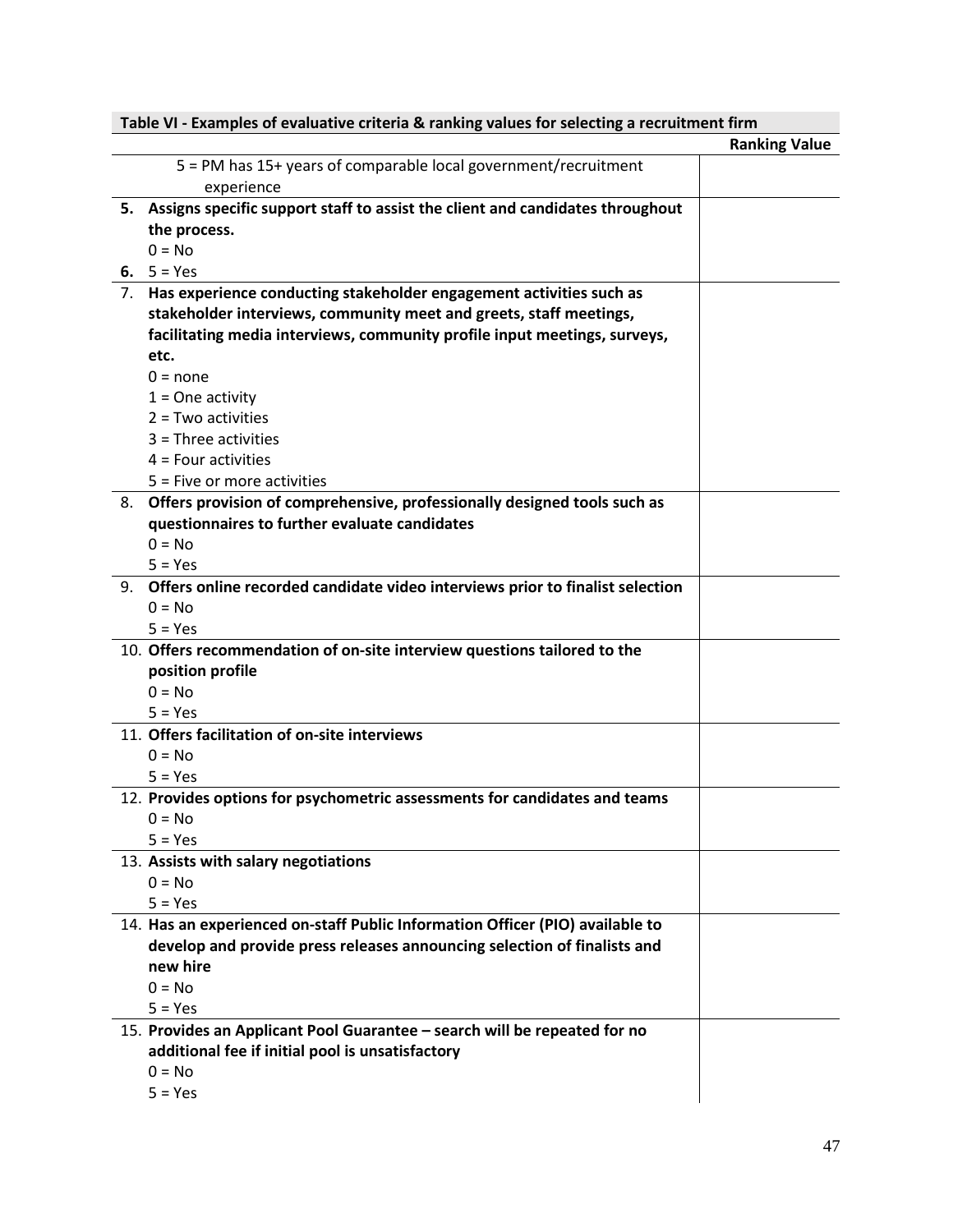| Table VI - Examples of evaluative criteria & ranking values for selecting a recruitment firm |                      |  |
|----------------------------------------------------------------------------------------------|----------------------|--|
|                                                                                              | <b>Ranking Value</b> |  |
| 16. Length of Service Guarantee - professional fee waived for new search if                  |                      |  |
| selected candidate leaves within specific length of time of hire                             |                      |  |
| $0 = No$                                                                                     |                      |  |
| $1 = Yes$ , less than 3 months                                                               |                      |  |
| $2 = Yes$ , 3 months to less than 6 months                                                   |                      |  |
| 3 = Yes, 6 months to less than 12 months                                                     |                      |  |
| 4 = Yes, 12 months to less than 18 months                                                    |                      |  |
| 5 = Yes, 18 months or longer                                                                 |                      |  |
| 17. Offers expertise and assistance in developing professional performance                   |                      |  |
| evaluation to be used after selected candidate's first year on the job                       |                      |  |
| $0 = No$                                                                                     |                      |  |
| $2.5$ = Yes, basic assistance                                                                |                      |  |
| 5 = Yes, comprehensive assistance                                                            |                      |  |
| 18. Option for facilitated team building, goal setting, and strategic visioning              |                      |  |
| retreats for governing body and staff year on the job with an experienced,                   |                      |  |
| professional facilitator                                                                     |                      |  |
| $0 = No$                                                                                     |                      |  |
| 2.5 = Yes, basic assistance                                                                  |                      |  |
| 5 = Yes, comprehensive assistance                                                            |                      |  |
| <b>STRATEGIES FOR UNDERSTANDING THE COMMUNITY &amp; ORGANIZATION</b>                         |                      |  |
|                                                                                              |                      |  |
| 19. Firm previously worked with our organization                                             |                      |  |
| $0 = No$                                                                                     |                      |  |
| $5 = Yes$                                                                                    |                      |  |
| 20. Access to 24/7 contact with Project Manager for clients and candidates                   |                      |  |
| during the entire recruitment process                                                        |                      |  |
| $0 = No$                                                                                     |                      |  |
| $5 = Yes$                                                                                    |                      |  |
| 21. Provides e-news alert service to candidates to help them learn more about                |                      |  |
| your organization's community                                                                |                      |  |
| $0 = No$                                                                                     |                      |  |
| $5 = Yes$                                                                                    |                      |  |
| 22. Offers onsite job analysis interviews with search committee, key staff,                  |                      |  |
| community leaders, and stakeholders                                                          |                      |  |
| $0 = No$                                                                                     |                      |  |
| $5 = Yes$                                                                                    |                      |  |
| 23. Offers assessment exercise to determine candidate management style and                   |                      |  |
| organizational match prior to onsite interviews                                              |                      |  |
| $0 = No$                                                                                     |                      |  |
| $5 = Yes$                                                                                    |                      |  |
|                                                                                              |                      |  |
|                                                                                              |                      |  |
|                                                                                              |                      |  |
|                                                                                              |                      |  |

 $\overline{\phantom{a}}$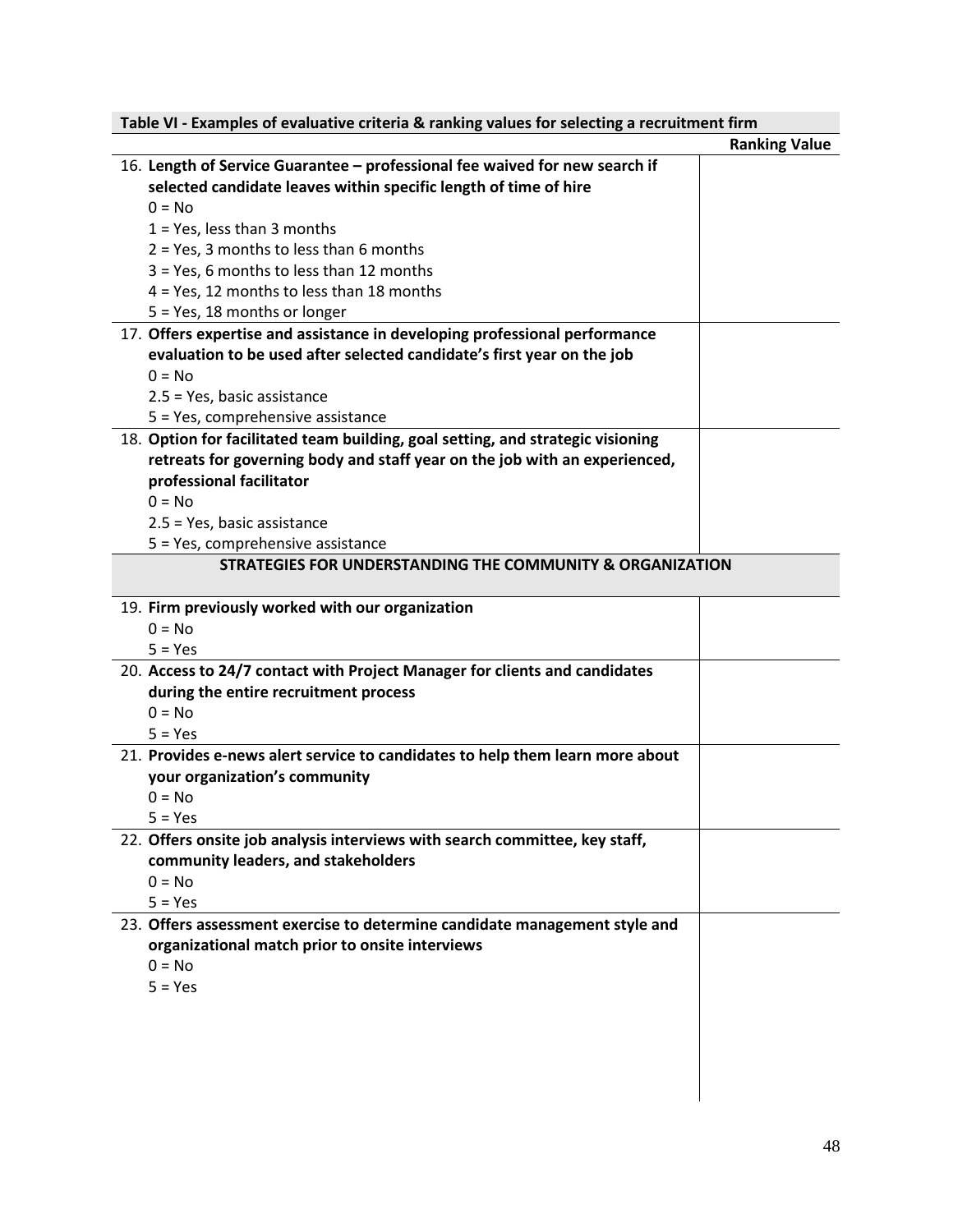|                                                                                | Table VI - Examples of evaluative criteria & ranking values for selecting a recruitment firm |  |  |
|--------------------------------------------------------------------------------|----------------------------------------------------------------------------------------------|--|--|
|                                                                                | <b>Ranking Value</b>                                                                         |  |  |
| STRATEGIES FOR MARKETING TO AND NETWORKING PROSPECTS                           |                                                                                              |  |  |
| 24. Offers outreach via firm's category-specific database to prospective       |                                                                                              |  |  |
| candidates who have opted-in to be contacted about recruitment                 |                                                                                              |  |  |
| opportunities                                                                  |                                                                                              |  |  |
| $0 = No category specific database$                                            |                                                                                              |  |  |
| $1 =$ Less than 100 prospective candidates                                     |                                                                                              |  |  |
| 2=101 to 500 prospective candidates                                            |                                                                                              |  |  |
| $3 = 501 - 1,000$ prospective candidates                                       |                                                                                              |  |  |
| $4 = 1,001 - 1,500$ prospective candidates                                     |                                                                                              |  |  |
| 5 = More than 1,500 prospective candidates                                     |                                                                                              |  |  |
| 25. Provides experienced, In-house Social Media Expert to develop and lead the |                                                                                              |  |  |
| Digital Talent Marketing campaign for the recruitment                          |                                                                                              |  |  |
| $0 = No$                                                                       |                                                                                              |  |  |
| $5 = Yes$                                                                      |                                                                                              |  |  |
| 26. Provides customized, comprehensive, multi-platform digital marketing       |                                                                                              |  |  |
| recruitment campaign (Facebook, Twitter, LinkedIn, Instagram, etc.)            |                                                                                              |  |  |
| $0 = No$                                                                       |                                                                                              |  |  |
| $1 =$ One social media platform                                                |                                                                                              |  |  |
| $2$ = Two social media platforms                                               |                                                                                              |  |  |
| 3 = Three social media platforms                                               |                                                                                              |  |  |
| $4$ = Four social media platforms                                              |                                                                                              |  |  |
|                                                                                |                                                                                              |  |  |
|                                                                                |                                                                                              |  |  |
| 27. Firm has a strong following on social media platforms<br>(combined)        |                                                                                              |  |  |
| (Facebook, Twitter, LinkedIn, Instagram, etc.)                                 |                                                                                              |  |  |
| $0 = None$                                                                     |                                                                                              |  |  |
| $1 = 1 - 500$                                                                  |                                                                                              |  |  |
| $2 = 501 - 1,000$                                                              |                                                                                              |  |  |
| $3 = 1,001 - 5,000$                                                            |                                                                                              |  |  |
| $4 = 5,001 - 10,000$                                                           |                                                                                              |  |  |
| $5 = 10,000 +$                                                                 |                                                                                              |  |  |
| 28. Has mechanism for regular communication to an opt-in subscriber network    |                                                                                              |  |  |
| of potential candidates                                                        |                                                                                              |  |  |
| $0 = No$                                                                       |                                                                                              |  |  |
| $5 = Yes$                                                                      |                                                                                              |  |  |
| 29. Maintains a nationally recognized local government job board               |                                                                                              |  |  |
| $0 = No$                                                                       |                                                                                              |  |  |
| $1 = Up to 1,500 visitors per month$                                           |                                                                                              |  |  |
| $2 = 1,501 - 5,000$ visitors per month                                         |                                                                                              |  |  |
| $3 = 5,001 - 10,000$ visitors per month                                        |                                                                                              |  |  |
| $4 = 10,000 - 15,000$ visitors per month                                       |                                                                                              |  |  |
| 5 = Over 15,000 visitors per month                                             |                                                                                              |  |  |
| 30. Provides a professional category-specific, opt-in, email marketing network |                                                                                              |  |  |
| $0 = No$                                                                       |                                                                                              |  |  |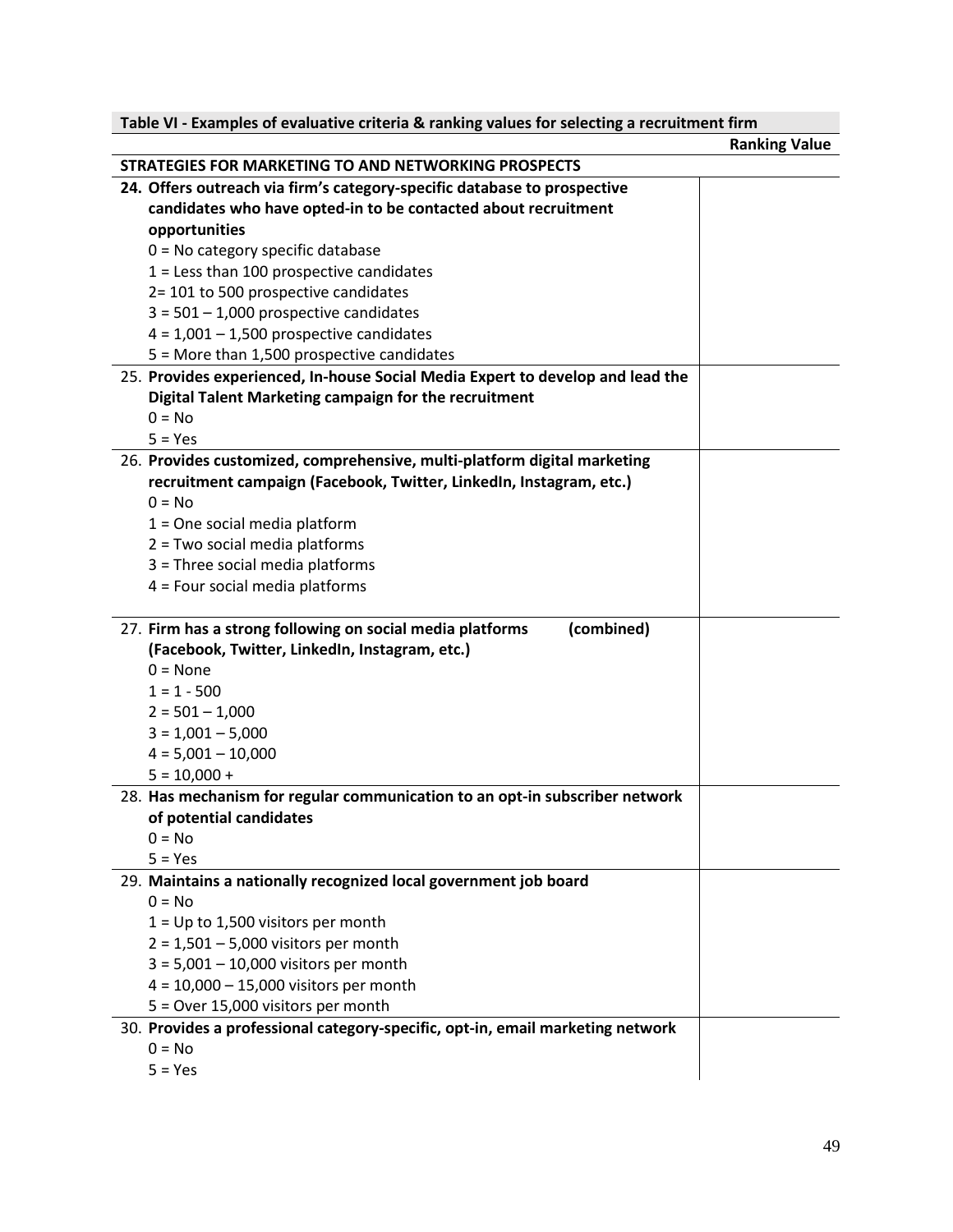| Table VI - Examples of evaluative criteria & ranking values for selecting a recruitment firm |                      |  |
|----------------------------------------------------------------------------------------------|----------------------|--|
|                                                                                              | <b>Ranking Value</b> |  |
| 31. Has an extensive network of local government clients to attract a                        |                      |  |
| nationwide candidate pool                                                                    |                      |  |
| $0 =$ In-state clients only                                                                  |                      |  |
| $2$ = Clients in 2-10 states                                                                 |                      |  |
| $3$ = Clients in 11-25 states                                                                |                      |  |
| $4$ = Clients in 26-40 states                                                                |                      |  |
| 5 = Clients in more than 40 states                                                           |                      |  |
| <b>STRATEGIES FOR VETTING CANDIDATES</b>                                                     |                      |  |
|                                                                                              |                      |  |
| 31. Provides an online platform for application management, candidate                        |                      |  |
| evaluation, and ranking                                                                      |                      |  |
| $0 = No$                                                                                     |                      |  |
| $5 = Yes$                                                                                    |                      |  |
| 32. Provides an experienced, in-house Media Search Specialist to conduct highly              |                      |  |
| detailed mainstream and social media candidate vetting                                       |                      |  |
| $0 = No$                                                                                     |                      |  |
| $5 = Yes$                                                                                    |                      |  |
| 33. Conducts media searches for candidates at the semi-finalist level to                     |                      |  |
| facilitate thorough ranking and screening                                                    |                      |  |
| $0 = No$                                                                                     |                      |  |
| $5 = Yes$                                                                                    |                      |  |
| 34. Conducts comprehensive media searches for candidates at the finalist level               |                      |  |
| (news, social media, education, career, etc.)                                                |                      |  |
| $0 = No$                                                                                     |                      |  |
| $5 = Yes$                                                                                    |                      |  |
| 35. Utilizes a licensed professional private investigation firm to perform                   |                      |  |
| extensive background investigations and credit checks per specific state                     |                      |  |
| laws and guidelines                                                                          |                      |  |
| $0 = No$                                                                                     |                      |  |
| $5 = Yes$                                                                                    |                      |  |
| <b>Grand Total</b>                                                                           |                      |  |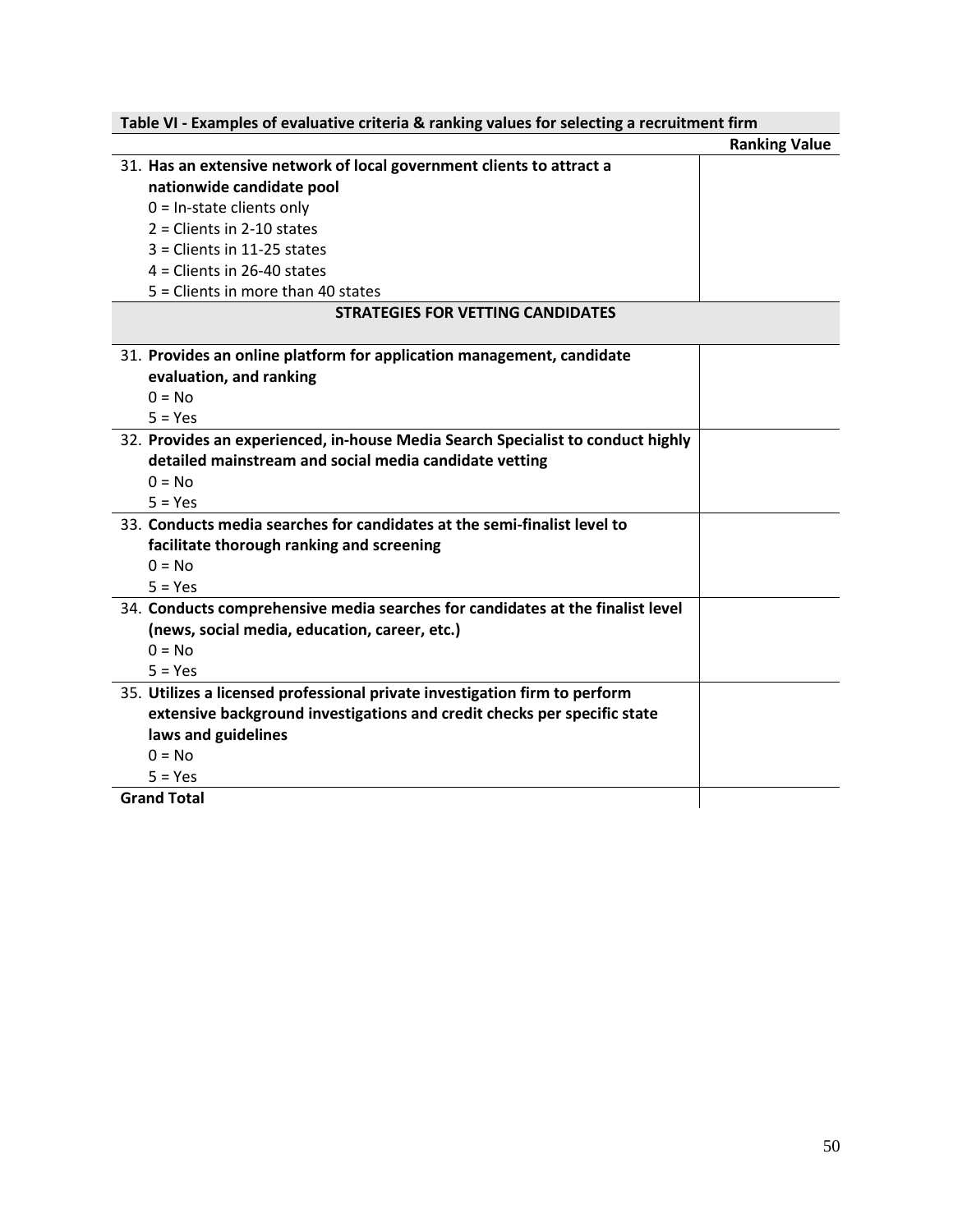#### **APPENDIX C - Principal Resource Groups**

A variety of professional association newsletters and publications can be utilized to advertise for city manager positions. Those listed below have national distribution or are distributed primarily within the State of Texas.

#### **TEXAS**

Texas Municipal League 1821 Rutherford Lane, Suite 400 Austin, Texas 78754-5128 512-231-7400 [www.tml.org](http://www.tml.org/) (Online classifieds) Publication: *Texas Town & City*

Texas City Management Association 1821 Rutherford Lane, Suite 400 Austin, Texas 78754-5128 512-231-7400 [www.tcma.org](http://www.tcma.org/) Publication: Online newsletter

Urban Management Assistants of North Texas (UMANT) Urban Management Assistants of South Texas (UMAST) Urban Management Professionals of South East Texas (UMPSET) Urban Management Assistants of Central Texas (UMACT) Urban Management Assistants of West Texas (UMAWT) Conference of Minority Public Administrators (COMPA) *(Note: Each of the above groups publishes a newsletter that contains a listing of job vacancies. However, officers of these organizations change annually. Consequently, it is necessary to check in order to determine the current address of the person to whom newsletter items should be sent)*

#### **NATIONAL**

American Society for Public Administration 1120 G Street, NW, Suite 700 Washington, D.C. 20005-3885 202-393-7878 [www.aspanet.org](http://www.aspanet.org/)

Publication: *Public Administration Times*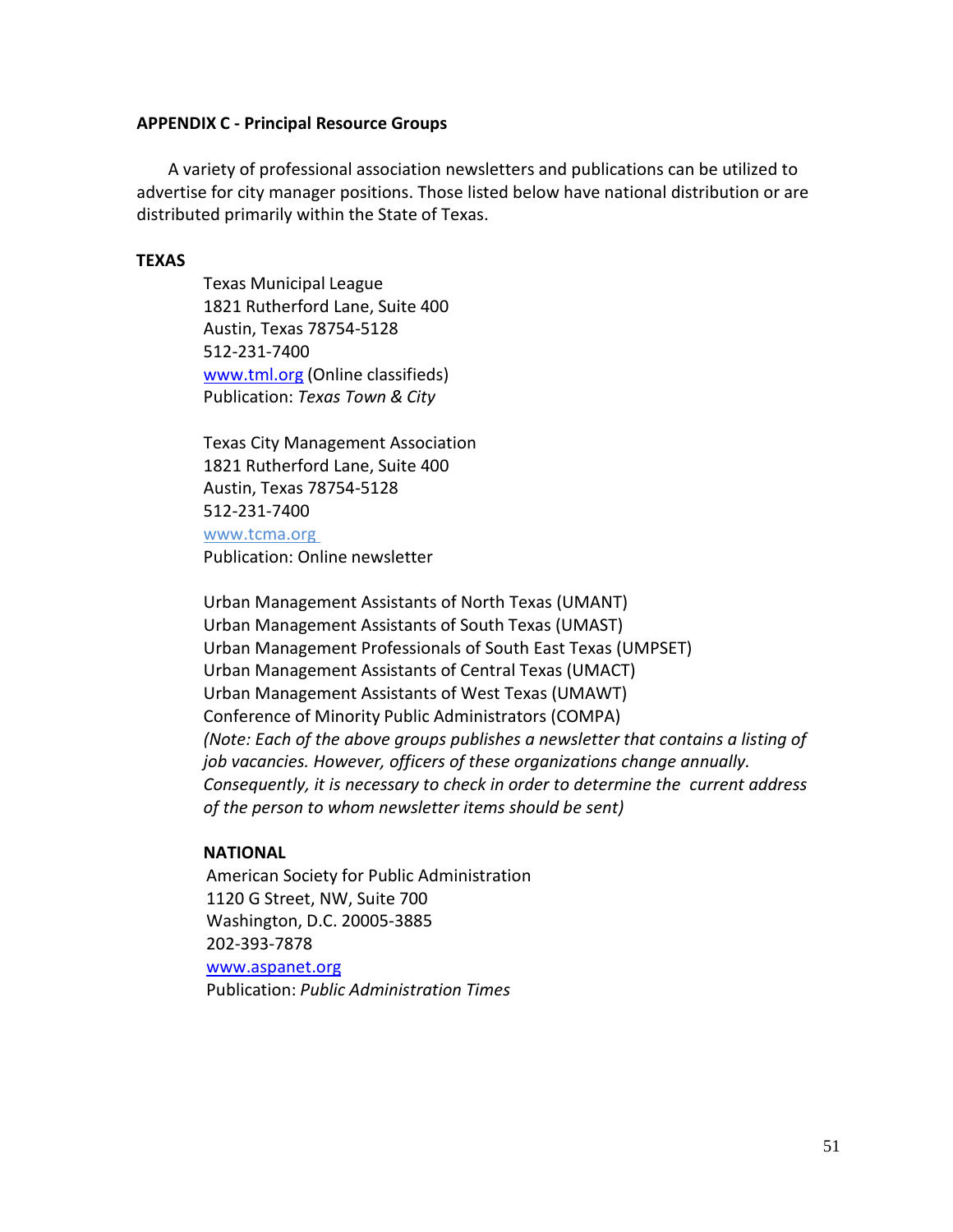International City/County Management Association 777 N. Capitol Street, NE, Suite 500 Washington, D.C. 20002 202-289-4262 [www.icma.org](http://www.icma.org/) Publications: *Public Management Magazine and ICMA Newsletter*

National Association of Counties 440 First Street, NW, Suite 800 Washington, D.C. 20001 202-393-6226 [www.naco.org](http://www.naco.org/) Publication: *County News*

National Forum for Black Public Administrators 777 N. Capitol Street, NE, Suite 807 Washington, D.C. 20002 202-408-9300 [www.nfbpa.org](http://www.nfbpa.org/) Publication: Quarterly newsletter and job line

National League of Cities 1301 Pennsylvania Avenue, N.W. Washington, D.C. 20004-1763 202-626-3000 [www.nlc.org](http://www.nlc.org/) Publication: *Nation's Cities Weekly*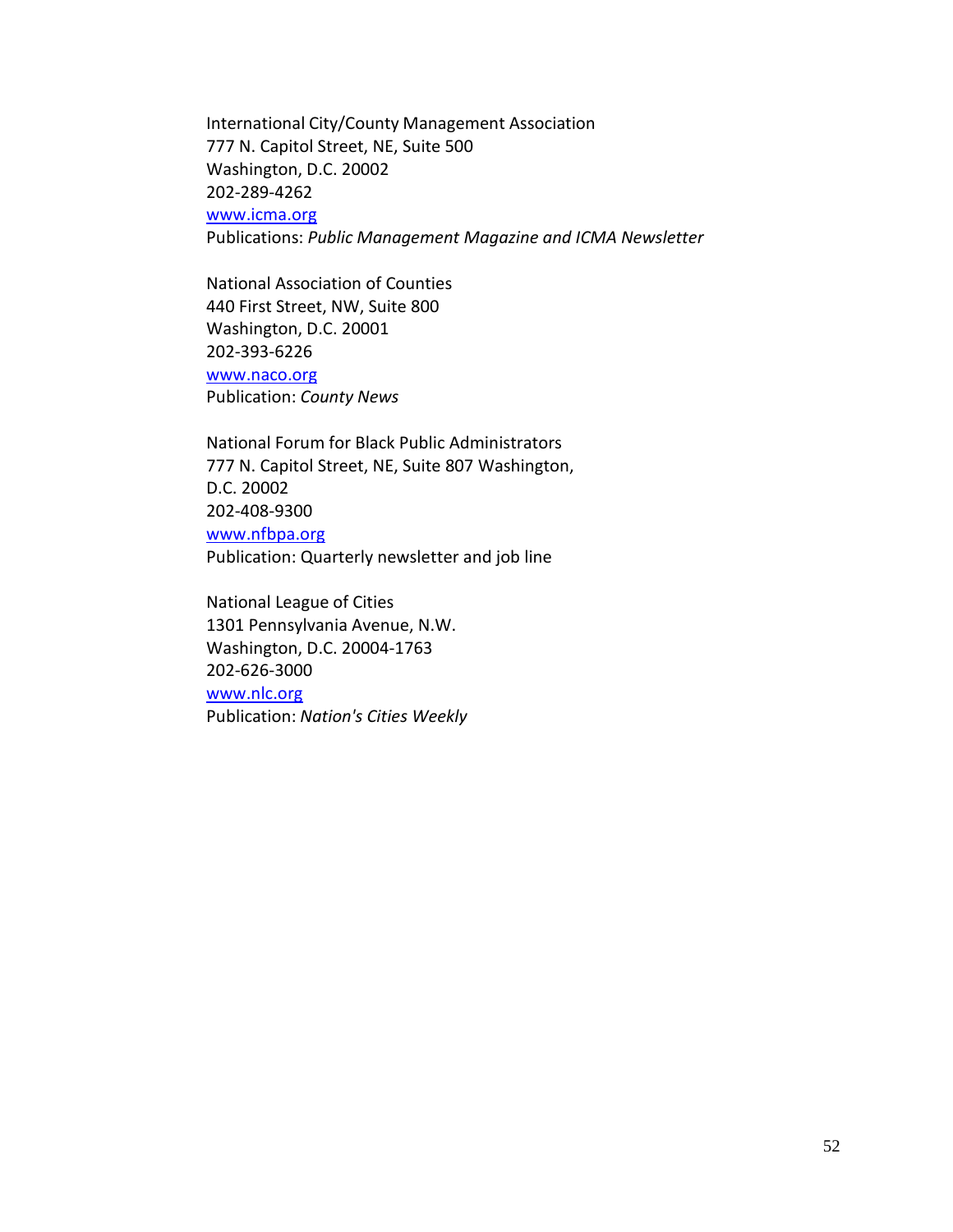#### **APPENDIX D – Recommendations for Diversity in Hiring Local governments**

Below are excerpts from ICMA's Recruitment Guidelines for Selecting a Local Government Administrator (2012).

Local governments are encouraged, whether working with an executive search firm or conducting the search on their own, to recruit a complete and diverse applicant pool from which to select the best candidate. Research demonstrates that unconscious bias is present in candidate screening and recruitment processes<sup>1</sup>. Additionally, research has shown that more diverse groups make better decisions than homogenous groups<sup>2</sup>. This is as important, if not more, at the City Council level than at the teams and implementation level.

Elected officials or Policy makers set the tone for the whole organization. Strategy, guidance, and culture originate at the top, or need the approval or support of senior leadership to be successful and resilient. Ensuring that top management understands this, and even reflects this diversity in the make-up of senior team structures will lead to better and longer lasting organizational health and productivity.

Accomplishing this can be challenging given our individual or collective unconscious biases, so hiring bodies and recruiters need to be more intentional in unwinding or mitigating those biases to ensure an effective recruitment. There are a variety of ways to begin this and signaling this intent to candidates can also lead to a greater, and stronger, applicant pool. For example, blind screening such as removing questions about gender, age families, salary history, group memberships, etc. is almost universal today. It's a balancing act, as you need to know enough about a candidate to determine if they are a good match, but not so much that you're making a decision based on a discriminatory basis.

Below are five key recommendations to help your community maximize the talent pool and get the best candidate for your management position from as diverse a pool as possible:

- 1. Connect with a variety of advertising opportunities to ensure your position is advertised widely, including partner and affinity organizations related to the national or state associations of managers;
- 2. Collect recruitment demographics on your applicant pool, and analyze to ensure you have a cross-section of experiences and backgrounds included— consider a blind screening process for your initial resume review;
- 3. Aim for a roster of finalists that includes representation of race, ethnicity, and gender proportionality similar to your community's makeup—if the final roster is not closely aligned with community demographics, review your recruiting process to see where there may be gaps;
- 4. Develop a list of screening questions that can be applied equitably across all finalists, regardless of race, ethnicity, and gender (e.g., avoid provocative questions such as, "Does your husband approve of you taking this position, knowing it will take time away from your family?");
- 5. Ensure that your hiring panel is diverse and includes a variety of backgrounds and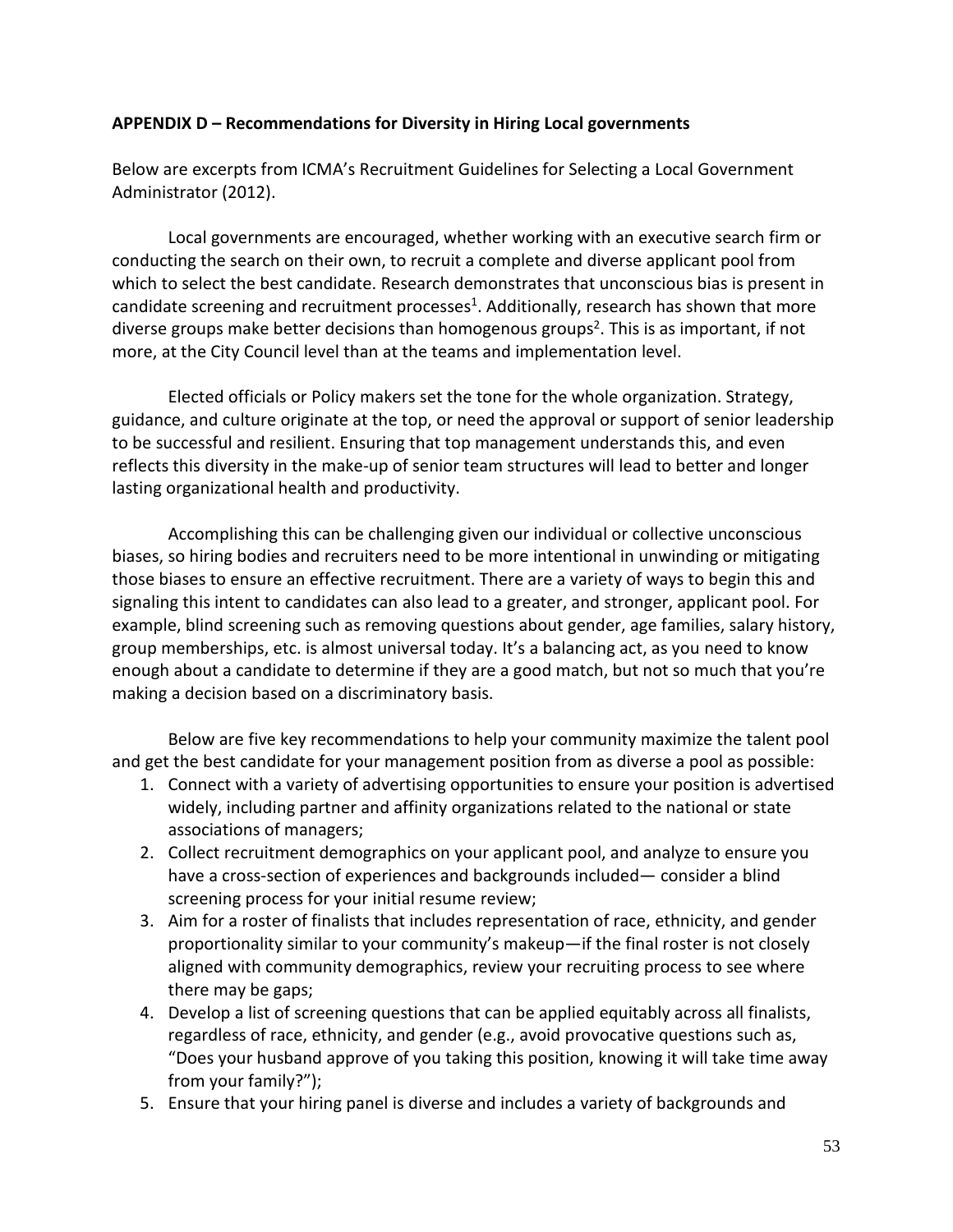perspectives; if your council or commission is lacking in diversity, consider expanding your panel to include community residents, business, and civil society representatives.

6. If hiring an external firm to assist in recruiting, ask for information about their strategy, skills and experience in recruiting a diverse pool.

ICMA is committed to promoting diversity in the local government management profession. Because of changing demographics in world, the current overall demographic profile of the local government management profession does not generally reflect the diversity of many of the communities in which ICMA members serve. Reflecting the communities we serve helps us make better decisions and improves public trust and relationships. Due to the current lack of diversity in the profession, the next generation of public servants may not see local government as an attractive option, making future talent development and recruitment challenging. ICMA is committed to ensuring that local governments are inclusive and mirror the diversity of our communities.

\_\_\_\_\_\_\_\_\_\_\_\_\_\_\_\_\_\_\_

<sup>1.</sup> David R. Francis, "Employers' Replies to Racial Names," The National Bureau of Economic Research, 2003: [www.nber.org/digest/sep03/w9873.html](http://www.nber.org/digest/sep03/w9873.html)

<sup>&</sup>lt;sup>2.</sup> Samuel R. Sommers, "On Racial Diversity and Group Decision Making: Identifying Multiple Effects of Racial Composition on Jury Deliberations," Journal of Personality and Social Psychology, 2006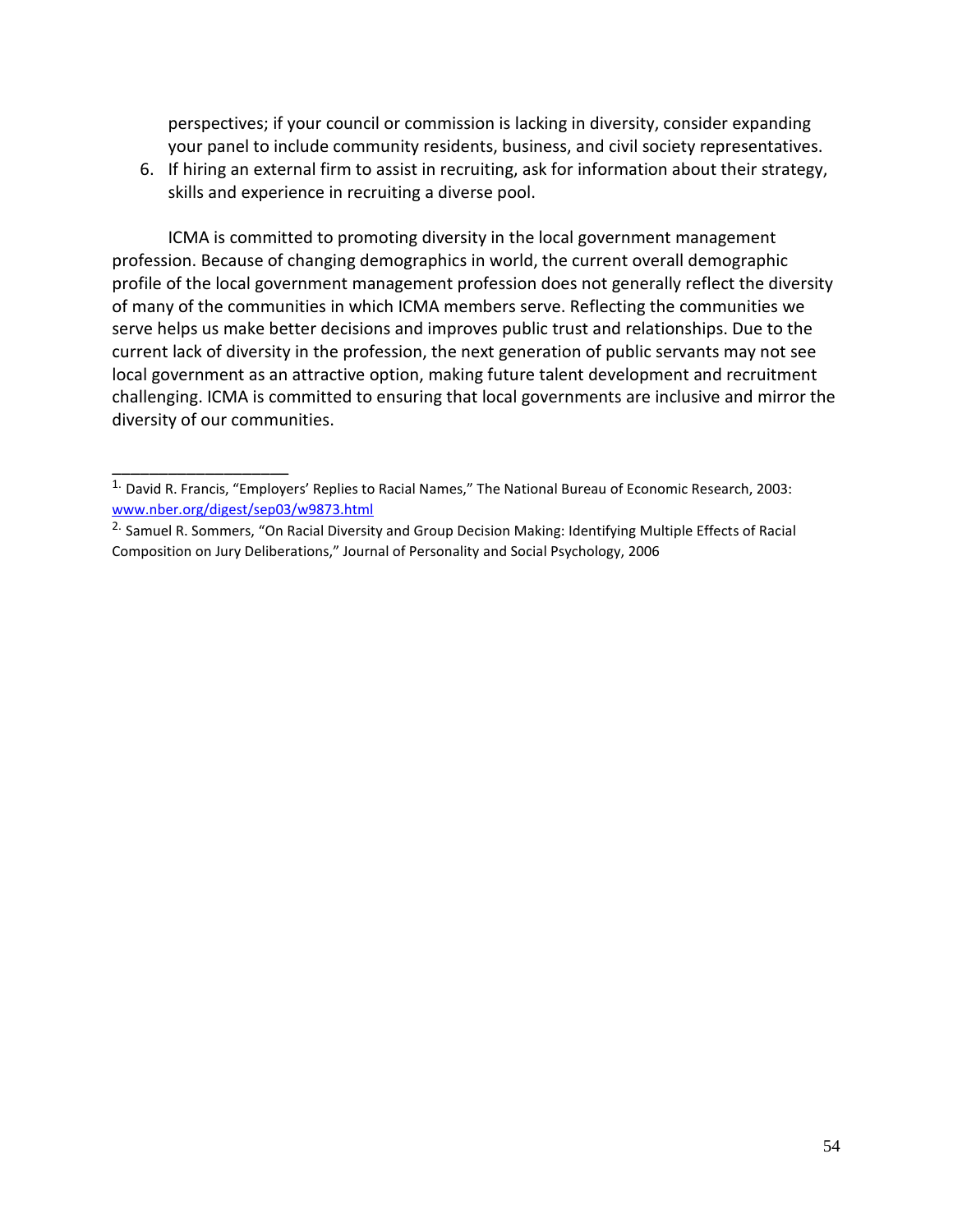#### **APPENDIX E – Texas City Management Code of Ethics**

(as adopted in April 1984 and revised August 2020) See TCMA Code of Ethics guidelines [https://www.tcma.org/DocumentCenter/View/122/Code-of-Ethics-with-Guidelines-and-Rules-of-](https://www.tcma.org/DocumentCenter/View/122/Code-of-Ethics-with-Guidelines-and-Rules-of-Procedure-for-Enforcement-PDF)[Procedure-for-Enforcement-PDF](https://www.tcma.org/DocumentCenter/View/122/Code-of-Ethics-with-Guidelines-and-Rules-of-Procedure-for-Enforcement-PDF)

Tenet 1. We believe professional management is essential to efficient and democratic local government by elected officials.

Tenet 2. Affirm the dignity and worth of local government services and maintain a deep sense of social responsibility as a trusted public servant.

Tenet 3. Demonstrate by word and action the highest standards of ethical conduct and integrity in all public, professional, and personal relationships in order that the member may merit the trust and respect of the elected and appointed officials, employees, and the public.

Tenet 4. Serve the best interests of the people.

Tenet 5. Submit policy proposals to elected officials; provide them with facts, and technical and professional advice about policy options; and collaborate with them in setting goals for the community and organization.

Tenet 6. Recognize that elected representatives are accountable to their community for the decisions they make; members are responsible for implementing those decisions.

Tenet 7. Refrain from all political activities which undermine public confidence in professional administrators. Refrain from participation in the election of the members of the employing legislative body.

Tenet 8. Make it a duty continually to improve the member's professional ability and to develop the competence of associates in the use of management techniques.

Tenet 9. Keep the community informed on local government affairs; encourage communication between the citizens and all local government officers; emphasize friendly and courteous service to the public; and seek to improve the quality and image of public service.

Tenet 10. Resist any encroachment on professional responsibilities, believing the member should be free to carry out official policies without interference and handle each problem without discrimination on the basis of principle and justice.

Tenet 11. Handle all matters of personnel on the basis of merit, so that fairness and impartiality govern a member's decisions pertaining to appointments, pay adjustments, promotions, and discipline.

Tenet 12. Public office is a public trust. A member shall not leverage his or her position for personal gain or benefit.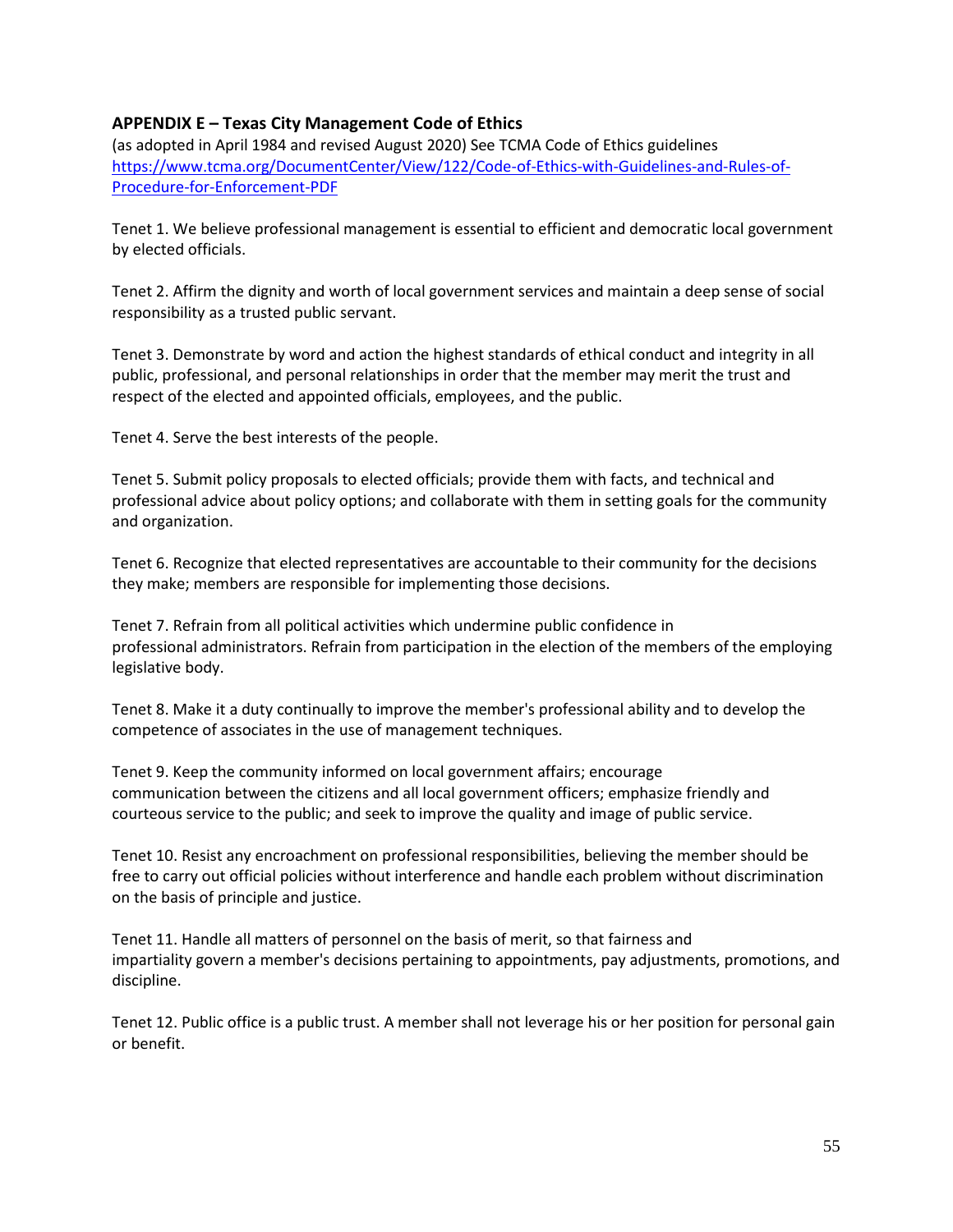# **APPENDIX F – Virtual Interviews Pros and Cons**

| Virtual Interviews - Pros and Cons                                                                                                                                                                                                                                                                                  |                                                                                                                                                                                                          |  |  |
|---------------------------------------------------------------------------------------------------------------------------------------------------------------------------------------------------------------------------------------------------------------------------------------------------------------------|----------------------------------------------------------------------------------------------------------------------------------------------------------------------------------------------------------|--|--|
| An Employers' Guide to Video Interviewing - Digital Gurus                                                                                                                                                                                                                                                           |                                                                                                                                                                                                          |  |  |
| Pros                                                                                                                                                                                                                                                                                                                | Cons                                                                                                                                                                                                     |  |  |
| Costs less than face-to-face -- You are able to<br>see a broader pool without spending travel<br>costs on a larger pool.                                                                                                                                                                                            | The quality of human interactions is lower<br>- e.g., misses the human element of face-<br>to-face such as the applicant's body<br>language and conversation characteristics                             |  |  |
| Allows less traditional candidates to get a<br>closer look than they might otherwise get<br>when the city is weighing the travel costs to<br>bring them in.                                                                                                                                                         | Applicant may be a great performer online<br>but poor face-to-face $-$ i.e., is the virtual<br>self the same as the physical self? Of<br>course, the same question can arise in<br>most selection tools. |  |  |
| Quicker to schedule and arrange because<br>travel and lodging not required, mayor and<br>council can meet from anywhere that<br>broadband is available.                                                                                                                                                             | Can have less of small talk and "getting to<br>know you" conversations, but research<br>has shown that this such preliminary<br>interchanges can be problematic in the<br>selection process.             |  |  |
| More structured and more likely to go straight<br>to the point of the interview.                                                                                                                                                                                                                                    | Distraction from the conversation - e.g.,<br>virtual interviews make it a lot easier to<br>take an extra glance at your cell phone or<br>scan for new tweets mid-conversation. On                        |  |  |
| Makes geographically remote cities with<br>vacancies more accessible to a larger pool of<br>potential candidates. Also, the same can be<br>said for city managers in remote locations --<br>i.e., they have access to more cities.                                                                                  | the flip side, you can become so<br>consumed by analyzing body language<br>that you miss what the applicant is saying<br>in his/her responses altogether.                                                |  |  |
| Interview candidates anytime, anywhere and<br>record the interview so you can refer back to<br>it and shortlist candidates at a later date.<br>Prior to recording interviews, please check<br>with the city attorney, because the interview<br>is most likely public information per the Public<br>Information Act. |                                                                                                                                                                                                          |  |  |
| Enables you to invite department heads,<br>employees, and/or community members to<br>participate in the live video interview.                                                                                                                                                                                       |                                                                                                                                                                                                          |  |  |